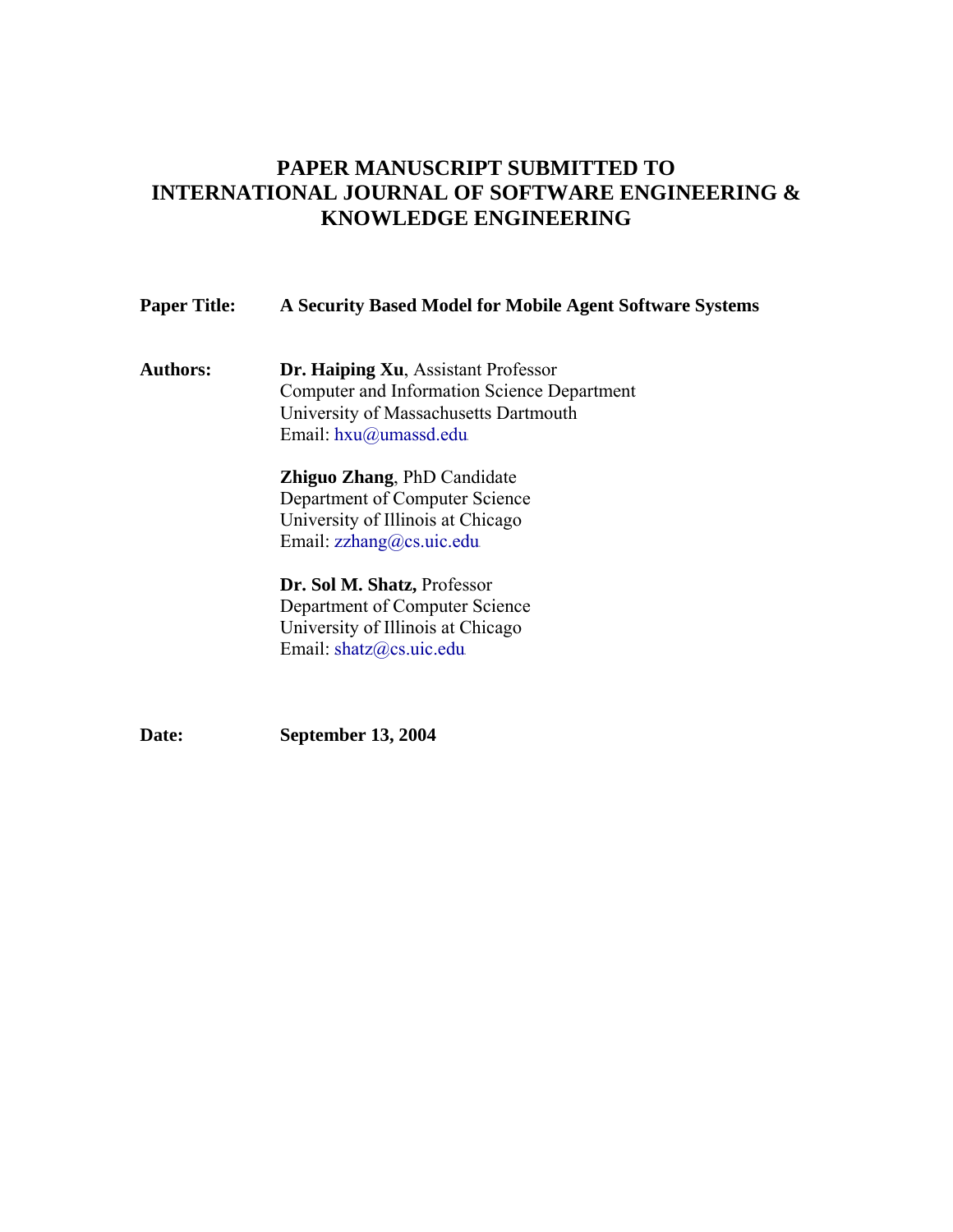# **A Security Based Model for Mobile Agent Software Systems**

Haiping Xu University of Massachusetts Dartmouth Email: hxu@umassd.edu

Zhiguo Zhang and Sol M. Shatz University of Illinois at Chicago Email: {zzhang, shatz}@cs.uic.edu

### **Abstract**

Security modeling for agents has been one of the most challenging issues in developing practical mobile agent software systems. In the past, researchers have developed mobile agent systems with emphasis either on protecting mobile agents from malicious hosts or protecting hosts from malicious agents. In this paper, we propose a security based mobile agent system architecture that provides a general solution to protecting both mobile agents and agent hosts in terms of agent communication and agent migration. We present a facilitator agent model that serves as a middleware for secure agent communication and agent migration. The facilitator agent model, as well as the mobile agent model, is based on agent-oriented G-nets - a high level Petri net formalism. To illustrate our formal modeling technique for mobile agent systems, we provide an example of agent migration to show how a design error can be detected.

**Key words:** Agent security, mobile agent, facilitator agent, CPV approach, Petri nets, agentoriented G-nets

## **1. Introduction**

Software agents can be classified in terms of a space defined by the three dimensions of intelligence, agency and mobility [1]. The first dimension, *intelligence*, is rooted in artificial intelligence research dating to the 1950s, where intelligent agents can be classified according to their capabilities to express preferences, beliefs and emotions, as well as their ability to fulfill a task by reasoning, planning and learning techniques. The second dimension, *agency*, represents the degree of an agent's autonomy and authority, which is measured by the nature of its interaction with the environment. The third dimension, *mobility*, emerged in the 1990s, is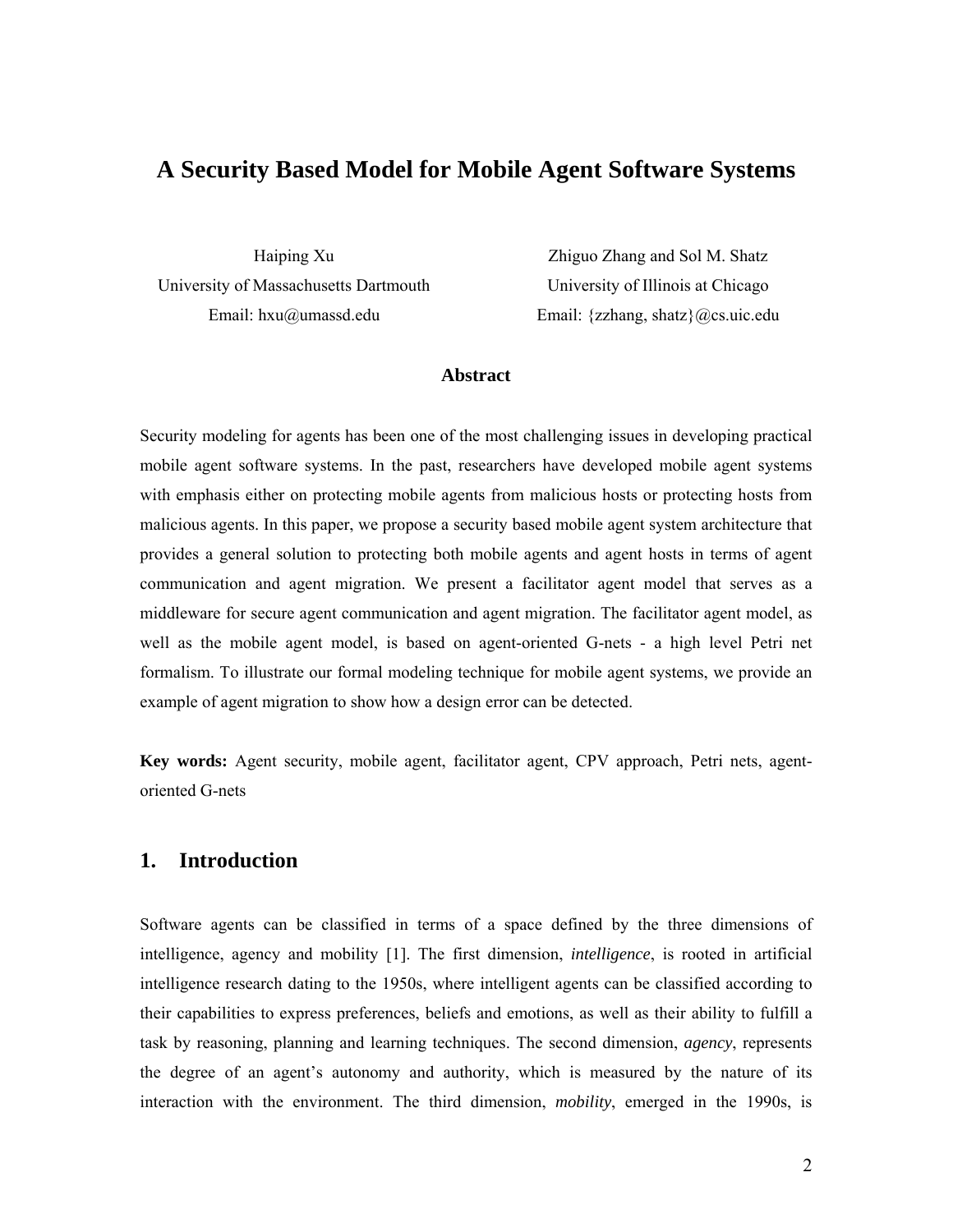motivated by the rise and rapid growth of a networked computing environment, especially the Internet, and the need for techniques to locally exploit distributed resources. Within this dimension of software agent research, the goal is remote action and mobility of data and computation.

Current research on agent-based systems generally does not exploit all the capabilities classified by these three dimensions. For example, multi-agent systems (MAS) based on distributed artificial intelligence try to execute a given task using a large number of possibly distributed but static agents that collaborate and cooperate in an intelligent manner [2][3]. On the other hand, research on mobile agents usually emphasizes agent mobility and agent coordination, and mobile agents are typically assumed to only have very limited or even no intelligence [4][5][6]. The development schema in the later case is sometimes called a weak agent approach, which contrasts with the strong agent approach that involves artificial intelligence techniques [7].

In this paper, we consider an architecture that is based on two basic components: mobile agents and facilitator agents. We define both by introducing mobility into our previously presented framework for agent-oriented software. This framework has been designed to model intelligent software agents for multi-agent systems, and it supports design reuse by providing an *inheritance* mechanism [8]. The resulting mobile agent models explicitly support asynchronous message passing. A key property of our approach is that fundamental agent models are based on the agentoriented G-net formalism, a formalism derived from an object-based Petri net model. This paves the way for formal analysis, as seen in earlier work [9]. In the work presented here, we focus on explicit consideration for some security issues encountered in mobile agent systems.

The rest of this paper is organized as follows. In Section 2, we describe related work and highlight the relationships to our research. In Section 3, we summarize the agent-oriented G-net model, which was first proposed in [8]. In Section 4, we propose the architecture for a mobile agent system, and describe how to design the principle agent system components: the mobile agents and the facilitator agents. We incorporate a CPV (Certificate, Passport, and Visa) approach for secure agent communication and agent migration. In Section 5, we provide an example of agent migration and shows how a design error is detected using formal analysis. Finally, in Section 6, we summarize our contributions and discuss the future work.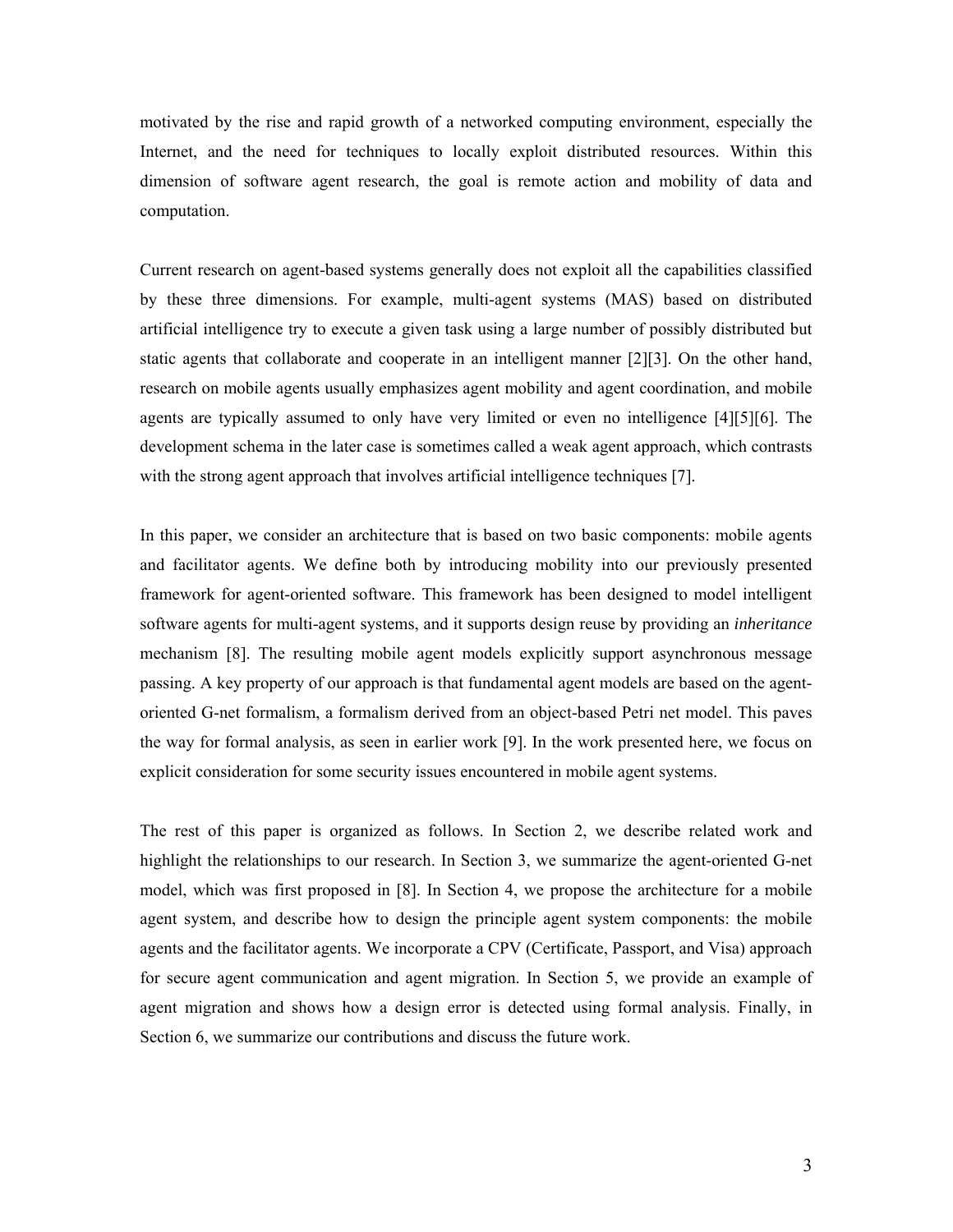## **2. Related Work**

Previous work on multi-agent systems has fostered the concept of agent-oriented software [10][11][8], where agents are viewed as intelligent software that has the properties of autonomy, reactivity, pro-activeness and sociability. Corresponding agent-oriented design methodologies are also proposed to provide guidelines for agent specification and design. Examples of such work are the AAII methodologies [12] and the Gaia methodologies [11], which are extensions of object-oriented methodologies. In our own previous work [9][13], an *inheritance* mechanism, in terms of agent functionalities, is introduced into the development of agent-oriented software.

For mobile agents, the concern is with software agents that can migrate over computer networks. The concept of location has been one of the key features to characterize mobility in most theoretical models of mobile agents, such as the distributed join-calculus [14], which is an extension of the  $\pi$ -calculus that introduces the explicit notions of named localities and distribution failure. Additional typical formalisms for agent mobility modeling are summarized as follows. Mobile UNITY [4] provides a programming notation that captures the notion of mobility and transient interactions among mobile nodes. Inspired by Mobile UNITY, the concept of connectors [15] is explicitly identified to describe different kinds of transient interactions, and facilitate the separation of coordination from computation in mobile computing. The connectors are written in COMMUNITY, a UNITY-like program design language whose semantics is given in a categorical framework. MobiS [5], as an extended version of PoliS, is a specification language based on multiple tuple spaces. It can be used to specify agent coordination and architectures containing mobile components.

Although the above results formally model mobile agents in terms of their mobility, they are not built upon a framework that explicitly supports the intelligence feature of agents. Furthermore, they are weak in agent communication modeling. Typically, such models are reactive rather than pro-active. In other words, these models may simply act in response to their environment, but they are not able to exhibit goal-directed behaviors. Additional efforts, such as the MARS (Mobile Agent Reactive Spaces) project [6], attempt to introduce context-dependent coordination into agent models; however, without explicitly suggesting the communication mechanism among mobile agents. There are also some research efforts concerned with mobile agent communication mechanisms; however, they are not formally defined [16][17].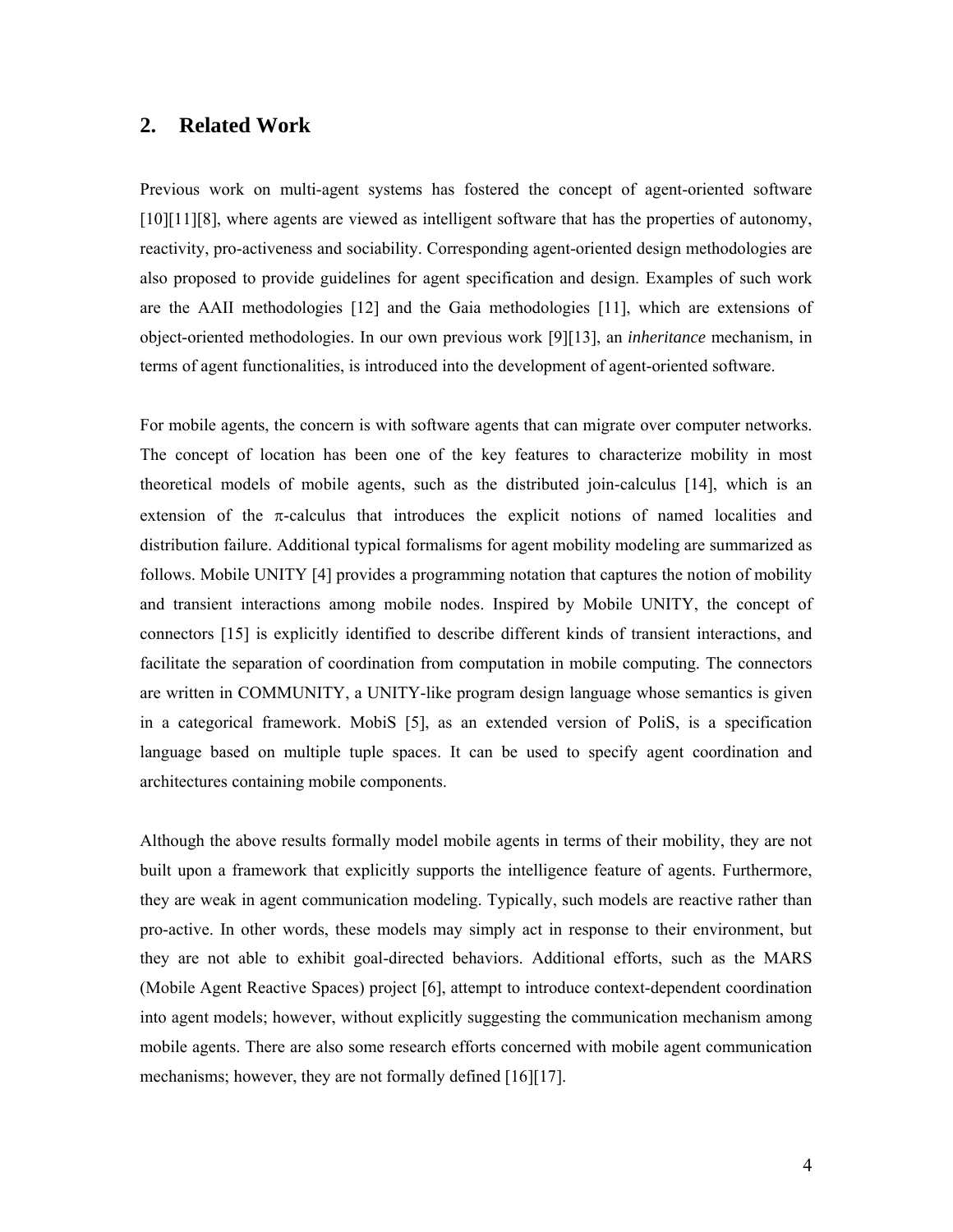Another drawback of the above formal modeling approaches is that they restrict their scope of applicability due to a lack of security measures. There is some previous work on solving security problems in mobile agent systems. Such problems include how to protect mobile agents from malicious hosts and how to protect hosts from malicious agents, as presented by Sander and Tschudin [18]. The security threats that an agent platform faces from a malicious agent have been discussed in a number of papers [19][20][21]. Farmer and his colleagues proposed a system architecture to model the trust relations between the principals of mobile agents systems. A unique aspect of the architecture is a *state appraisal* mechanism that protects hosts from attacks via state modification [19]. Gray and his colleagues addressed how to protect an individual machine and how to protect a group of machines in the context of D'Agents, a mobile agent system whose agents can be written in TCL, Java and Scheme [20]. Vuong and Fu proposed a security based architecture and implemented a security system based on a novel mobile intelligent system, called Actigen [21]. They first proposed a *passport-visa* approach to simulate the activities of traveling abroad in the real life. On the other hand, a malicious host might steal private information from a mobile agent, or modify the agent to compute the wrong result or to misbehave when it jumps to another site. Sander and Tschudin addressed this problem by identifying a special class of functions – polynomials and rational functions – together with encryption schemes that lead to a non-trivial example of cryptographically hiding a function such that it must be executed with an interactive protocol [18]. Based on Sander and Tschudin's work, Lee and his colleagues proposed an extension of mobile cryptography that provides a practical idea for implementing mobile cryptography [22].

From the above review, we can see that current work on mobile agents mostly emphasizes some particular features of the mobile agents, e.g., agent mobility or agent security. With the continuing improvement of agent technology, and the rapid growth of software system complexity, especially for Internet applications, there is a pressing need for a more general model of mobile agents, in which agents are not only mobile, cooperative and intelligent, but also supports secure agent communication and agent migration. There is some previous work that discusses intelligent mobile agents [23]; however, it does not consider a formal framework for intelligent mobile agent design. One notable effort that emphasizes a formal framework for mobile agents is the work of Xu, et al [24]. While this work considers the cooperation between mobile agents for the purposes of migration, it did not explicitly address security issues. We seek to incorporate the security issues into our modeling framework and address the following types of properties: When a remote host refuses a migration request from a remote mobile agent, the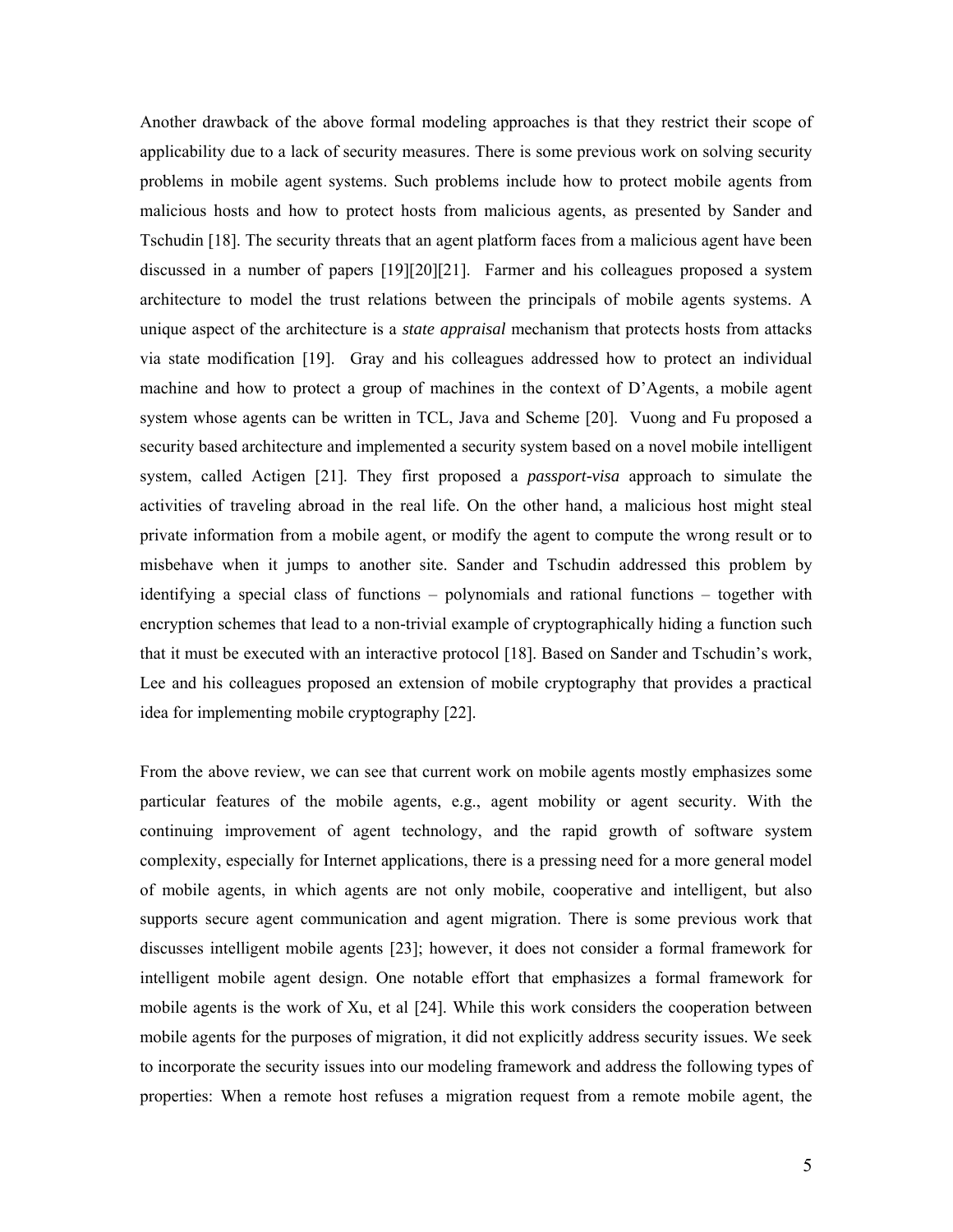mobile agent should not be allowed to migrate. Our proposed security based model for mobile agent systems not only addresses the problem of protecting the host from malicious agents, but also protecting the agent from malicious hosts. A mobile agent's migration request is granted only if it passes the security checking by a remote facilitator agent; meanwhile, a mobile agent only migrates to a trusted host with a certified facilitator agent.

## **3. A Base Framework for Agent-Oriented Software**

One of the most important software engineering principles is that a system should be composed of a set of independent modules, where each module hides the internal details of its processing activities and modules communicate through well-defined interfaces. The G-net model provides strong support for this principle [25][26]. G-nets, first proposed by Deng and his colleagues [25], are an object-based extension of Petri nets [27]. Petri nets are a graphically defined model for concurrent systems, having the advantage of being visually appealing, while also being theoretically mature and supported by robust tools. Details about G-net models can be found in references [25][26].

Although the G-net model works well in object-based design, it is not sufficient in agent-based design for the following reasons. First, agents that form a multi-agent system may be developed independently by different vendors, and those agents may be widely distributed across large-scale networks such as the Internet. To make it possible for those agents to communicate with each other, it is desirable for them to have a common communication language and to follow common protocols. However, the G-net model does not directly support protocol-based language communication between agents. Second, the underlying agent communication model is usually asynchronous, and an agent may decide whether to perform actions requested by some other agents. The G-net model does not directly support asynchronous message passing and decisionmaking; it only supports synchronous method invocations in the form of *ISP* (Instantiated Switch Place) mechanisms [25]. Third, agents are usually designed to determine their behavior based on individual goals, their knowledge and the environment. They may autonomously and spontaneously initiate internal or external behavior at any time. The G-net model can only directly support a predefined flow of control.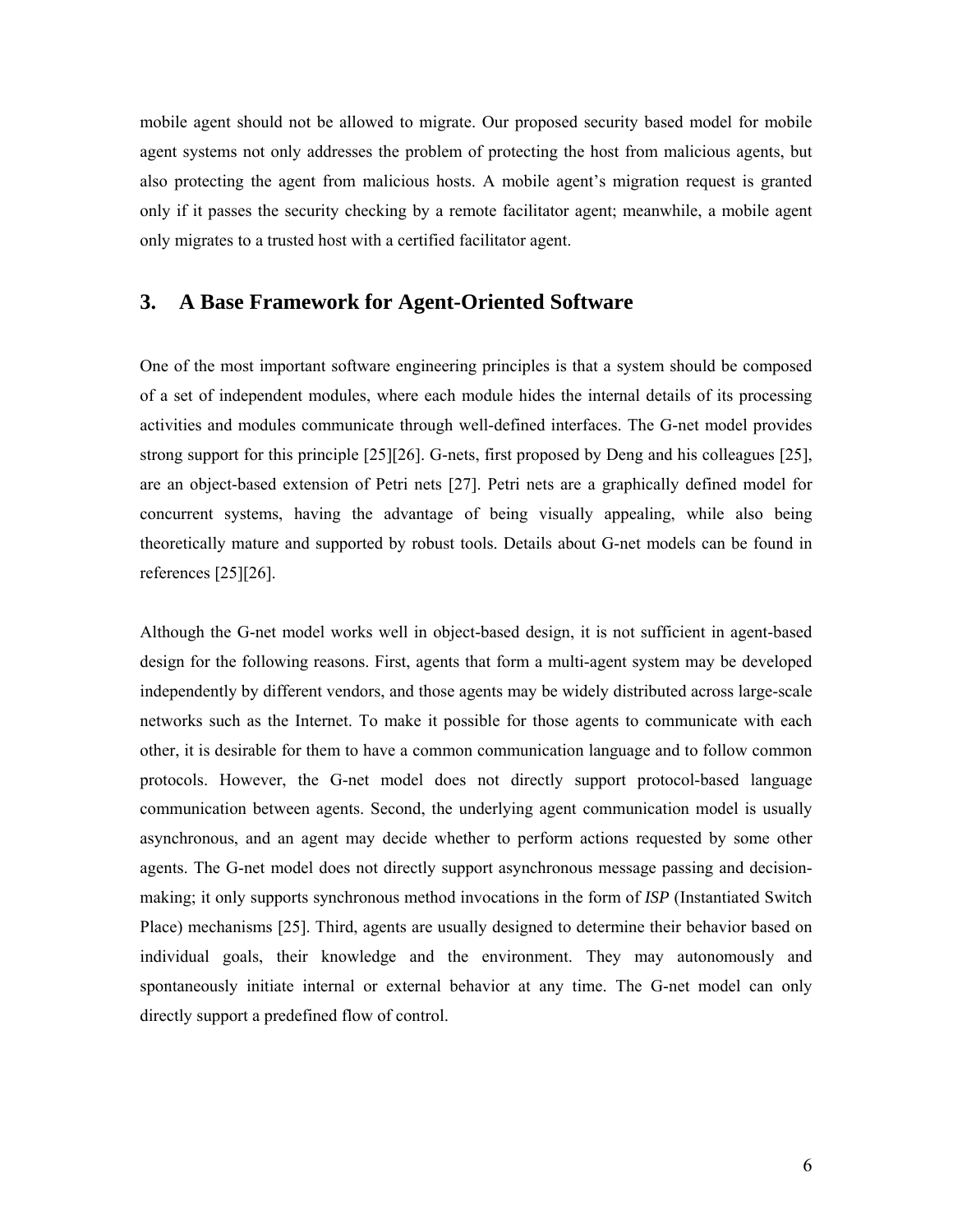To support agent-oriented design, we need to extend a G-net to support modeling an agent class<sup>[1](#page-6-0)</sup>. This extension is made in three steps. First, we introduce five special modules to a G-net to make an agent autonomous and internally motivated. As shown in Figure 1, the five special modules are the *Goal* module, the *Plan* module, the *Knowledge* module, the *Environment* module and the *Planner* module. The *Goal*, *Plan* and *Knowledge* modules are based on the BDI agent model proposed by Kinny and his colleagues [12]. The *Goal* module consists of a goal set that specifies the goal domain and goal state. The *Plan* module consists of a set of plans that are associated with a goal or a subgoal. Each goal or subgoal may associate with more than one plan, and the most suitable one will be selected to achieve that goal or subgoal. A *Knowledge* module describes the information about the agent's internal state, its environment, and interaction protocols. The *Environment* module is an abstract model of the environment, i.e., the model of the outside world of an agent. The *Planner* module represents the heart of an agent that may decide to ignore an incoming message, to start a new conversation, or to continue with the current conversation. In the *Planner* module, committed plans are achieved, and the *Goal*, *Plan* and *Knowledge* modules of an agent are updated after the execution of each communicative act that defines the type and content of a message [28][29], or if the environment changes. Second, different from the semantic of a G-net as an object or a module, we view the extended G-net, we call it an *agent-oriented Gnet*, as a class model, i.e., the abstract of a set of similar agents. Third, we define the instantiation of the agent-oriented G-net as follows: when an agent-oriented G-net *A* is instantiated, we generate an agent identifier *A.Aid* for the resulting agent object *AO*; meanwhile, the state of *AO*, i.e., any state variables defined in *A*, is initialized.

The *internal structure (IS)* of an agent-oriented G-net consists of three sections: *incoming message*, *outgoing message* and *utility method*. The *incoming/outgoing message* section defines a set of *message processing units (MPU)*, which correspond to a subset of communicative acts. Each *MPU*, labeled as *action\_i* in Figure 1 is used to process incoming/outgoing messages and execute any necessary actions before or after the message processing. The *utility method* section defines a set of methods that can only be called by the agent itself.

 $\overline{a}$ 

<span id="page-6-0"></span><sup>&</sup>lt;sup>1</sup>. We view the abstract of a set of similar agents as an agent class, and we call an instance of an agent class an agent or an agent object.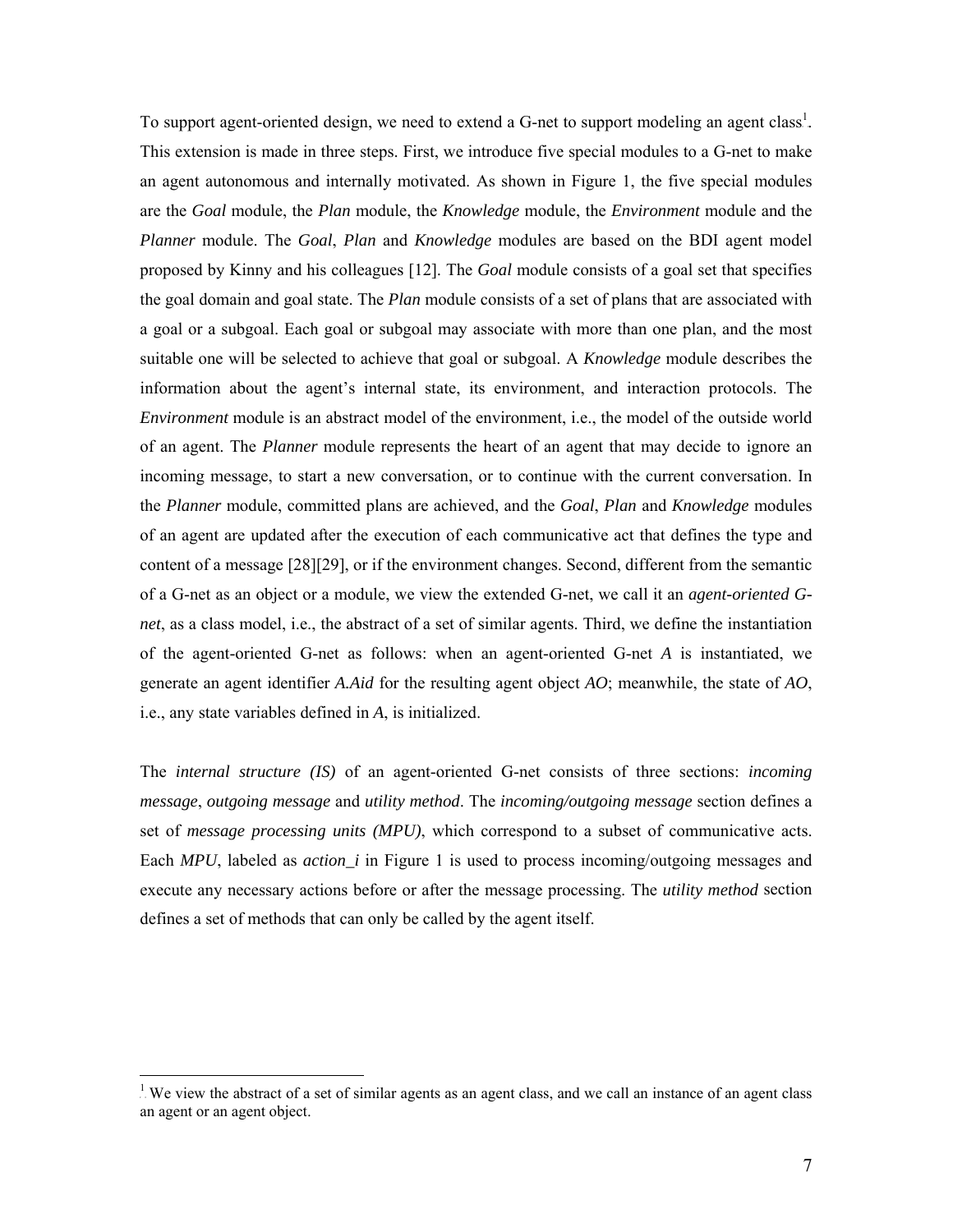

**Figure 1.** A generic agent-oriented G-net model (adapted from [9])

Although both objects (passive objects) and agents use message-passing to communicate, message-passing for objects is a unique form of method invocation, while agents distinguish different types of messages and model these messages frequently as speech-acts and use complex protocols to negotiate [11]. In particular, these messages must satisfy the format of the standardized communicative (speech) acts, e.g., the format of communicative acts that defined in the FIPA agent communication language [30], or KQML [28]. Note that in Figure 1 each named *MPU action\_i* refers to a communicative act, thus our agent-oriented model supports an agent communication interface. In addition, agents analyze these messages and can decide whether to execute the requested action. As we stated before, agent communications are typically based on asynchronous message passing. Since asynchronous message passing is more fundamental than synchronous message passing, it is useful for us to introduce a new mechanism, called *messagepassing switch place (MSP)*, to directly support asynchronous message passing. When a token reaches an *MSP* (represented as an ellipsis in Figure 1), the token is removed and deposited into the *GSP* of the called agent. But, unlike with the G-net *ISP* mechanism, which invokes a method defined in the *utility method* section, and returns the result synchronously, the calling agent does not wait for the token to return before it can continue to execute its next step. Since methods defined in the *utility method* section can only be called by the agent itself, agent communications must take place asynchronously through the *MSP* mechanisms.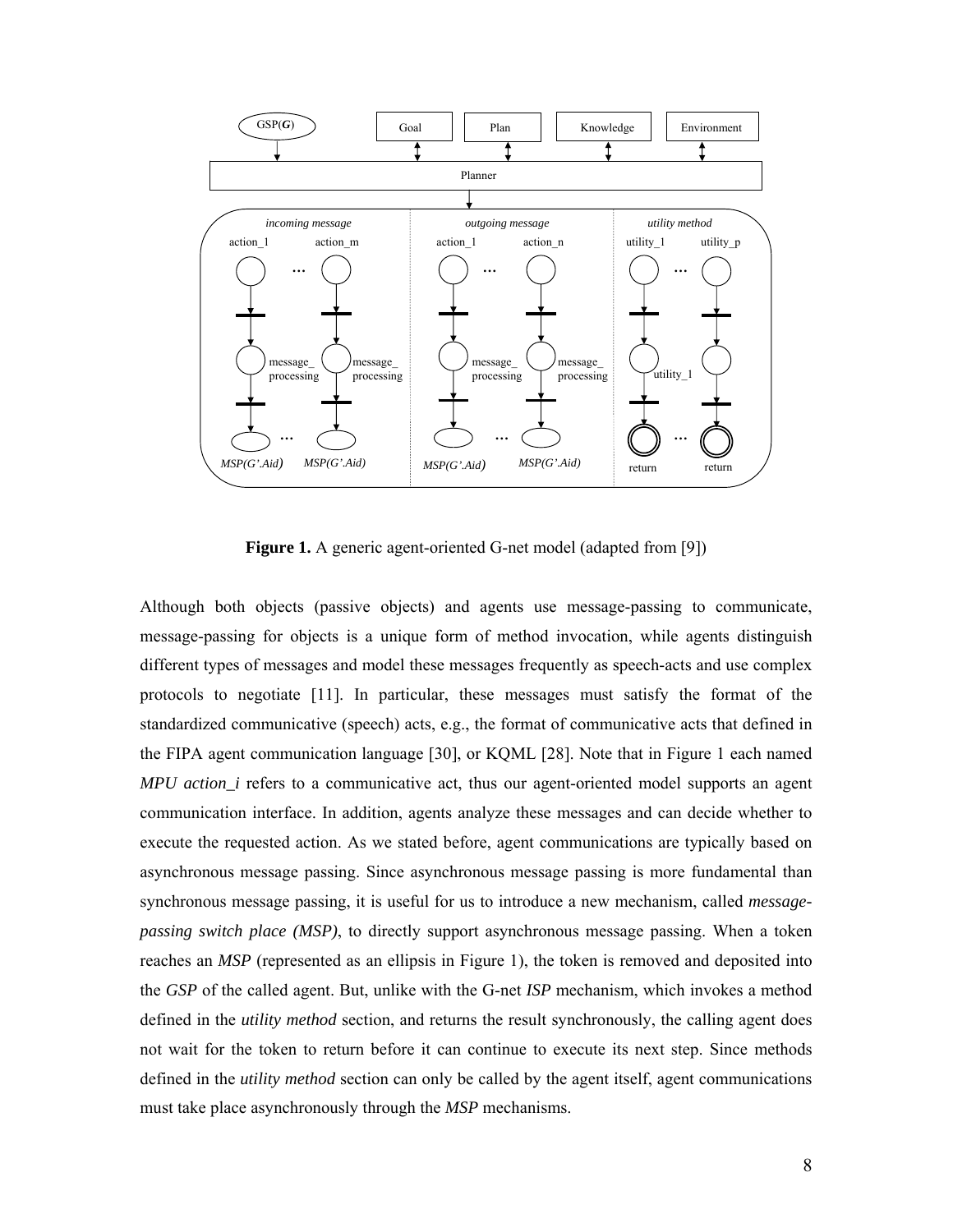A generic template of the *Planner* module is shown in [9]. The function of the *Planner* module is to receive messages from the *GSP* place, make decisions and dispatch those messages to different *MPUs* according to the information contained in the *Goal*, *Plan*, *Knowledge* and *Environment* modules. In Section 4, we present and discuss a revised version of this component, which does not use inheritance but does provide support for secure mobility.

## **4. A Mobile Agent System Design**

Today's users demand ubiquitous network access independent of their physical location. This style of computation, often referred to as *mobile computing*, is enabled by rapid advances in wireless communication technology [31]. The networking scenarios enabled by mobile computing range roughly between two extremes. At one end, the availability of a fixed network is assumed, and its facilities are exploited by the mobile infrastructure. We call this form of mobility *logical mobility*. At the other end, the fixed network is absent and all network facilities (e.g., routing) must be implemented by relying only on the available mobile hosts, namely *ad hoc* networks. This form of mobility is called *physical mobility*. Mobile agent technology is a new networking technology that deals with both forms of mobility. It offers a new computing paradigm in which a program, in the form of an intelligent software agent, can suspend its execution on a host computer, transfer itself to another agent-enabled host on the network, and resume execution on the new host. Here, as we will see in the next section, we define a host as either a stationary host or a mobile host that is situated in an *ad hoc* network.

#### **4.1 Mobile Agent System Architecture**

We propose an *agent world* (AW) architecture that provides the platform for execution and migration of mobile agents. A few key definitions for this architecture are now given as follows.

#### **Definition 4.1** *Stationary Agent (SA)* and *Mobile Agent (MA)*

An agent *A* is a 3-tuple *(HOMEIP, CURIP, AO)*, where *HOMEIP* is the IP address of the host, on which agent *A* is created; *CURIP* is the current IP address of the host supporting agent *A*; and *AO* is the agent object, with the general structure described in Section 3. If at all time, *CURIP* = *HOMEIP*, we refer to agent *A* as a *stationary agent (SA)*; otherwise, we refer to agent *A* as a *mobile agent (MA)*.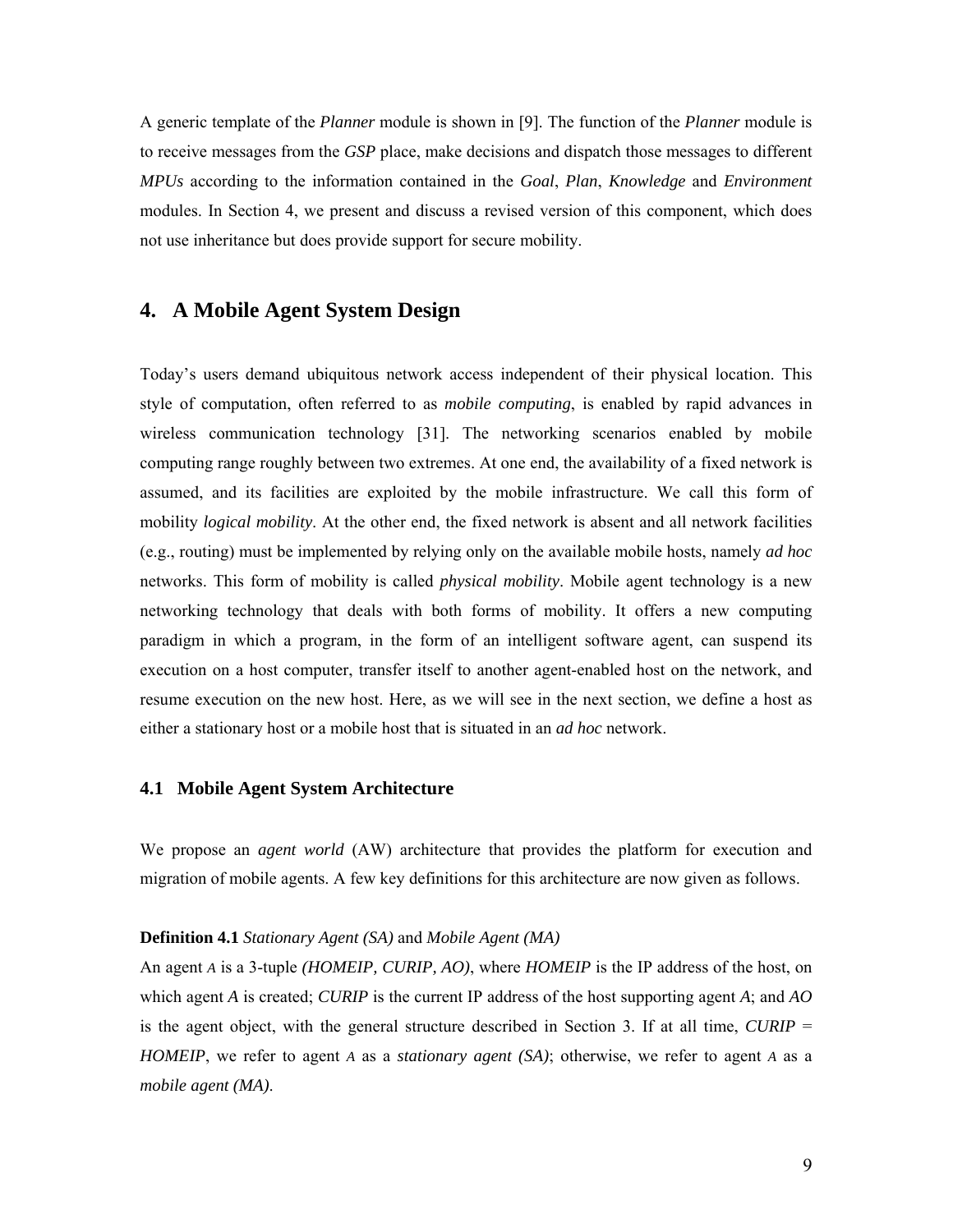#### **Definition 4.2** *Agent Virtual Machine (AVM)*

An *agent virtual machine (AVM)* Θ is a 4-tuple *(IFA, SMA, HOSTIP, ID)*, where *IFA* is a stationary intelligent facilitator agent on Θ, which is responsible for recording information and providing services for mobile agents running on Θ; *SMA* is a set of mobile agents running on Θ; *HOSTIP* is the current IP address of the host that is supporting  $Θ$ ; and *ID* is  $Θ$ 's unique identifier.

#### **Definition 4.3** *Stationary Host (SH) and Mobile Host (MH)*

A host Π is a 4-tuple *(SAVM, ACOM, HOMEIP, CURIP)*, where *SAVM* is a set of *agent virtual machines (AVM)*; *ACOM* is the communication protocol among AVMs in *SAVM*, and examples of such protocols are IPC and TCP/IP; *HOMEIP* is the original IP address of the host; and *CURIP* is the current IP address of the host. If at all time,  $CURIP = HOMEIP$ , we call the host  $\Pi$  a *stationary host (SH)*; otherwise, we call it a *mobile host (MH)*.

#### **Definition 4.4** *Agent World (AW)*

An *agent world (AW)* is a 3-tuple *(WKFA, SHOST, HCOM)*, where *WKFA* is a well-known stationary facilitator agent, which is responsible for recording the most recent addresses of all hosts in the agent world. *WKFA* is also responsible for recording the public keys of all facilitator agents and for issuing certificates to the facilitator agents in the agent world (we will introduce the concepts of public key cryptograph and certificate in Section 4.3). *SHOST* is a set of hosts in the agent world that can provide the services of an agent virtual machine and *HCOM* is the communication protocol among hosts in *SHOST*; an example of such protocols is TCP/IP.

Figure 2 shows a generic mobile agent system, and an example of agent migration. In the figure, Host-A and Host-B are two machines connected by a network. To make mobile agent platform independent of machine hardware, a mobile agent runs on an *agent virtual machine* (AVM), which provides a protected agent execution environment on a host. Each host may have a number of AVMs; however, to simplify matters, we only illustrate one AVM on each host in Figure 2. Each AVM is responsible for hosting and executing any agents created on that AVM or that arrive over the network, and for providing APIs for agent programmers. We will discuss the sequence of steps for agent migration (illustrated by the directed arcs in Figure 2) shortly.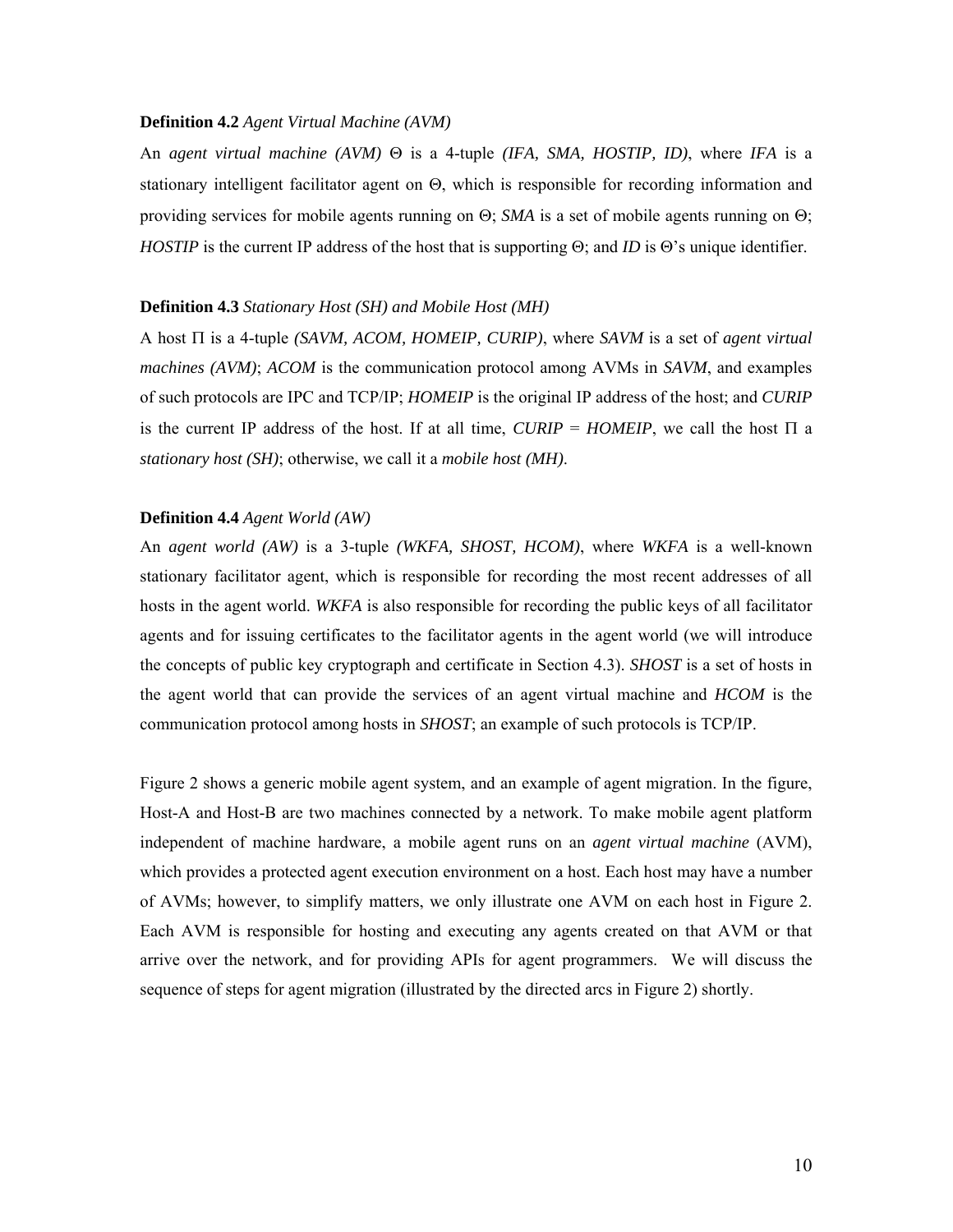

*(1) move-request (2) grant (3) notify (4) move* 

**Figure 2.** Agent world architecture and an example of agent migration

Since in this paper we view mobile agents and facilitator agents as intelligent software agents, for the rest of our discussion a mobile agent or a facilitator agent always refers to an intelligent mobile agent (IMA) or an intelligent facilitator agent (IFA), respectively. In Figure 2, when a mobile agent  $\alpha$  on AVM  $\Theta_A$  wants to migrate to another AVM  $\Theta_B$ , it needs to contact the remote facilitator agent  $\theta_B$  first, which resides on AVM  $\Theta_B$  (step 1). In fact, the mobile agent  $\alpha$  needs to know the address of the remote facilitator agent  $\theta_B$  before the communication can begin. This could be done by querying the needed information from its local facilitator agent  $\theta_A$ , which resides on AVM  $\Theta_A$ . If the local facilitator agent  $\Theta_A$  knows the address of the remote facilitator agent  $\theta_B$ , it will provide such information to the mobile agent  $\alpha$ ; otherwise, it will contact with the well-known facilitator agent *WKFA* (we do not show it in Figure 2) for this information and forward the results to the mobile agent  $\alpha$  thereafter. For simplicity, this procedure is omitted in Figure 2. Based on security and resource criteria, the remote facilitator agent  $\theta_B$  decides if the migration request is granted. If the migration request is granted (step 2), the mobile agent  $\alpha$ notifies its local facilitator agent  $\theta_A$  about its departure (step 3), and finally  $\alpha$  moves to the remote  $AVM \Theta_B$  (step 4).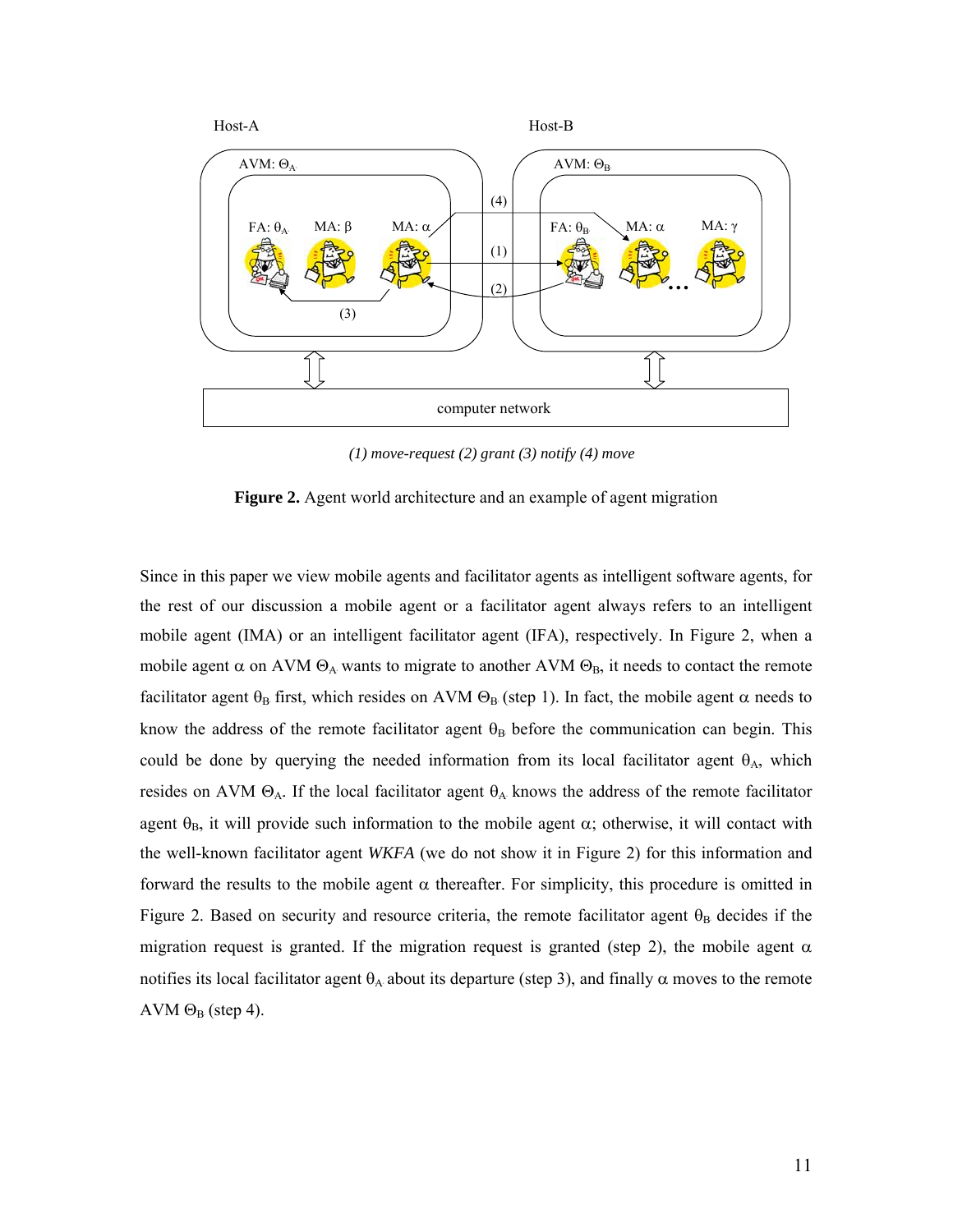The situation above is an example of logical mobility. For physical mobility, a host may, at some time, change its IP address or lose its IP address temporarily (detached from the network). In this case, the well-known facilitator agent *WKFA* is critical for recording this information. To successfully send a message to an agent, whose hosting AVM has changed its *HOSTIP* address, the knowledge of the sender agent's local facilitator agent needs to be consistent with the latest network information. Further discussion about this issue is beyond the scope of this paper, which concentrates on logical mobility.

### **4.2 Security Considerations and Design of IMA and IFA**

The scenario introduced in Section 4.1 seems practical for agent communication and agent migration; however, if we allow a mobile agent to communicate directly with a remote facilitator agent or with other mobile agents, mobile agents would then be responsible for checking authentications of all other mobile agents and all facilitator agents in the agent world. Meanwhile, a facilitator agent would be responsible for checking authentications of any other facilitator agents and all mobile agents in the agent world. So, this approach would require agents to record all other agents' authentication information. This not only results in information redundancy, but also makes agent communication inefficient and unreliable. In order to reduce the information recorded by every agent, we consider each facilitator agent (FA) as a type of middleware for agent communication and agent migration, and a mobile agent (MA) on an AVM can only communicate directly with its local FA. When a mobile agent wants to communicate with a remote FA, it first sends a message to its local FA, and the local FA forwards the message to the remote FA. Similarly, when the remote FA replies to the mobile agent, the message is also forwarded by the local FA. In addition, any communications between two mobile agents (local or remote) also take place through local or remote FAs. Finally, when a mobile agent's migration request is granted by a remote FA, the mobile agent is serialized by its local FA and sent to the remote FA, which is responsible for resuming the execution of the mobile agent. Under the above scenarios, the authentications are limited to be used between local mobile agents and local facilitator agents, as well as between local facilitator agents and remote facilitator agents. In other words, all communications between mobile agents (local or remote), and all communications between a local mobile agent and a remote facilitator agent, must bridge through local FAs. Thus, a mobile agent is only responsible for checking authentication of its local FA; while a FA is only responsible for checking the authentications of its local mobile agents and any other remote FAs in the agent world.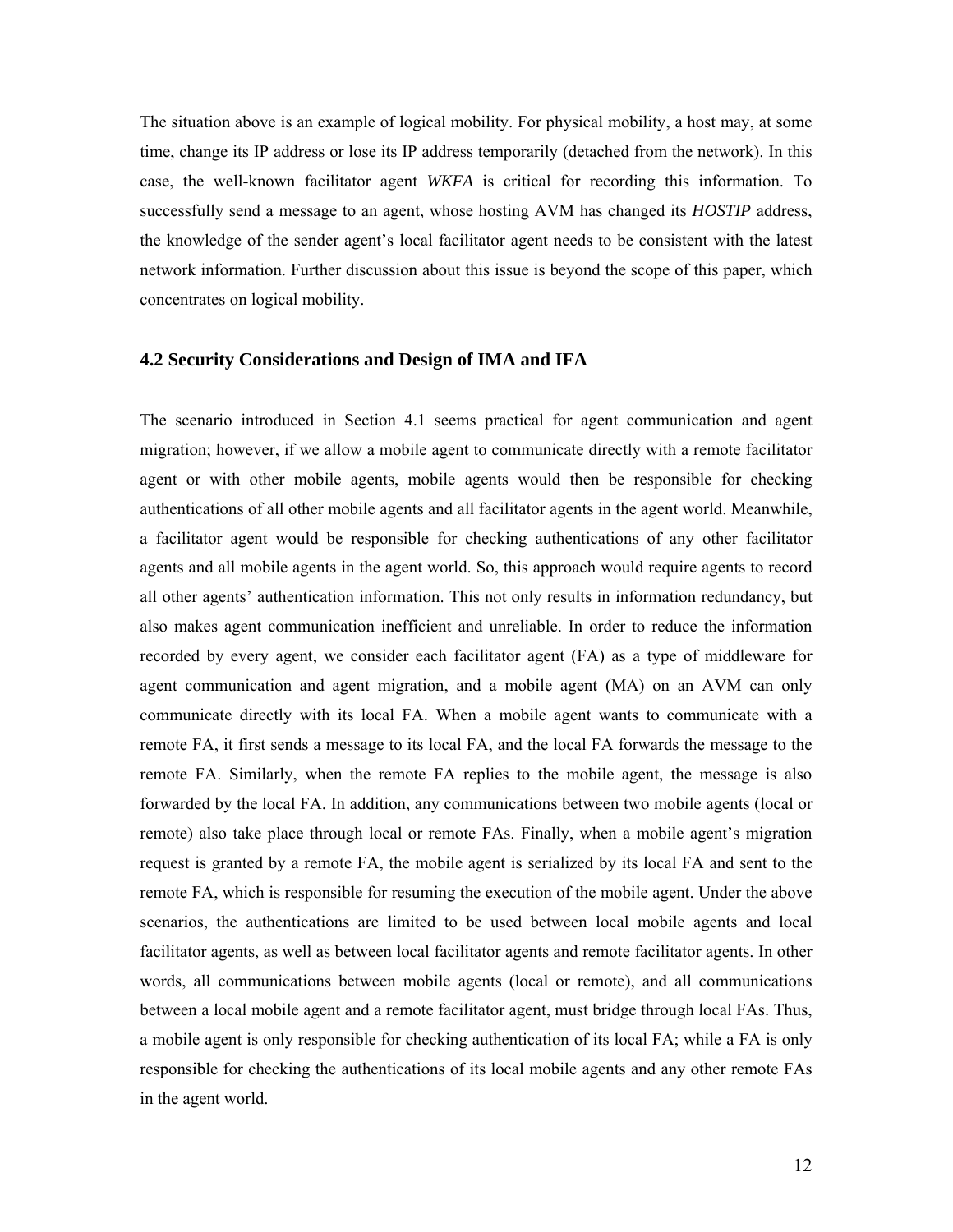Based on the above approach, the agent interaction protocol between mobile agents and local/remote agents can be described as in Figure 3.



**Figure 3.** Interaction protocol between a mobile agent (MA) and facilitator agents (FA)

As shown in Figure 3, when a mobile agent  $\alpha$  wants to migrate from its local AVM  $\Theta_A$  to a remote AVM  $\Theta_B$ , it first sends a move-request message to its local FA. The local FA checks the mobile agent's certificate as well as the certificate of its issuer to see if it is valid. If the certificate is not valid, then the local FA denies the request by sending a cert-invalid message back to the mobile agent. Notice that in Figure 3 the end of protocol operation "•", put in front of the message name cert-invalid, marks that this message ends the conversation. If the certificate is valid, the move-request message will be forwarded to the remote FA on  $\Theta_B$ . The remote FA checks both the local FA and the mobile agent's certificates. If there is anything suspicious, the move-request is denied, and a move-refuse message will be forwarded to the mobile agent via the local FA. Otherwise, the move-request is granted. In the same way, a move-grant message will be forwarded to the mobile agent via the local FA. Upon receiving the move-grant message, the mobile agent sends a move message to its local FA to confirm the desire to migrate. The local FA then serializes the mobile agent and sends it to the remote FA for registration.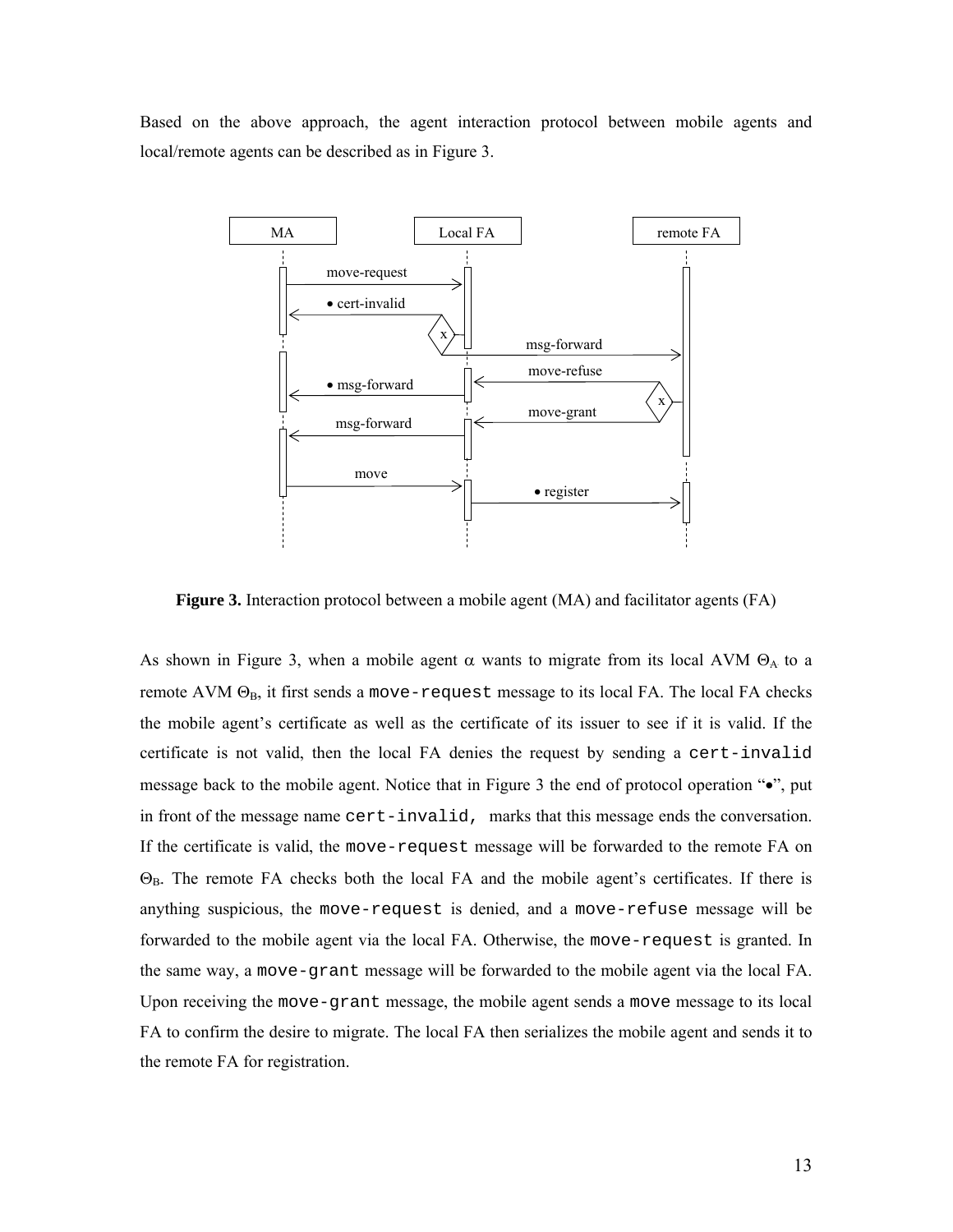

**Figure 4.** Agent-oriented G-net model of mobile agent



**Figure 5.** Agent-oriented G-net model of facilitator agent

We view each message in the interaction protocol as a communicative act with a format defined in some agent language-notation such as FIPA, or KQML [30][28][32]. Based on the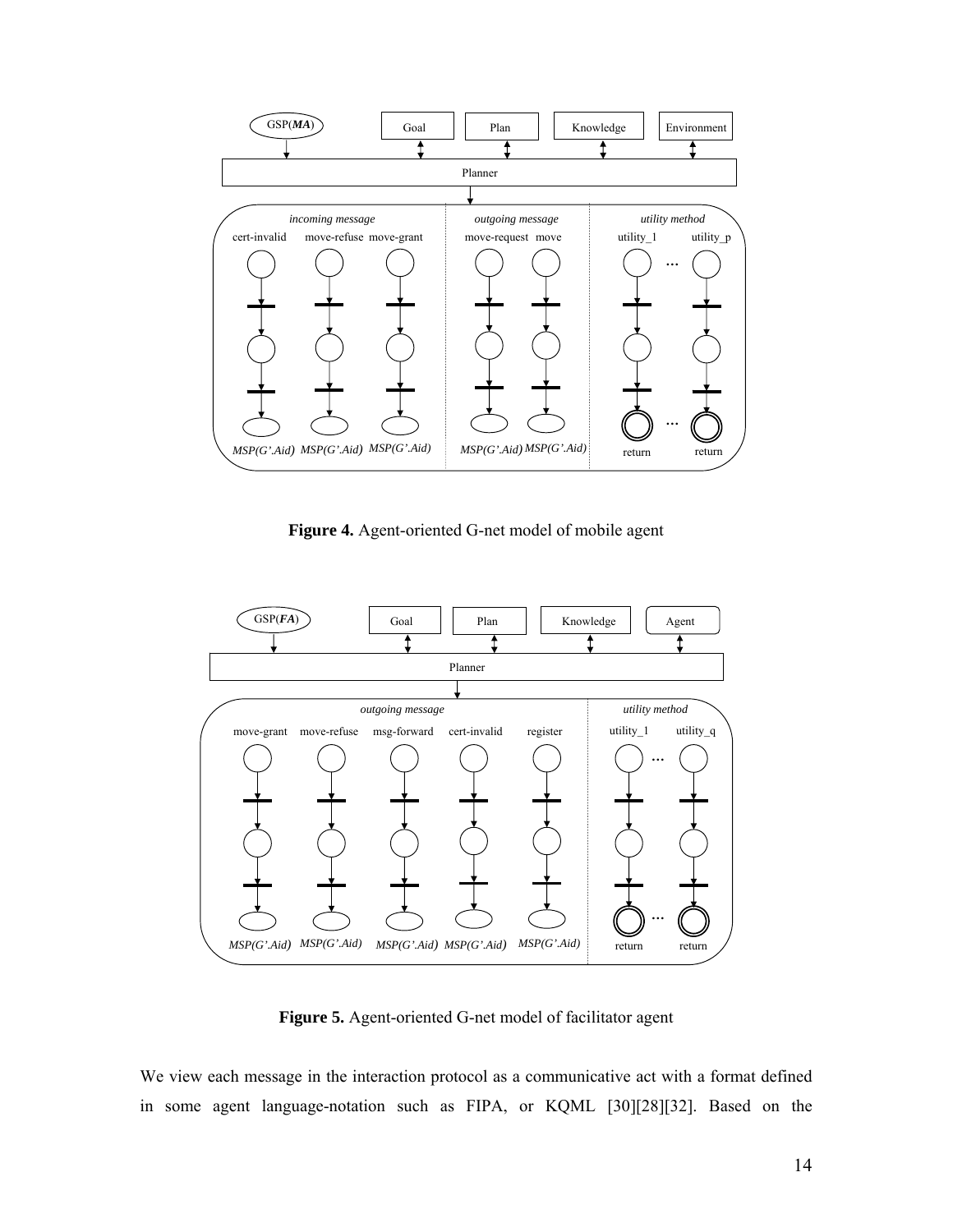communicative acts, we design the agent-oriented G-net model of mobile agents and facilitator agents as in Figure 4 and Figure 5, respectively. Notice that we define three *MPU*s in the incoming message section of the agent-oriented G-net model of mobile agents, which corresponds to the three communicative acts (cert-invalid, move-grant, and moverefuse) in the interaction protocol. Similarly, we define two *MPU*s that correspond to the communicative acts of move-request and move in the interaction protocol. Details on how to design agent-oriented G-net models based on interaction protocols are provided in previous work [9]. The planner module of the mobile agent may reuse the general planner module as we defined previously [9], which support inheritance. The agent model for facilitator agents can be designed in a similar way. However, the general planner module is not sufficient for facilitator agents to support agent communication and agent migration, especially when security issues are taken into consideration. Therefore, we need to redesign the planner module for facilitator agents. Notice that the environment module in Figure 5 becomes a module called *Agent* place (denoted as a rounded rectangle). The *Agent* place is an agent container for local mobile agents including agents that migrate from a remote AVM. With this facility, local mobile agents are under the control of a local facilitator agent. When a migration is granted, the mobile agent can be serialized and sent out to the *Agent* place of a remote facilitator agent when a migration request is granted. Also notice that, since there is only one facilitator agent defined on each agent virtual machine, the inheritance feature is not significant for modeling facilitator agents.

Unlike Figure 4, Figure 5 shows no *incoming message* section in the internal structure of the facilitator agent model. This is to simplify our facilitator agent model. As we will see in Section 4.4, all incoming messages to a facilitator agent are directly processed by the planner module of the FA.

Before we define the planner module for facilitator agents, we first introduce the cryptographic mechanism for secure agent communication, which is a key mechanism in designing the planner module of the facilitator agent model.

## **4.3 The CPV Approach**

Public key cryptograph is one of the most widely used encryption mechanisms, which involves a pair of keys - a public key and a private key [33]. The public key of the message receiver is used to encrypt a message, and the encrypted message can only be decrypted by the receiver using its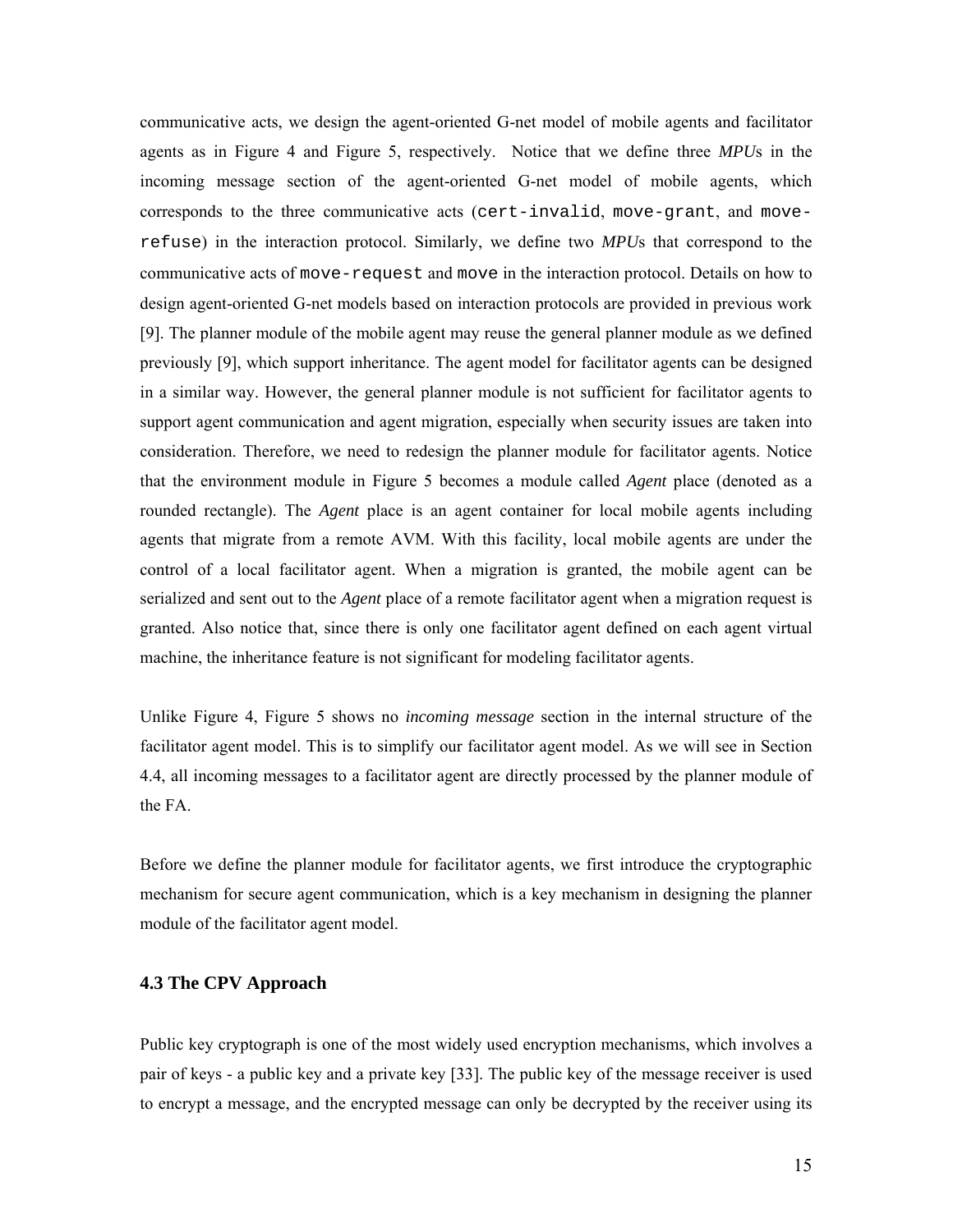private key. Although a message can be safely sent to a receiver using the receiver's public key, the receiver cannot guarantee if the message is actually sent by the claimed sender. To authenticate the message sender, the message must be digitally signed. The basic idea of digital signature is to use the sender's private key to encrypt a message [34]. If the receiver can recover the message using the sender's public key, then the receiver can be certain that the message is actually sent by the claimed sender because only the message sender can encrypt the message with its private key. Now, one more question arises: how can a message receiver know that the public key actually belongs to the claimed sender? This can be verified by using a certificate, which is a signed document that consists of the sender's public key and its identity. The certificate is signed by a certificate authority (CA), which is a third party, other than the message sender/receiver, that certifies the accuracy of the binding of a public key and an identity [34].

For our security modeling, we incorporate a CPV (Certificate, Password and Visa) approach, which is based on the *passport-visa* mechanism first proposed by Vuong and Fu [21]. The basic idea of the *passport-visa* mechanism is to simulate the activities of traveling abroad in real life [21][35]. In this paper, we define a passport as a certificate with additional visa pages, similar to an actual passport that contains visa pages with possible visa stamps. Each visa stamp on a visa page is also defined as a certificate, which is issued by a foreign facilitator agent. Our proposed method initially provides every mobile agent a certificate that is issued and signed by its owner/user, who creates the mobile agent. As a mobile agent requests to move from one AVM to another, the agent's certificate is replaced by a more specialized certificate - a passport, which is signed and issued by a local FA. When the migration request is approved by a remote FA, a visa stamp is put on one of the visa pages in the mobile agent's passport.

To ensure that a facilitator agent is a trusted agency, it must also have a certificate, which is signed by a certificate authority (CA). In our agent world architecture, the CA is the well-known facilitator agent, denoted as *WKFA*, that has a globally recognized public key. When a new AVM with a facilitator agent (FA) wants to enter the agent world, the FA will send its public key, its identity, valid time and other information to the *WKFA*. The *WKFA* will record the new FA's information, and assign a privilege to the new FA. This privilege will be used in the passport/visa issuing procedure. On the other hand, local users/owners of the AVM will assign certificates to local mobile agents that are created on the local AVM. Because a local user does not have a public key recorded by any remote FA, the certificates issued by local users cannot be checked by a remote FA while communicating with a remote FA. Therefore, whenever a mobile agent has an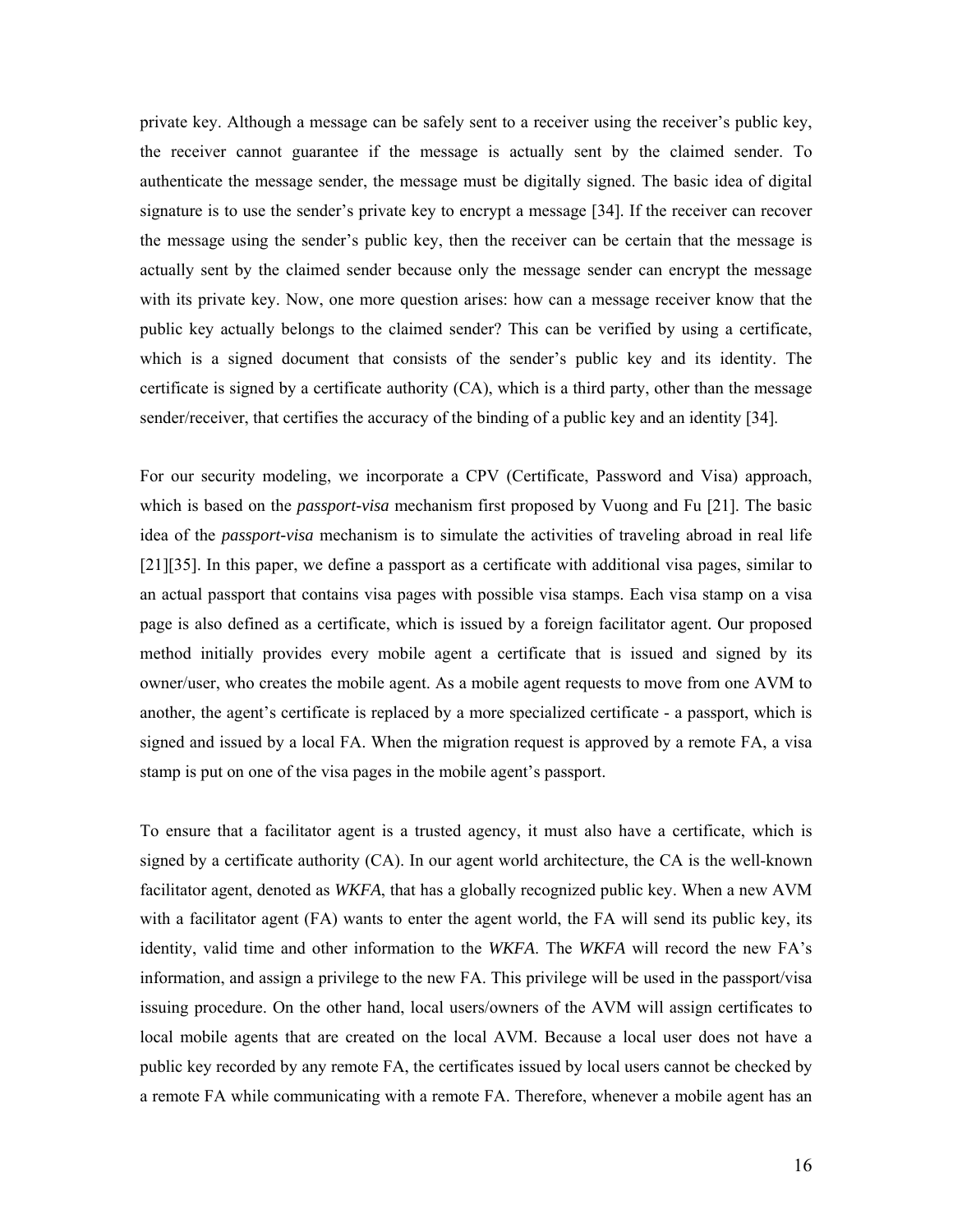intention to migrate by sending a *move-request* message to its local FA, the mobile agent's original certificate must be replaced with a passport that is issued by its local FA. The structures of the *Certificate*, *Passport* and *VisaPage* are defined as follows:

```
Struct Certificate { 
       int serial_number; // the serial number of the certificate 
      String issuer name; // the issuer's name
      String name; \frac{1}{10} // the name of holder
       Privilege privilege; // the privilege assigned by the issuer 
      String public key; \frac{1}{1} the public key of the holder
      Time valid_time; \frac{1}{2} // the valid time for the certificate
       Signature signature; // the encrypted value of the above items 
                               // encoded by the issuer's private key 
} 
Struct Passport { 
       Certificate passport; // issued by a local facilitator agent 
       Certificate CTofIssuer; // issued by WKHOST 
       VisaPage visaPages; // defined as a linked list 
} 
Struct VisaPage { 
       Certificate visaStamp; // issued by a remote facilitator agent 
       Certificate CTofIssuer; // issued by WKHOST 
       VisaPage nextVisaPage; // reference to the next visa page 
}
```
For security considerations, any transferred message *MSG* is first encrypted by the sender's private key into  $MSG' = E(k_{PRIV-S}, MSG)$ , where  $k_{PRIV-S}$  is the private key of the sender. This encoded message is then combined with the sender's certificate (denoted as *CT*) as *MSG''* =  $(E(k_{PRIV-S}, MSG), CT)$ . Finally, the combination of the encoded message and the certificate is further encrypted using the receiver's public key into  $E\text{-}MSG = E(k_{\text{PUB-R}}, (E(k_{\text{PRIV-S}}, \text{MSG}), \text{CT}))$ , where  $k_{\text{PUB-R}}$  is the public key of the receiver. Upon receiving the encrypted message  $E\text{-}MSG$ , the receiver first uses its private key  $k_{\text{PRIV-R}}$  to decode the message into  $MSG'' = D(k_{\text{PRIV-R}}, E\text{-}MSG)$ . It then reads the certificate *CT* of the sender from *MSG''*, and verifies its validity by checking the signature signed by the issuer. If the *CT* passes the security checking, the receiver then uses the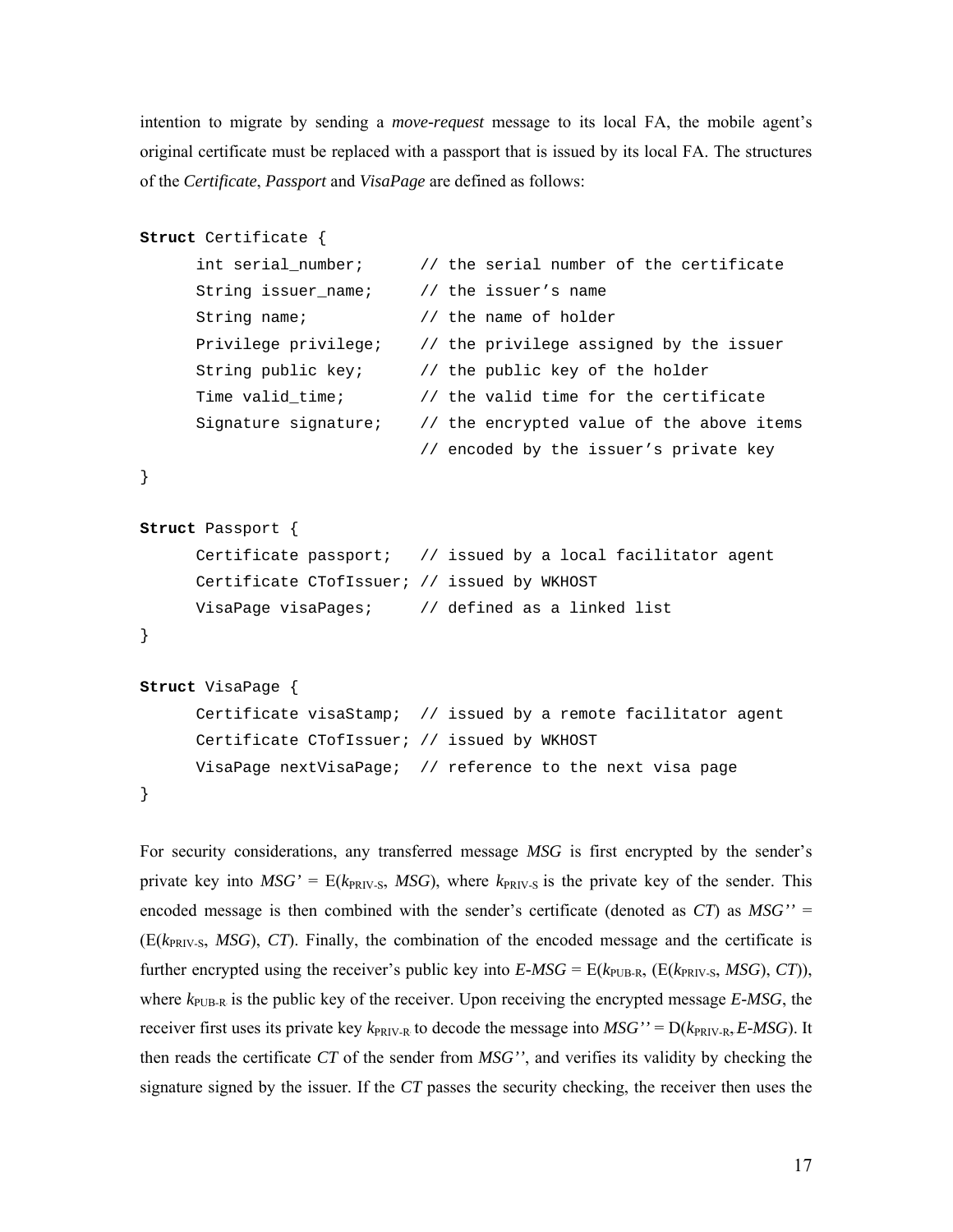public key of the message sender  $k_{\text{PUB-S}}$  read from the *CT* to decrypt the message *MSG'* (extracted from  $MSG'$  into  $MSG = D(k_{PUB-S}, MSG')$ , which becomes the original message MSG. The structure of each message *MSG* is defined as follows:

```
Struct Message { 
     AgentID sa; \frac{1}{2} source agent identification
      AgentID da; // destination agent identification 
      Head mh; // message head 
      MessageBody mb; // message body 
} 
enum Head {RMI, GOTO, REGISTER, LOCAL, METHOD}; 
Struct MessageBody { 
     String str; // string message
     File att; \frac{1}{2} binary attachment
}
```
The message format consists of four fields: sa, da, mh and mb. The fields sa and da are agent identifications, representing the source agent and the destination agent, respectively; mh is a message head, representing the message type; and mb is the message body, which contains a string str and a binary attachment att. The string str in a message body describes text information of the message; while the binary attachment att can be a piece of code or a serialized encoding of an agent object. Both of the fields str and att can be null values. The message head mh can be a constant value of RMI, GOTO, REGISTER, LOCAL or METHOD. An RMI message is a message between a local mobile agent and a remote FA, which should be forwarded by a local FA; a GOTO message is a message sent by a local mobile agent to a local FA for migration request; a REGISTER message is used when a local FA sends a serialized mobile agent object to a remote FA for registration; a LOCAL message is a message sent by a local mobile agent to a local FA for any purpose other than migration. Finally, a message with the message head of METHOD represents a local method invocation on a local FA. Since all methods defined in a local FA's *method utility* section can only be invoked by the agent itself, a message with a message head of METHOD is sent by the facilitator agent using an *ISP* mechanism (representing a method call). Notice that all messages, except a message with a message head of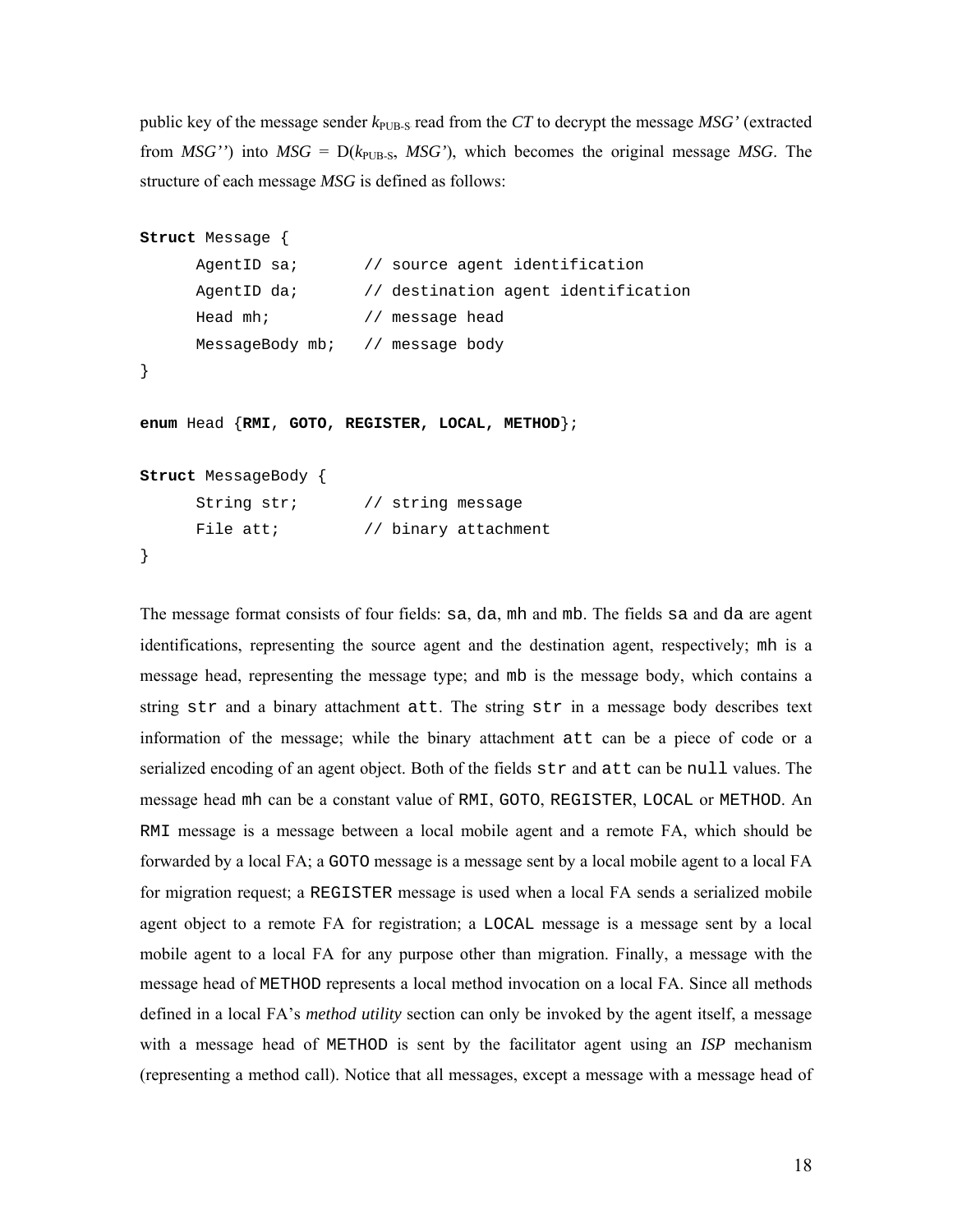METHOD, are transferred *asynchronously*; while transferring a message with a message head of METHOD is a *synchronous* message passing.

## **4.4 The Planner Module of Facilitator Agents**

From the above description, we can see that the agent world architecture is divided into two layers, the facilitator agent (FA) layer and the mobile agent (MA) layer, where FAs serve as a middleware for agent communication and agent migration. We now design the FA's planner template, shown in Figure 6.



**Figure 6.** A Planner module of agent-oriented G-net model for facilitator agent

In Figure 6, the *Agent* place (denoted as a rounded rectangle) represents a container for a set of local mobile agents, including agents migrating from remote hosts. Each token in this place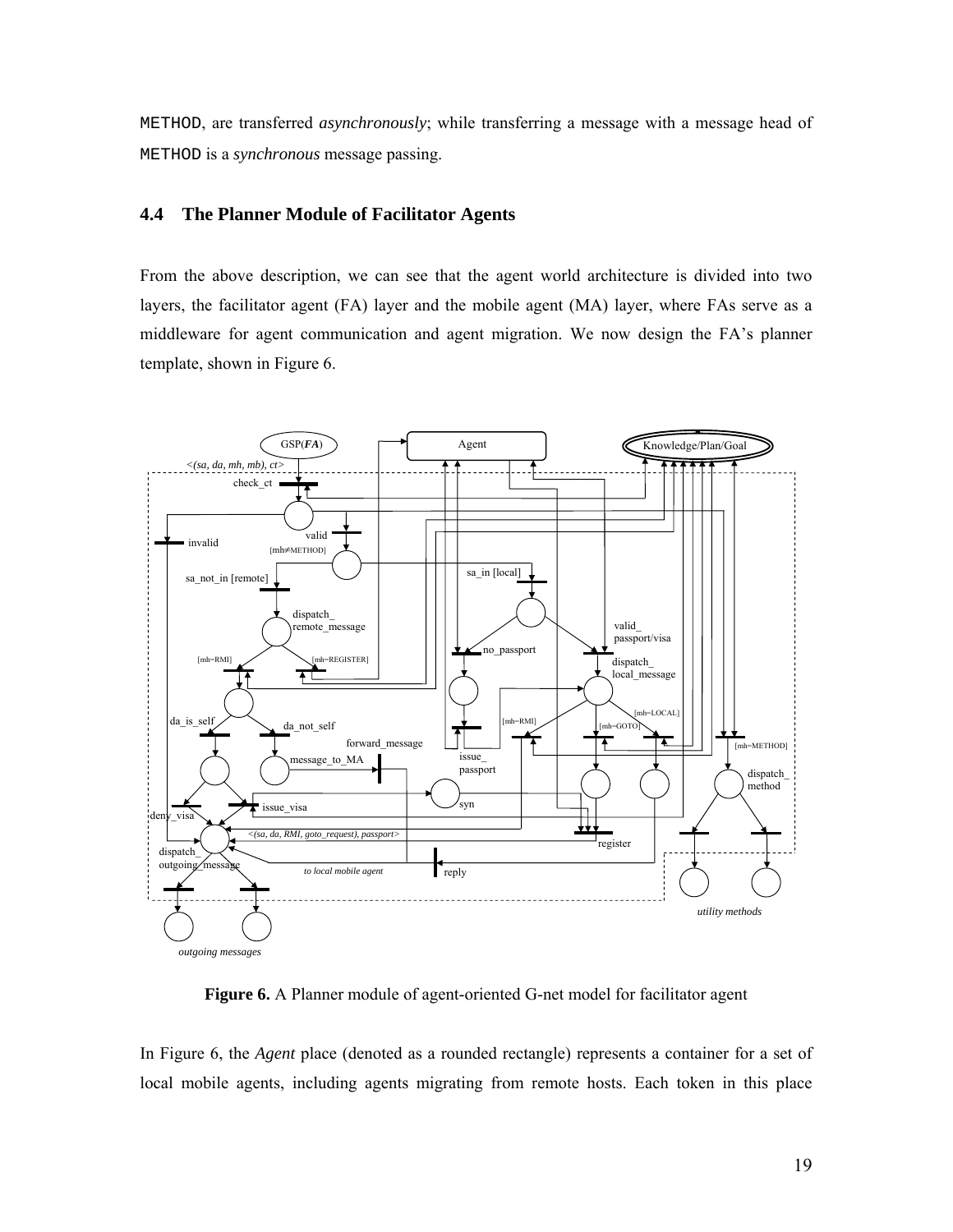identifies a unique mobile agent. The *knowledge/Plan/Goal* place represents a simplified combination of places for the *Knowledge*, *Plan* and *Goal* modules as introduced in Section 3. In particular, the *Knowledge* module contains the following three tables:

**User table** This table contains information about registered users that can create/register agents on the local AVM. Each record contains the following data: user name, user privilege, and a public key. User name refers to the creator of a local mobile agent on a local AVM. User privilege is a privilege assigned to a user by a local administrator, and the public key is the user's public key issued by a local administrator. Remote FAs are also recorded in this table, and we view remote FAs as remote users.

**Agent table** This table contains information about mobile agents residing on a local AVM. Each record contains the following data: agent ID, name, owner and description. Agent ID is the object identification of a mobile agent. Owner, for local mobile agents, is the user who creates that mobile agent; while for those mobile agents that exist due to a migration from another AVM, the owner field is the issuer of the passport, as we have discussed previously.

**Policy table** This table contains security policy information about the AVM. Each record contains the following data: privilege and a method set. The privilege refers to the privilege level of a local FA; while the method set is the set of methods that can be invoked under that privilege level. When a mobile agent sends a method request to the local FA in a form of a LOCAL method, the local FA decides if the agent has the privilege to request that method based on the information from the user table and the policy table.

We now use a migration example to show how a FA's planner module works. As shown in Figure 6, when an agent on a local AVM  $\Theta_A$ , say agent α, wants to move to a remote AVM  $\Theta_B$ , the agent  $\alpha$  first sends an *RMI* message *move-request* to the *GSP* of the local FA  $\theta_A$  with mh=RMI, da= $\theta_A$ and mb="goto request". The actual message received by the local FA  $\theta_A$  is *E-MSG* = E( $k_{\text{PUB-R}}$ ,  $(E(k_{PRIV-S}, move-request), CT)$ , where  $k_{PUB-R}$  is the public key of the local FA  $\theta_A$  and  $k_{PRIV-S}$  is the private key of agent α. Notice that to simply matters, we show the message as *<(sa, da, mh, mb), ct>* in Figure 6. We also do not show the steps for how to decrypt the message *E-MSG* by the local FA  $\theta_A$ , which have been described in Section 4.3. The transition *check\_ct* models the action of checking the authentication information of a message sender by the FA. The security checking is based on the message sender's certificate extracted from the message and its issuer's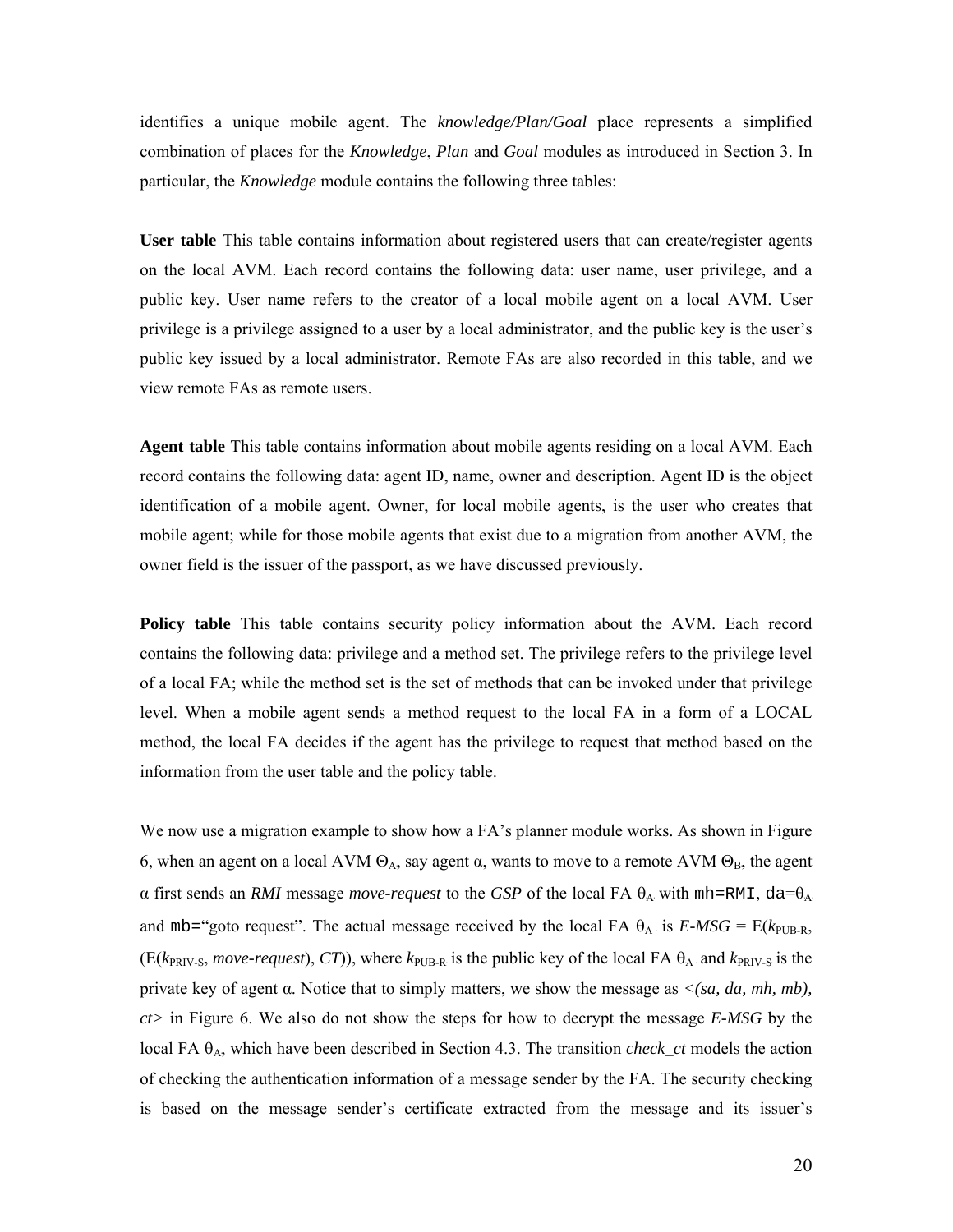information from the FA's *user table*. If the authentication is invalid, the transition *invalid* fires, and a message of *cert-invalid* will be sent to the mobile agent α. Otherwise, the attribute sa from the message *move-request* will be checked to see if the message sender is recorded in the *agent table*, i.e., to check if the message is from a local AVM or a remote AVM. In our example, since the RMI message is from the local mobile agent  $\alpha$ , the transition *sa\_in* fires. Now, if it is agent  $\alpha$ 's first time to communicate with its local FA  $\theta_A$ , its certificate issued by its local user shall be replaced with a passport. This process is done by firing the transitions *no\_passport* and *issue\_passport*. After a passport is issued to the mobile agent α, the local message is dispatched for further processing according to its message head mh. Since mh=RMI in this example, the message is forwarded to the remote  $FA \theta_B$  according to the attribute da. When combining the encrypted message  $E(k_{PRIV-S}, \text{move-request})$  with agent  $\alpha$ 's certificate, its original certificate is replaced with its newly issued passport, where  $k_{PRIV-S}$  is still the private key of mobile agent  $\alpha$ . Notice that the local FA  $\theta_A$  does not modify the encrypted message  $MSG' = E(k_{PRIV-S}, \text{move}$ *request*); however, it combines the message *MSG'* with agent α's passport instead of its initial certificate, and encrypts the whole message with the public key of the message receiver, i.e., the remote FA  $\theta_{\rm B}$ .

When the remote FA  $\theta_B$  receives the forwarded message *move-request*, it first checks the certificate (passport) of the message sender - agent  $\alpha$ , as well as the certificate of its issuer, i.e., FA  $\theta_A$ . If the security check fails, a *move-refuse* message (with da= $\alpha$ ) will be generated by firing the transition *invalid*, and the message will be sent to the mobile agent  $\alpha$  via FA  $\theta_A$ . Otherwise, the attribute sa from the forwarded message *move-request* will be checked. In this example, since agent α is not recorded in the *agent table* of FA θ<sub>B</sub>, the transition *sa\_not\_in* fires. The message is then dispatched according to its message head (mh=RMI), and its attribute da is checked to see if the destination agent is the receiver agent itself. In this case, since  $da = \theta_B$ , the transition *da\_is\_self* fires, and a decision will be made either to deny a visa or to issue a visa to the mobile agent  $\alpha$ . If the visa is denied, a *move-refuse* message (with mh=RMI, da= $\alpha$ ) will be generated by firing the transition  $deny\_visa$ , and will be sent to the mobile agent  $\alpha$  via FA  $\theta_A$ . Otherwise, a visa will be issued by firing the transition *issue\_visa* and a new message *move-grant* (with mh=RMI, da= $\alpha$ ) is generated. Agent  $\alpha$ 's passport is updated by putting a visa stamp on one of its visa pages, and the updated passport is then attached to the message *move-grant* in its message body and sent back to agent  $\alpha$  via FA  $\theta_A$ . Notice that in Figure 6, there is a place called *syn*, where a token containing agent α's identity information will be deposited right after a visa is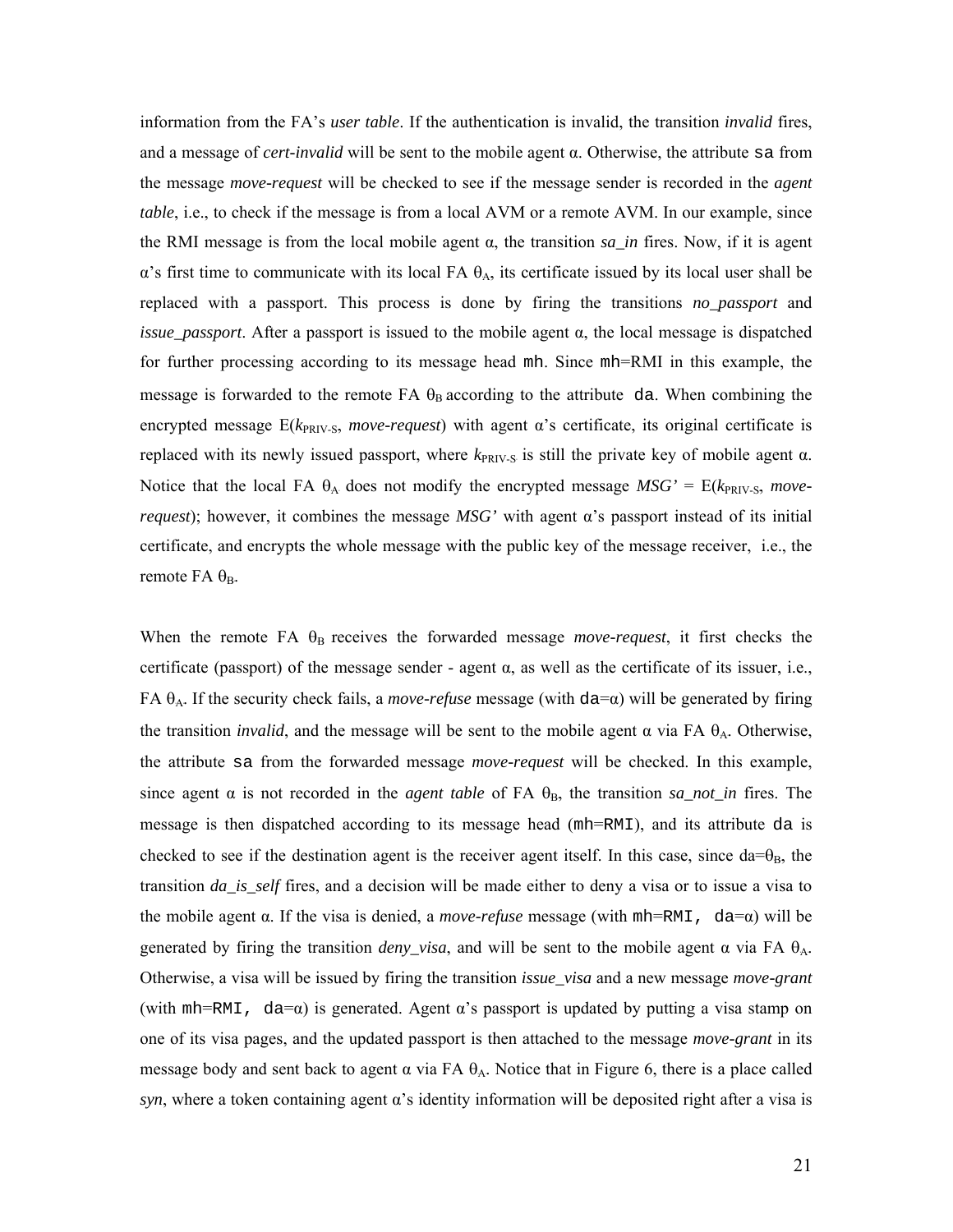issued. This mechanism ensures that the actual migration cannot happen before a migration request is granted.

Now that mobile agent α receives the *move-grant* message from FA θ<sub>B</sub> via FA θ<sub>A</sub>, it sends a GOTO message to its local FA  $\theta_A$ . Upon receiving the GOTO message from agent  $\alpha$ , FA  $\theta_A$ dispatches it to the appropriate transition for processing according to its message head (mh=GOTO), and generates a REIGISTER message to the remote  $FA \theta_B$ . To generate the REGISTER message, the mobile agent  $\alpha$  is first removed from FA  $\theta_A$ 's *Agent* place and then serialized and embeded in the REIGISTER message's message body as an attachment. When FA  $\theta_B$  receives the REIGISTER message from FA  $\theta_A$ , it dispatches the remote message according to its message head (mh=REGISTER), resumes agent  $\alpha$ 's execution, and adds the mobile agent  $\alpha$ into its *Agent* place. This ends the agent migration process.

When a local mobile agent sends a message to its local FA for any purpose other than migration, the message head of the message is set to LOCAL. In this case, when the local FA receives the message, the message is dispatched according to its message head mh=LOCAL. By firing the transition *reply*, a reply message is generated and sent back to the local mobile agent.

Similarly, when a FA receives a message with a message head of METHOD, the message represents a synchronous method invocation from the FA itself. Under this circumstance, the method is dispatched to an appropriate utility method defined in the *utility method* section of the FA. After the method invocation, the result will be returned to the *ISP* place where the synchronous message is generated.

## **5. Case Study: Agent Migration**

One of the advantages of building formal models for mobile agent system is to help ensure a correct design. A correct design should meet certain key requirements, such as liveness, deadlock freeness and concurrency. Also certain properties, such as the mobility, need to be verified to ensure correct functionality. Petri nets offer a promising, tool-supported technique for checking the logical correctness of a design [27]. In this section, we consider an example of a simple mobile agent system that consists of only two AVMs with a local FA and a remote FA. The purpose for this case study is to demonstrate that agent communication protocols can be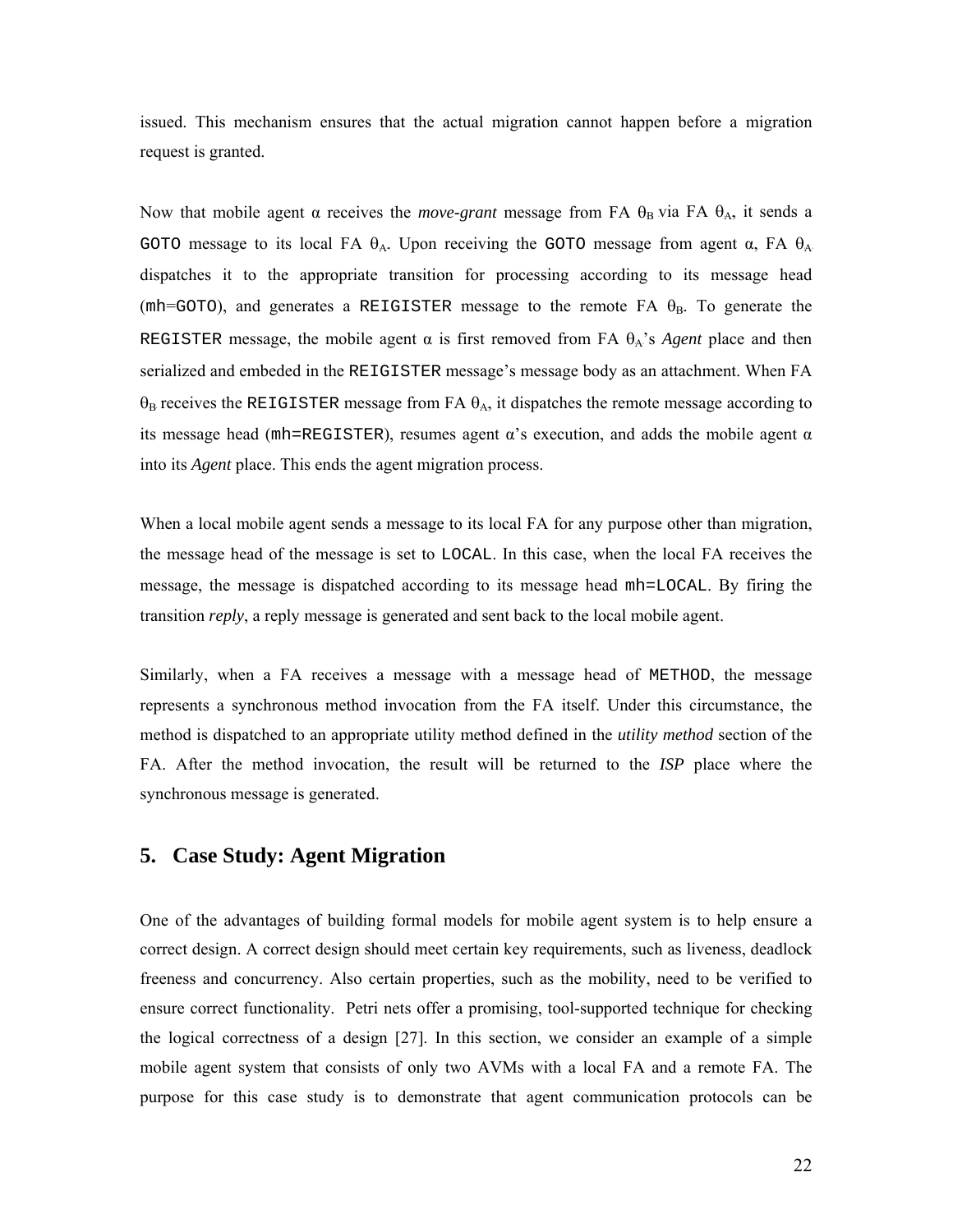effectively traced in our net model, and more importantly, to verify that a mobile agent can successfully migrate to the *Agent* place of the remote FA if the migration is granted.

#### **5.1 A Simplified Net Model**

The interaction of a local FA and a remote FA can be modeled as a Petri net as shown in Figure 7. In this model, there is only one mobile agent (represented as a black token) in the *Agent* place of the local FA. To derive this net model, we have simplified the net of the facilitator agent as follows:

- 1. Since the transition to dispatch a message with a message head of METHOD is only used for local resource access, it does not affect the agent communication and agent migration in the mobile agent system. Thus, to obtain our simplified net model, we omit this transition.
- 2. Since all asynchronous messages will be dispatched to an *MPU*, and sent asynchronously to the *GSP* place of another agent, we use net reduction to simplify the Petri net corresponding to *MPU*s into a single place. This is shown as the places of  $q_l$  and  $q_2$  in Figure 7.
- 3. We use an ordinary token (black token) to represent a local mobile agent in the *Agent* place. The presence of such a token represents that a mobile agent, either created locally or migrating from other AVM, is under the control of its local FA.
- 4. All other tokens in the net model, including message tokens and tokens belonging to the place *syn*, are simplified as ordinary tokens. Since we have only one mobile agent in our example, such treatment would be sufficient for our purpose.
- 5. We add a new transition *initiate\_message* to enable a mobile agent to send an asynchronous message to its local FA (shown as the transitions *t1* and *t25* in Figure 7). We also add a new transition *return\_message\_to\_MA* to enable a local FA to send an asynchronous message back to a mobile agent (shown as the transitions *t23* and *t47* in Figure 7).

The resulting Petri net illustrated in Figure 7 is an ordinary Petri net. The initial marking of this Petri net is as follows (with the ordering of place nodes as  $a_1, b_1, c_1, \ldots, q_1, a_2, b_2, c_2, \ldots$ ):

MB <sup>0</sup>B = [0 1 1 0 0 0 0 0 0 0 0 0 0 0 0 0 0 0 0 1 0 0 0 0 0 0 0 0 0 0 0 0 0 0]<sup>P</sup> T

Notice that in the initial state of the Petri net, only transition *t1* is enabled, which can fire to initiate a conversation between a mobile agent and a local FA.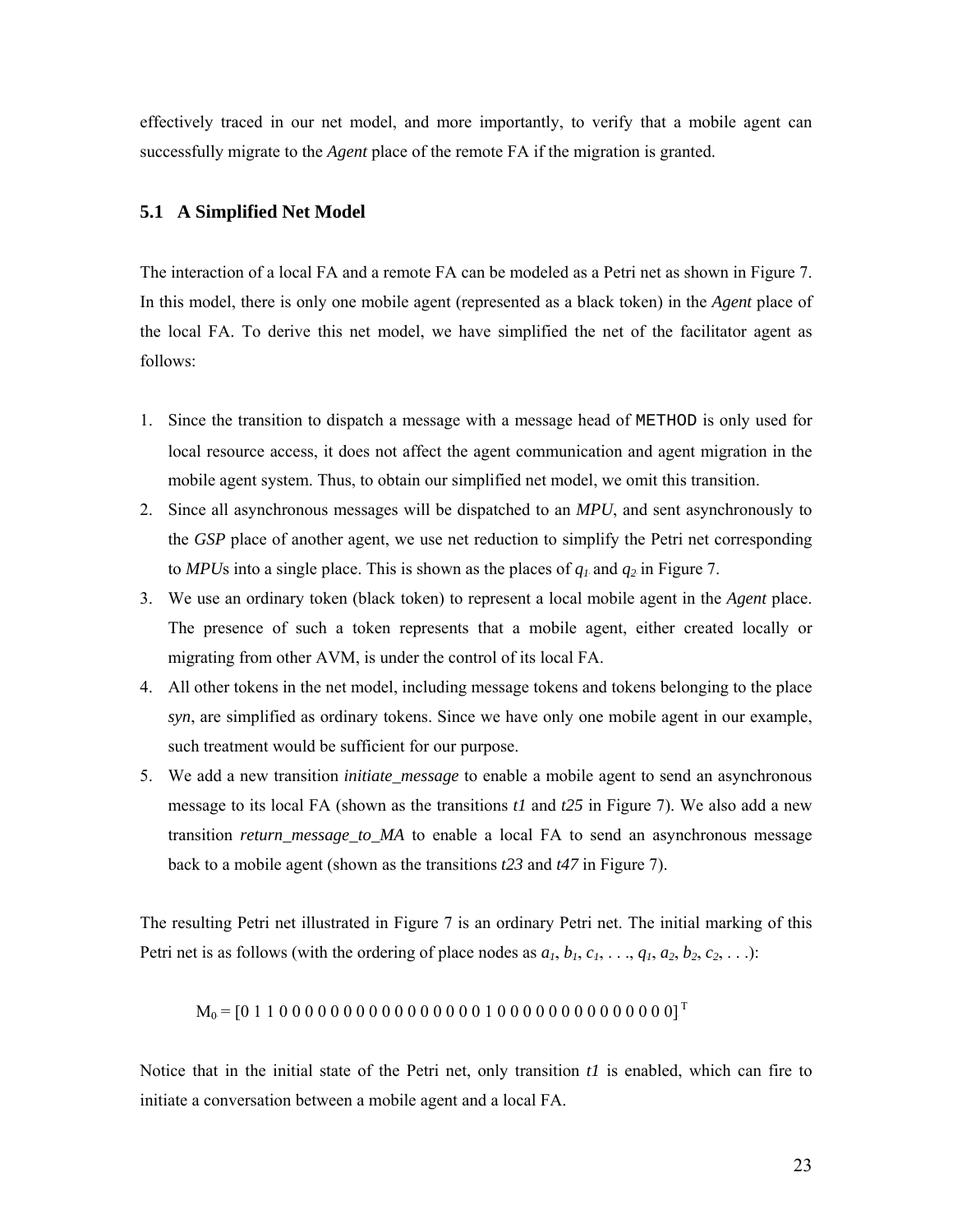

**Figure 7.** A transformed model of a local facilitator agent and a remote facilitator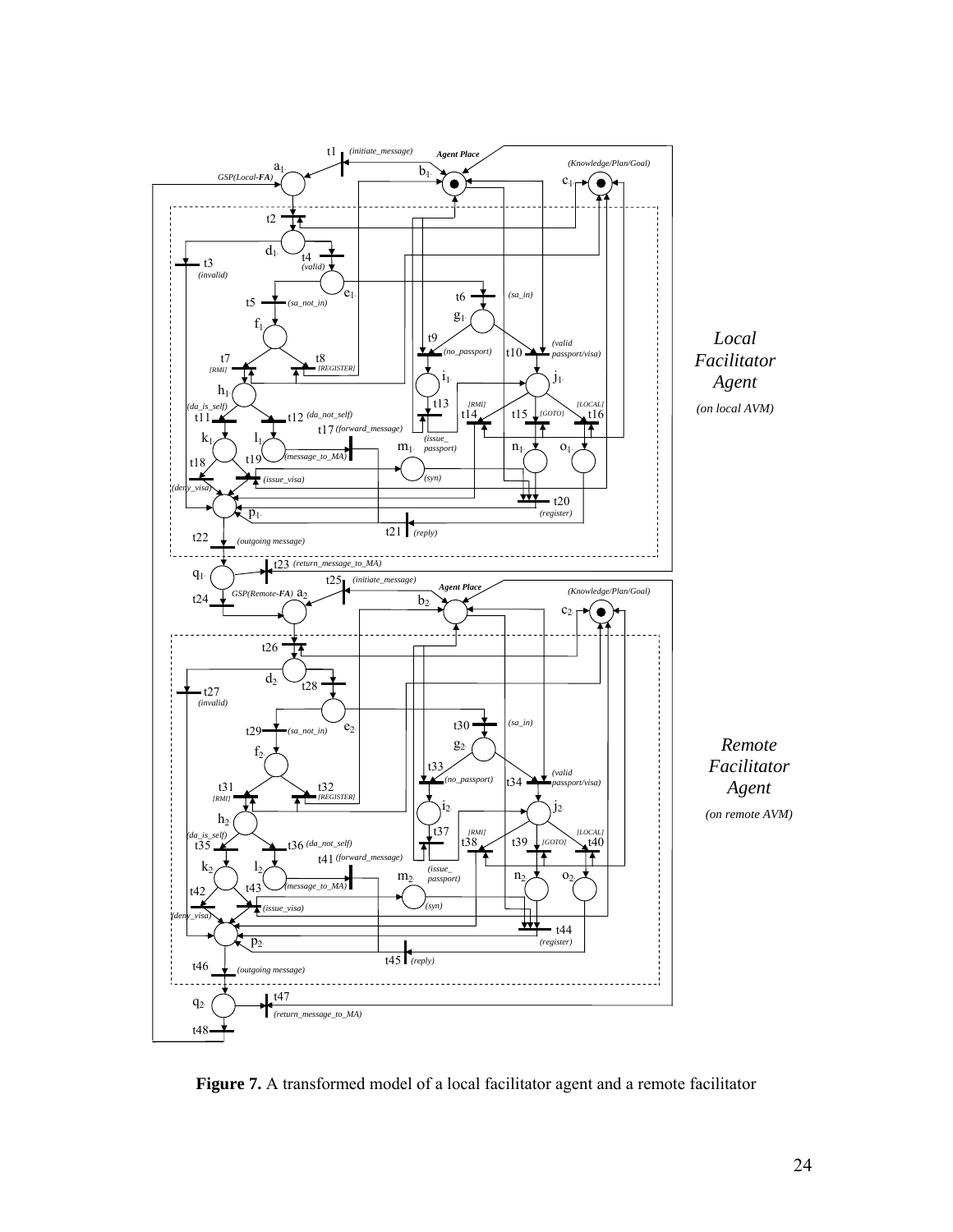#### **5.2 Verifying Secure Agent Communication and Agent Migration**

To verify the correctness of our agent models for secure agent communication and agent migration, we utilize some key definitions and theorems as adapted from [27].

#### **Definition 5.1** *Incidence Matrix*

For a Petri net *N* with *n* transitions and *m* places, the *incidence matrix*  $A = [a_{ij}]$  is an *n* x *m* matrix of integers and its typical entry is given by

$$
a_{ij} = a_{ij}^+ - a_{ij}^-
$$

where  $a_{ij}^+ = w(i,j)$  is the weight of the arc from transition *i* to output place *j* and  $a_{ij}^- = w(j,i)$  is the weight of the arc from input place *j* to transition *i*.

#### **Definition 5.2** *Firing Count Vector*

For some sequence of transition firings in a Petri net *N*, a *firing count vector x* is defined as an nvector of nonnegative integers, where the *i*th entry of *x* denotes the number of times that transition *i* must fire in that firing sequence.

#### **Definition 5.3** *T-invariant*

For a Petri net *N*, an n-vector *x* of integers ( $x \ne 0$ ) is called a *T*-invariant if *x* is an integer solution of homogeneous equation  $A<sup>T</sup> x = 0$ , where A is the incidence matrix of Petri net *N*.

**Theorem 5.1** An n-vector x is a T-invariant of a Petri net N iff there exists a marking  $M_0$  and a firing sequence  $\sigma$  that reproduces the marking  $M_0$ , and *x* defines the firing count vector for  $\sigma$ .

#### **Definition 5.4** *Valid Firing Sequence*

Let  $\sigma = \langle i_1, i_2, ..., i_p \rangle$  be some sequence of transition firings in a Petri net *N* with initial marking  $M_0$ , where *i<sub>k</sub>*, for *k* = *l*.*p*, is a transition of Petri net *N*. The firing sequence σ is *valid* if transition  $i_l$  is enabled initially and each transition  $i_k$  is enabled after firing transition  $i_{k-l}$ , where  $k=2..p$ .

**Theorem 5.2** *(Necessary Condition)* For a Petri net *N* with initial marking  $M_0$ , let  $M_d = M_0 + A^T x$ , where *A* is the incidence matrix of Petri net *N* and *x* is a firing count vector for firing sequence  $\sigma$ . The firing sequence  $\sigma$  is *valid* only if  $M_d$  is a nonnegative vector.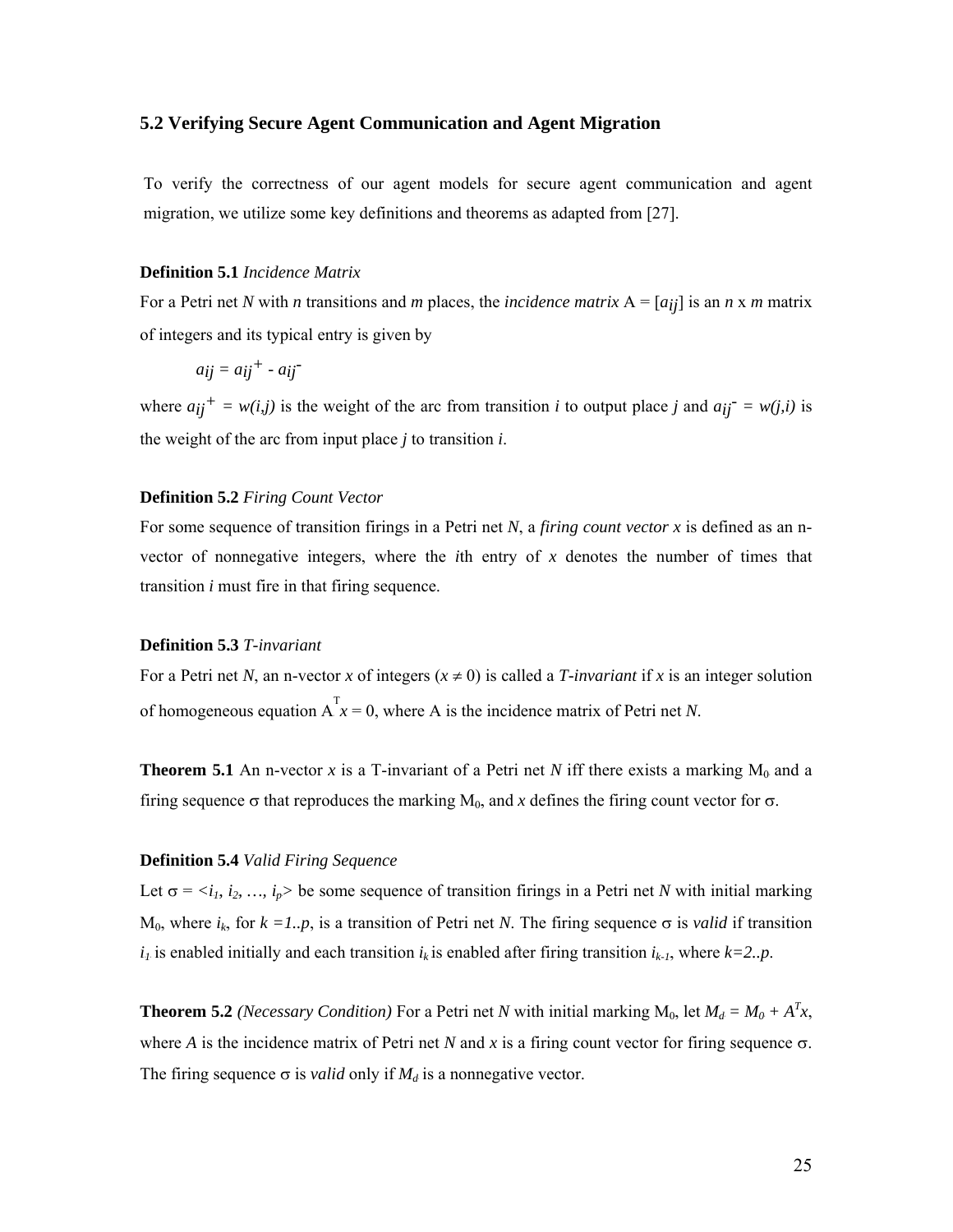The incidence matrix A of the Petri net in Figure 7 is listed in Table 1. Now we begin to analyze and verify the following five cases for secure agent communication and agent migration, which show the key behaviors and properties of our models. Although the approach using state equation of Petri nets [27] is not new, we believe that it is useful here to demonstrate the correctness of our security based agent models.

|            | $\mathbf{a}_1$                       | $b_1$                    | $c1$ .                       | $d_1$             | $e1$ .                   | $f_{\text{L}}$               |                              | $\begin{array}{cc} g_1, & h_1, & i_1, \\ \hline 0 & 0 & 0 \end{array}$ |                  | $J_1$ .           | $\frac{k_1}{0}$      | $\frac{1}{2}$                | $\frac{m_1}{0}$ , $\frac{n_1}{0}$ , $\frac{o_1}{0}$ , $\frac{p_1}{0}$ , $\frac{q_1}{0}$ , $\frac{a_2}{0}$ |                          |               |                              |                          |                              | $\frac{\mathbf{b}_2}{\mathbf{0}} \quad \frac{\mathbf{c}_2}{\mathbf{0}}$ |                  | $d_2$            | $\mathbf{e}_2$       | $f_2$            | $\frac{g_2}{0}$          | $h_2$ $i_2$                  |                                  | J2                                   | $k_2$                        | $l_2$                            | $\begin{array}{cc} m_2 & n_2 & o_2 \\ \hline & 0 & 0 \end{array}$ |                          |                              | $\frac{p_2}{0}$ $\frac{q_2}{0}$ |                                  |
|------------|--------------------------------------|--------------------------|------------------------------|-------------------|--------------------------|------------------------------|------------------------------|------------------------------------------------------------------------|------------------|-------------------|----------------------|------------------------------|-----------------------------------------------------------------------------------------------------------|--------------------------|---------------|------------------------------|--------------------------|------------------------------|-------------------------------------------------------------------------|------------------|------------------|----------------------|------------------|--------------------------|------------------------------|----------------------------------|--------------------------------------|------------------------------|----------------------------------|-------------------------------------------------------------------|--------------------------|------------------------------|---------------------------------|----------------------------------|
| t1         | $\overline{1}$                       | $\overline{0}$           | $\overline{0}$               | $\overline{0}$    | $\overline{0}$           | $\overline{0}$               |                              |                                                                        |                  | $\overline{0}$    |                      | $\overline{0}$               |                                                                                                           |                          |               |                              |                          |                              |                                                                         |                  | $\overline{0}$   | $\overline{0}$       | $\overline{0}$   |                          | $\overline{0}$               | $\overline{0}$                   | $\overline{0}$                       | $\overline{0}$               | $\overline{0}$                   |                                                                   |                          |                              |                                 |                                  |
| t2         | $-1$                                 | $\bf{0}$                 | $\boldsymbol{0}$             | 1                 | $\mathbf{0}$             | $\mathbf{0}$                 | $\mathbf{0}$                 | $\bf{0}$                                                               | $\boldsymbol{0}$ | $\boldsymbol{0}$  | $\boldsymbol{0}$     | $\bf{0}$                     | $\boldsymbol{0}$                                                                                          | $\boldsymbol{0}$         | $\mathbf{0}$  | $\bf{0}$                     | $\boldsymbol{0}$         | $\bf{0}$                     | $\boldsymbol{0}$                                                        | $\boldsymbol{0}$ | $\boldsymbol{0}$ | $\bf{0}$             | $\boldsymbol{0}$ | $\bf{0}$                 | $\boldsymbol{0}$             | $\boldsymbol{0}$                 | $\bf{0}$                             | $\mathbf{0}$                 | $\boldsymbol{0}$                 | $\boldsymbol{0}$                                                  | $\mathbf{0}$             | $\mathbf{0}$                 | 0                               | $\bf{0}$                         |
| t3         | $\boldsymbol{0}$                     | 0                        | $\bf{0}$                     | $-1$              | $\boldsymbol{0}$         | $\boldsymbol{0}$             | $\boldsymbol{0}$             | $\boldsymbol{0}$                                                       | $\bf{0}$         | 0                 | $\boldsymbol{0}$     | $\boldsymbol{0}$             | $\boldsymbol{0}$                                                                                          | $\bf{0}$                 | $\mathbf{0}$  | 1                            | $\bf{0}$                 | 0                            | 0                                                                       | $\boldsymbol{0}$ | 0                | $\bf{0}$             | $\boldsymbol{0}$ | $\boldsymbol{0}$         | $\boldsymbol{0}$             | $\bf{0}$                         | $\boldsymbol{0}$                     | 0                            | $\boldsymbol{0}$                 | $\boldsymbol{0}$                                                  | $\boldsymbol{0}$         | $\bf{0}$                     | $\Omega$                        | $\boldsymbol{0}$                 |
| t4         | $\boldsymbol{0}$                     | 0                        | $\bf{0}$                     | -1                |                          | $\theta$                     | $\mathbf{0}$                 | $\boldsymbol{0}$                                                       | $\bf{0}$         | $\bf{0}$          | $\bf{0}$             | $\boldsymbol{0}$             | $\bf{0}$                                                                                                  | $\bf{0}$                 | $\bf{0}$      | 0                            | 0                        | $\bf{0}$                     | 0                                                                       | 0                | 0                | $\bf{0}$             | $\boldsymbol{0}$ | 0                        | $\boldsymbol{0}$             | $\bf{0}$                         | $\bf{0}$                             | 0                            | $\boldsymbol{0}$                 | 0                                                                 | $\bf{0}$                 | $\bf{0}$                     |                                 | $\boldsymbol{0}$                 |
| t5         | $\boldsymbol{0}$                     | 0                        | $\bf{0}$                     | $\bf{0}$          | -1                       |                              | $\mathbf{0}$                 | $\bf{0}$                                                               | $\bf{0}$         | 0                 | $\bf{0}$             | 0                            | 0                                                                                                         | $\bf{0}$                 | 0             | 0                            | 0                        | $\bf{0}$                     | 0                                                                       | 0                | $\bf{0}$         | $\bf{0}$             | $\bf{0}$         | 0                        | 0                            | 0                                | $\bf{0}$                             | 0                            | $\bf{0}$                         | 0                                                                 | $\bf{0}$                 | 0                            |                                 | $\boldsymbol{0}$                 |
| t6         | $\boldsymbol{0}$                     | $\bf{0}$                 | $\bf{0}$                     | 0                 |                          | $\theta$                     |                              | $\mathbf{0}$                                                           | $\bf{0}$         | $\bf{0}$          | $\bf{0}$             | 0                            | 0                                                                                                         | $\bf{0}$                 | 0             | 0                            | 0                        | $\bf{0}$                     | 0                                                                       | 0                | $\bf{0}$         | $\bf{0}$             | $\boldsymbol{0}$ | 0                        | $\boldsymbol{0}$             | $\bf{0}$                         | $\bf{0}$                             | $\mathbf{0}$                 | $\boldsymbol{0}$                 | 0                                                                 | $\bf{0}$                 | $\bf{0}$                     |                                 | $\boldsymbol{0}$                 |
| t7         | $\boldsymbol{0}$                     | $\boldsymbol{0}$         | $\bf{0}$                     | 0                 | $\bf{0}$                 |                              | $\mathbf{0}$                 | 1                                                                      | $\bf{0}$         | 0                 | $\bf{0}$             | 0                            | 0                                                                                                         | $\bf{0}$                 | $\bf{0}$      | 0                            | 0                        | $\bf{0}$                     | 0                                                                       | 0                | $\bf{0}$         | $\bf{0}$             | $\bf{0}$         | 0                        | 0                            | 0                                | $\bf{0}$                             |                              | $\bf{0}$                         | 0                                                                 | $\mathbf{0}$             | $\boldsymbol{0}$             |                                 | $\boldsymbol{0}$                 |
| t8         | $\mathbf{0}$                         | 1                        | $\mathbf{0}$                 | $\mathbf{0}$      | $\mathbf{0}$             | -1                           | $\mathbf{0}$                 | 0                                                                      | $\mathbf{0}$     | $\mathbf{0}$      | $\bf{0}$             | $\mathbf{0}$                 | $\mathbf{0}$                                                                                              | $\mathbf{0}$             | $\bf{0}$      | $\mathbf{0}$                 | $\mathbf{0}$             | $\mathbf{0}$                 | 0                                                                       | $\mathbf{0}$     | $\mathbf{0}$     | $\theta$             | $\mathbf{0}$     | $\mathbf{0}$             | $\mathbf{0}$                 | $\mathbf{0}$                     | $\mathbf{0}$                         | $\mathbf{0}$                 | $\mathbf{0}$                     | $\mathbf{0}$                                                      | $\mathbf{0}$             | $\bf{0}$                     |                                 | $\mathbf{0}$                     |
| t9         | $\mathbf{0}$                         | $\bf{0}$                 | $\mathbf{0}$                 | $\mathbf{0}$      | $\mathbf{0}$             | $\theta$                     |                              | $\bf{0}$                                                               | 1                | $\bf{0}$          | $\mathbf{0}$         | $\boldsymbol{0}$             | $\mathbf{0}$                                                                                              | $\mathbf{0}$             | $\bf{0}$      | $\mathbf{0}$                 | $\bf{0}$                 | $\mathbf{0}$                 | $\mathbf{0}$                                                            | $\mathbf{0}$     | 0                | $\mathbf{0}$         | $\mathbf{0}$     | $\mathbf{0}$             | $\bf{0}$                     | $\mathbf{0}$                     | $\boldsymbol{0}$                     | $\mathbf{0}$                 | $\mathbf{0}$                     | $\mathbf{0}$                                                      | $\mathbf{0}$             | $\bf{0}$                     |                                 | $\boldsymbol{0}$                 |
| t10        | $\mathbf{0}$                         | $\bf{0}$                 | $\mathbf{0}$                 | $\mathbf{0}$      | $\mathbf{0}$             | $\mathbf{0}$                 | $-1$                         | 0                                                                      | $\overline{0}$   |                   | $\theta$             | $\mathbf{0}$                 | $\mathbf{0}$                                                                                              | $\mathbf{0}$             | $\bf{0}$      | $\mathbf{0}$                 | $\mathbf{0}$             | $\mathbf{0}$                 | 0                                                                       | 0                | $\mathbf{0}$     | $\mathbf{0}$         | $\mathbf{0}$     | $\mathbf{0}$             | $\mathbf{0}$                 | $\mathbf{0}$                     | $\mathbf{0}$                         | $\mathbf{0}$                 | $\mathbf{0}$                     | $\mathbf{0}$                                                      | $\mathbf{0}$             | $\bf{0}$                     |                                 | $\mathbf{0}$                     |
| tl 1       | $\mathbf{0}$                         | $\bf{0}$                 | 0                            | 0                 | $\mathbf{0}$             | 0                            | $\Omega$                     |                                                                        | $\mathbf{0}$     | $\mathbf{0}$      |                      | $\mathbf{0}$                 | $\mathbf{0}$                                                                                              | $\mathbf{0}$             | $\bf{0}$      | $\mathbf{0}$                 | $\mathbf{0}$             | $\mathbf{0}$                 | $\mathbf{0}$                                                            | 0                | $\bf{0}$         | $\Omega$             | $\mathbf{0}$     | $\mathbf{0}$             | $\bf{0}$                     | $\mathbf{0}$                     | $\boldsymbol{0}$                     | $\mathbf{0}$                 | $\bf{0}$                         | $\mathbf{0}$                                                      | $\mathbf{0}$             | $\bf{0}$                     |                                 | $\boldsymbol{0}$                 |
| t12        | $\mathbf{0}$                         | $\bf{0}$                 | 0                            | 0                 | $\mathbf{0}$             | $\mathbf{0}$                 | $\Omega$                     |                                                                        | 0                | 0                 | $\theta$             |                              | $\mathbf{0}$                                                                                              | $\mathbf{0}$             | 0             | $\mathbf{0}$                 | $\mathbf{0}$             | $\mathbf{0}$                 | 0                                                                       | 0                | 0                | $\mathbf{0}$         | $\boldsymbol{0}$ | $\mathbf{0}$             | $\mathbf{0}$                 | $\mathbf{0}$                     | $\boldsymbol{0}$                     | $\mathbf{0}$                 | $\mathbf{0}$                     | $\mathbf{0}$                                                      | $\mathbf{0}$             | $\bf{0}$                     |                                 | $\mathbf{0}$                     |
| t13        | $\boldsymbol{0}$                     | $\bf{0}$                 | $\bf{0}$                     | 0                 | $\mathbf{0}$             | 0                            | 0                            | $\mathbf{0}$                                                           | -1               |                   | $\theta$             | 0                            | 0                                                                                                         | $\bf{0}$                 | 0             | 0                            | 0                        | 0                            | 0                                                                       | 0                | $\bf{0}$         | $\bf{0}$             | $\bf{0}$         | $\mathbf{0}$             | 0                            | 0                                | $\bf{0}$                             | $\mathbf{0}$                 | $\bf{0}$                         | $\boldsymbol{0}$                                                  | $\mathbf{0}$             | $\bf{0}$                     |                                 | $\boldsymbol{0}$                 |
| t14        | $\mathbf{0}$                         | 0                        | 0                            | 0                 | $\mathbf{0}$             | 0                            | 0                            | $\mathbf{0}$                                                           | $\bf{0}$         | -1                | 0                    | $\mathbf{0}$                 | $\mathbf{0}$                                                                                              | $\bf{0}$                 | 0             |                              | 0                        | 0                            | 0                                                                       | 0                | 0                | $\bf{0}$             | $\boldsymbol{0}$ | 0                        | 0                            | 0                                | $\bf{0}$                             | 0                            | 0                                | $\mathbf{0}$                                                      | $\mathbf{0}$             | $\bf{0}$                     |                                 | $\mathbf{0}$                     |
| t15        | $\boldsymbol{0}$                     | 0                        | $\bf{0}$                     | 0                 | $\bf{0}$                 | 0                            | 0                            | 0                                                                      | 0                |                   |                      | 0                            | $\mathbf{0}$                                                                                              |                          | 0             | 0                            | 0                        | $\bf{0}$                     | 0                                                                       | 0                | 0                | $\mathbf{0}$         | $\bf{0}$         | 0                        | 0                            | 0                                | $\boldsymbol{0}$                     | 0                            | $\bf{0}$                         | 0                                                                 | $\mathbf{0}$             | $\boldsymbol{0}$             |                                 | $\boldsymbol{0}$                 |
| t16        | $\bf{0}$                             | 0                        | $\bf{0}$                     | 0                 | $\bf{0}$                 | 0                            | 0                            | 0                                                                      | 0                | -1                |                      | 0                            | 0                                                                                                         | $\bf{0}$                 |               | 0                            | 0                        | $\bf{0}$                     | 0                                                                       | 0                | 0                | $\bf{0}$             | $\boldsymbol{0}$ | 0                        | 0                            | 0                                | $\bf{0}$                             | 0                            | $\bf{0}$                         | 0                                                                 | $\bf{0}$                 | $\boldsymbol{0}$             |                                 | $\boldsymbol{0}$                 |
| t17        | $\boldsymbol{0}$                     | $\bf{0}$                 | $\bf{0}$                     | 0                 | $\bf{0}$                 | $\mathbf{0}$                 | 0                            | 0                                                                      | 0                | 0                 | $\theta$             | $-1$                         | $\mathbf{0}$                                                                                              | $\bf{0}$                 | $\bf{0}$      |                              | 0                        | $\bf{0}$                     | $\mathbf{0}$                                                            | 0                | 0                | 0                    | $\bf{0}$         | 0                        | 0                            | 0                                | $\mathbf 0$                          | $\mathbf{0}$                 | $\bf{0}$                         | 0                                                                 | $\mathbf{0}$             | $\bf{0}$                     |                                 | $\boldsymbol{0}$                 |
| t18        | $\mathbf{0}$                         | 0                        | $\Omega$                     | $\mathbf{0}$      | $\bf{0}$                 | $\Omega$                     | $\Omega$                     | $\Omega$                                                               | $\overline{0}$   | $\mathbf{0}$      |                      | $\Omega$                     | $\mathbf{0}$                                                                                              | $\Omega$                 |               |                              | $\Omega$                 | $\mathbf{0}$                 | $\Omega$                                                                | 0                | $\Omega$         | $\theta$             | $\bf{0}$         | 0                        | $\mathbf{0}$                 | $\mathbf{0}$                     | $\mathbf{0}$                         |                              | $\theta$                         | $\Omega$                                                          | $\theta$                 | $\Omega$                     |                                 | $\mathbf{0}$                     |
| t19        | $\boldsymbol{0}$                     | $\bf{0}$                 | $\mathbf{0}$                 | $\mathbf{0}$      | $\theta$                 | $\Omega$                     | $\mathbf{0}$                 | $\mathbf{0}$                                                           | $\overline{0}$   | $\theta$          | $-1$                 | $\mathbf{0}$                 |                                                                                                           | $\theta$                 |               |                              | $\mathbf{0}$             | $\mathbf{0}$                 | $\Omega$                                                                | $\bf{0}$         | $\mathbf{0}$     | $\Omega$             | $\bf{0}$         | $\mathbf{0}$             | $\mathbf{0}$                 | $\mathbf{0}$                     | $\theta$                             |                              | $\theta$                         | $\mathbf{0}$                                                      | $\theta$                 | $\Omega$                     |                                 | $\mathbf{0}$                     |
| t20        | $\mathbf{0}$                         | -1                       | 0                            | $\mathbf{0}$      | $\mathbf{0}$             | $\mathbf{0}$                 | $\mathbf{0}$                 | $\mathbf{0}$                                                           | $\overline{0}$   | $\mathbf{0}$      | $\mathbf{0}$         | $\mathbf{0}$                 | $-1$                                                                                                      | -1                       | 0             |                              | $\bf{0}$                 | $\mathbf{0}$                 | 0                                                                       | $\bf{0}$         | 0                | $\theta$             | $\bf{0}$         | $\mathbf{0}$             | $\mathbf{0}$                 | $\mathbf{0}$                     | $\mathbf{0}$                         | 0                            | $\mathbf{0}$                     | $\mathbf{0}$                                                      | $\mathbf{0}$             | $\bf{0}$                     |                                 | $\mathbf{0}$                     |
| t21        | $\boldsymbol{0}$                     | $\bf{0}$                 | $\mathbf{0}$                 | $\mathbf{0}$      | $\mathbf{0}$             | $\mathbf{0}$                 | $\mathbf{0}$                 | $\mathbf{0}$                                                           | $\overline{0}$   | $\mathbf{0}$      | $\bf{0}$             | $\mathbf{0}$                 | $\mathbf{0}$                                                                                              | $\theta$                 | -1            |                              | $\bf{0}$                 | $\mathbf{0}$                 | $\mathbf{0}$                                                            | $\bf{0}$         | $\mathbf{0}$     | $\mathbf{0}$         | $\mathbf{0}$     | $\mathbf{0}$             | $\mathbf{0}$                 | $\mathbf{0}$                     | $\theta$                             | $\mathbf{0}$                 | $\bf{0}$                         | $\mathbf{0}$                                                      | $\mathbf{0}$             | $\bf{0}$                     |                                 | $\mathbf{0}$                     |
| t22        | $\mathbf{0}$                         | 0                        | 0                            | $\mathbf{0}$      | $\mathbf{0}$             | $\mathbf{0}$                 | $\mathbf{0}$                 | $\mathbf{0}$                                                           | 0                | $\mathbf{0}$      | $\theta$             | $\mathbf{0}$                 | $\Omega$                                                                                                  | $\theta$                 |               | -1                           |                          | $\mathbf{0}$                 | 0                                                                       | 0                | 0                | $\theta$             | $\bf{0}$         | $\mathbf{0}$             | $\mathbf{0}$                 | $\mathbf{0}$                     | $\mathbf{0}$                         | $^{0}$                       | $\bf{0}$                         | $\mathbf{0}$                                                      | $\mathbf{0}$             | 0                            |                                 | $\mathbf{0}$                     |
| t23        | $\boldsymbol{0}$                     | $\bf{0}$                 | $\mathbf{0}$                 | 0                 | $\mathbf{0}$             | $\mathbf{0}$                 | $\mathbf{0}$                 | $\bf{0}$                                                               | $\overline{0}$   | $\mathbf{0}$      | $\theta$             | $\mathbf{0}$                 | $\mathbf{0}$                                                                                              | $\bf{0}$                 |               | $^{0}$                       | -1                       | $\mathbf{0}$                 | 0                                                                       | 0                | $\bf{0}$         | $\theta$             | $\bf{0}$         | $\mathbf{0}$             | $\mathbf{0}$                 | $\mathbf{0}$                     | $\mathbf{0}$                         | $\mathbf{0}$                 | $\bf{0}$                         | $\mathbf{0}$                                                      | $\mathbf{0}$             | $\bf{0}$                     |                                 | $\mathbf{0}$                     |
| t24        | $\bf{0}$                             | 0                        | 0                            | 0                 | 0                        | 0                            | $\mathbf{0}$                 | 0                                                                      | $\bf{0}$         | 0                 | $\bf{0}$             | 0                            | $\mathbf{0}$                                                                                              | $\bf{0}$                 | 0             | 0                            | -1                       |                              | 0                                                                       | 0                | 0                | $\bf{0}$             | $\boldsymbol{0}$ | 0                        | 0                            | $\bf{0}$                         | $\bf{0}$                             | 0                            | $\mathbf{0}$                     | $\mathbf{0}$                                                      | $\mathbf{0}$             | 0                            |                                 | $\boldsymbol{0}$                 |
| t25        | $\boldsymbol{0}$                     | $\bf{0}$                 | $\bf{0}$                     | 0                 | $\bf{0}$                 | $\mathbf{0}$                 | $\mathbf{0}$                 | $\boldsymbol{0}$                                                       | $\overline{0}$   | 0                 | $\bf{0}$             | $\bf{0}$                     | 0                                                                                                         | $\bf{0}$                 | 0             | 0                            | $\boldsymbol{0}$         |                              | 0                                                                       | 0                | 0                | $\theta$             | $\boldsymbol{0}$ | $\mathbf{0}$             | $\bf{0}$                     | $\mathbf{0}$                     | $\boldsymbol{0}$                     | $\mathbf{0}$                 | $\boldsymbol{0}$                 | $\boldsymbol{0}$                                                  | $\bf{0}$                 | $\boldsymbol{0}$             |                                 | $\boldsymbol{0}$                 |
| t26        | $\bf{0}$<br>$\mathbf{0}$             | 0                        | $\bf{0}$                     | 0                 | $\bf{0}$                 | $\mathbf{0}$                 | $\mathbf{0}$                 | 0                                                                      | 0<br>0           | 0                 | $\theta$<br>$\theta$ | 0                            | $\mathbf{0}$                                                                                              | $\bf{0}$                 | $\bf{0}$      | $\mathbf{0}$                 | $\boldsymbol{0}$         | -1                           | 0                                                                       | 0                | 1                | $\bf{0}$<br>$\Omega$ | $\boldsymbol{0}$ | 0                        | 0                            | 0                                | $\bf{0}$                             | $\mathbf{0}$                 | $\bf{0}$                         | $\mathbf{0}$                                                      | $\mathbf{0}$             | $\boldsymbol{0}$             |                                 | $\boldsymbol{0}$<br>$\mathbf{0}$ |
| t27        |                                      | $\boldsymbol{0}$         | $\mathbf{0}$                 | $\mathbf{0}$      | $\bf{0}$                 | $\mathbf{0}$                 | $\mathbf{0}$                 | $\mathbf{0}$<br>$\bf{0}$                                               | $\mathbf{0}$     | $\mathbf{0}$      | $\theta$             | $\mathbf{0}$<br>$\mathbf{0}$ | $\mathbf{0}$<br>$\mathbf{0}$                                                                              | $\bf{0}$<br>$\mathbf{0}$ | 0             | $\mathbf{0}$                 | $\boldsymbol{0}$         | $\mathbf{0}$                 | 0                                                                       | $\bf{0}$         | $-1$             |                      | $\bf{0}$         | $\mathbf{0}$             | $\mathbf{0}$<br>$\mathbf{0}$ | $\boldsymbol{0}$<br>$\mathbf{0}$ | $\mathbf{0}$                         | $\mathbf{0}$                 | $\mathbf{0}$                     | $\mathbf{0}$<br>$\bf{0}$                                          | $\theta$<br>$\mathbf{0}$ | $\boldsymbol{0}$<br>$\Omega$ |                                 | $\mathbf{0}$                     |
| t28<br>t29 | $\boldsymbol{0}$<br>$\boldsymbol{0}$ | $\bf{0}$<br>$\mathbf{0}$ | $\mathbf{0}$<br>$\mathbf{0}$ | 0<br>$\mathbf{0}$ | $\bf{0}$<br>$\mathbf{0}$ | $\mathbf{0}$<br>$\mathbf{0}$ | $\mathbf{0}$<br>$\mathbf{0}$ | $\bf{0}$                                                               | $\mathbf{0}$     | 0<br>$\mathbf{0}$ | $\theta$             | $\boldsymbol{0}$             | $\mathbf{0}$                                                                                              | $\bf{0}$                 | $\bf{0}$<br>0 | $\mathbf{0}$<br>$\mathbf{0}$ | $\bf{0}$<br>$\mathbf{0}$ | $\mathbf{0}$<br>$\mathbf{0}$ | 0<br>0                                                                  | 0<br>0           | -1<br>0          |                      | $\bf{0}$         | $\mathbf{0}$<br>$\theta$ | $\mathbf{0}$                 | $\mathbf{0}$                     | $\boldsymbol{0}$<br>$\boldsymbol{0}$ | $\mathbf{0}$<br>$\mathbf{0}$ | $\mathbf{0}$<br>$\boldsymbol{0}$ | $\mathbf{0}$                                                      | $\mathbf{0}$             | $\boldsymbol{0}$             |                                 | $\mathbf{0}$                     |
| t30        | $\boldsymbol{0}$                     | $\boldsymbol{0}$         | $\mathbf{0}$                 | $\mathbf{0}$      | $\bf{0}$                 | $\theta$                     | $\mathbf{0}$                 | $\mathbf{0}$                                                           | $\overline{0}$   | 0                 | $\theta$             | $\mathbf{0}$                 | $\mathbf{0}$                                                                                              | $\mathbf{0}$             | $\bf{0}$      | $\mathbf{0}$                 | $\bf{0}$                 | $\mathbf{0}$                 | 0                                                                       | $\bf{0}$         | 0                | $-1$                 | $\bf{0}$         |                          | 0                            | $\mathbf{0}$                     | $\boldsymbol{0}$                     | $\mathbf{0}$                 | $\mathbf{0}$                     | $\bf{0}$                                                          | $\mathbf{0}$             | 0                            |                                 | $\mathbf{0}$                     |
| t31        | $\boldsymbol{0}$                     | $\bf{0}$                 | $\mathbf{0}$                 | $\mathbf{0}$      | $\mathbf{0}$             | $\mathbf{0}$                 | $\mathbf{0}$                 | $\bf{0}$                                                               | $\mathbf{0}$     | $\mathbf{0}$      | $\theta$             | $\mathbf{0}$                 | $\mathbf{0}$                                                                                              | $\mathbf{0}$             | 0             | $\mathbf{0}$                 | $\bf{0}$                 | $\mathbf{0}$                 | 0                                                                       | $\mathbf{0}$     | $\bf{0}$         | $\theta$             |                  |                          |                              | $\mathbf{0}$                     | $\mathbf{0}$                         | $\mathbf{0}$                 | $\mathbf{0}$                     | $\mathbf{0}$                                                      | $\mathbf{0}$             | $\boldsymbol{0}$             |                                 | $\mathbf{0}$                     |
| t32        | $\boldsymbol{0}$                     | $\boldsymbol{0}$         | 0                            | 0                 | $\mathbf{0}$             | $\theta$                     | $\mathbf{0}$                 | $\bf{0}$                                                               | $\bf{0}$         | 0                 | $\theta$             | 0                            | $\mathbf{0}$                                                                                              | $\mathbf{0}$             | $\bf{0}$      | $\mathbf{0}$                 | $\boldsymbol{0}$         | $\mathbf{0}$                 |                                                                         | 0                | $\bf{0}$         | $\theta$             |                  | $\theta$                 | $\mathbf{0}$                 | $\overline{0}$                   | $\bf{0}$                             | $\mathbf{0}$                 | $\bf{0}$                         | $\bf{0}$                                                          | $\mathbf{0}$             | 0                            |                                 | $\mathbf{0}$                     |
| t33        | $\boldsymbol{0}$                     | 0                        | $\bf{0}$                     | 0                 | 0                        | $\bf{0}$                     | $\mathbf{0}$                 | $\boldsymbol{0}$                                                       | $\bf{0}$         | 0                 | $\bf{0}$             | 0                            | $\bf{0}$                                                                                                  | $\bf{0}$                 | $\bf{0}$      | 0                            | $\boldsymbol{0}$         | $\mathbf{0}$                 | 0                                                                       | 0                | 0                | $\bf{0}$             | $\boldsymbol{0}$ |                          | $\mathbf{0}$                 |                                  | $\bf{0}$                             | $\mathbf{0}$                 | $\bf{0}$                         | $\boldsymbol{0}$                                                  | $\boldsymbol{0}$         | 0                            |                                 | $\mathbf{0}$                     |
| t34        | $\boldsymbol{0}$                     | 0                        | $\bf{0}$                     | 0                 | $\mathbf{0}$             | $\mathbf{0}$                 | $\mathbf{0}$                 | 0                                                                      | $\bf{0}$         | 0                 | $\bf{0}$             | 0                            | $\bf{0}$                                                                                                  | $\bf{0}$                 | 0             | 0                            | 0                        | $\bf{0}$                     | 0                                                                       | 0                | $\bf{0}$         | $\bf{0}$             | $\bf{0}$         | -1                       | 0                            | $\overline{0}$                   |                                      | 0                            | $\bf{0}$                         | $\boldsymbol{0}$                                                  | $\mathbf{0}$             | $\boldsymbol{0}$             |                                 | $\boldsymbol{0}$                 |
| t35        | $\boldsymbol{0}$                     | $\bf{0}$                 | $\mathbf{0}$                 | 0                 | 0                        | $\bf{0}$                     | $\mathbf{0}$                 | 0                                                                      | $\bf{0}$         | 0                 | $\bf{0}$             | 0                            | $\bf{0}$                                                                                                  | $\bf{0}$                 | $\bf{0}$      | $\mathbf{0}$                 | $\bf{0}$                 | $\mathbf{0}$                 | $\mathbf{0}$                                                            | $\mathbf{0}$     | $\bf{0}$         | $\bf{0}$             | $\bf{0}$         | $\mathbf{0}$             |                              | 0                                | $\Omega$                             |                              | $\bf{0}$                         | $\boldsymbol{0}$                                                  | $\mathbf{0}$             | $\bf{0}$                     |                                 | $\mathbf{0}$                     |
| t36        | $\boldsymbol{0}$                     | 0                        | $\bf{0}$                     | 0                 | $\mathbf{0}$             | $\mathbf{0}$                 | $\mathbf{0}$                 | 0                                                                      | 0                | $\bf{0}$          | $\bf{0}$             | 0                            | 0                                                                                                         | $\bf{0}$                 | $\bf{0}$      | 0                            | 0                        | $\bf{0}$                     | 0                                                                       | $\mathbf{0}$     | 0                | $\mathbf{0}$         | $\bf{0}$         | $\mathbf{0}$             | -1                           | $\mathbf{0}$                     | $\mathbf 0$                          | $\mathbf{0}$                 |                                  | 0                                                                 | $\mathbf{0}$             | $\boldsymbol{0}$             |                                 | $\boldsymbol{0}$                 |
| t37        | $\mathbf{0}$                         | $\boldsymbol{0}$         | $\mathbf{0}$                 | $\mathbf{0}$      | $\bf{0}$                 | $\mathbf{0}$                 | $\mathbf{0}$                 | $\mathbf{0}$                                                           | $\mathbf{0}$     | $\mathbf{0}$      | $\bf{0}$             | $\mathbf{0}$                 | $\mathbf{0}$                                                                                              | $\mathbf{0}$             | $\bf{0}$      | $\mathbf{0}$                 | $\boldsymbol{0}$         | $\mathbf{0}$                 | $\mathbf{0}$                                                            | $\mathbf{0}$     | $\mathbf{0}$     | $\mathbf{0}$         | $\mathbf{0}$     | $\mathbf{0}$             | $\mathbf{0}$                 |                                  |                                      | $\mathbf{0}$                 | $\bf{0}$                         | $\mathbf{0}$                                                      | $\mathbf{0}$             | $\boldsymbol{0}$             |                                 | $\mathbf{0}$                     |
| t38        | $\mathbf{0}$                         | $\boldsymbol{0}$         | $\mathbf{0}$                 | $\mathbf{0}$      | $\mathbf{0}$             | $\mathbf{0}$                 | $\mathbf{0}$                 | 0                                                                      | $\mathbf{0}$     | $\mathbf{0}$      | $\theta$             | $\mathbf{0}$                 | $\mathbf{0}$                                                                                              | $\mathbf{0}$             | $\bf{0}$      | $\mathbf{0}$                 | $\boldsymbol{0}$         | $\mathbf{0}$                 | $\mathbf{0}$                                                            | 0                | $\bf{0}$         | $\mathbf{0}$         | $\bf{0}$         | $\mathbf{0}$             | $\mathbf{0}$                 | $\mathbf{0}$                     |                                      | $^{0}$                       | $\bf{0}$                         | $\mathbf{0}$                                                      | $\mathbf{0}$             | $\boldsymbol{0}$             |                                 | $\mathbf{0}$                     |
| t39        | $\mathbf{0}$                         | $\bf{0}$                 | 0                            | $\mathbf{0}$      | $\mathbf{0}$             | $\mathbf{0}$                 | $\mathbf{0}$                 | $\mathbf{0}$                                                           | $\mathbf{0}$     | $\mathbf{0}$      | 0                    | $\mathbf{0}$                 | $\mathbf{0}$                                                                                              | $\mathbf{0}$             | 0             | $\mathbf{0}$                 | $\bf{0}$                 | $\mathbf{0}$                 | 0                                                                       | 0                | 0                | $\mathbf{0}$         | $\mathbf{0}$     | $\mathbf{0}$             | $\mathbf{0}$                 | $\mathbf{0}$                     |                                      |                              | $\bf{0}$                         | $\mathbf{0}$                                                      |                          | $\bf{0}$                     |                                 | $\mathbf{0}$                     |
| t40        | $\boldsymbol{0}$                     | $\bf{0}$                 | 0                            | $\mathbf{0}$      | $\mathbf{0}$             | $\mathbf{0}$                 | $\mathbf{0}$                 | 0                                                                      | $\bf{0}$         | $\bf{0}$          | 0                    | 0                            | $\mathbf{0}$                                                                                              | $\bf{0}$                 | 0             | 0                            | $\bf{0}$                 | $\mathbf{0}$                 | 0                                                                       | 0                | $\bf{0}$         | $\mathbf{0}$         | $\bf{0}$         | $\mathbf{0}$             | 0                            | $\mathbf{0}$                     | -1                                   |                              | 0                                | $\mathbf{0}$                                                      | $\mathbf{0}$             |                              |                                 | $\bf{0}$                         |
| t41        | $\mathbf{0}$                         | $\bf{0}$                 | 0                            | 0                 | $\bf{0}$                 | $\mathbf{0}$                 | $\mathbf{0}$                 | $\bf{0}$                                                               | $\mathbf{0}$     | 0                 | $\boldsymbol{0}$     | 0                            | 0                                                                                                         | $\bf{0}$                 | 0             | 0                            | $\bf{0}$                 | $\mathbf{0}$                 | 0                                                                       | 0                | 0                | $\mathbf{0}$         | $\bf{0}$         | $\mathbf{0}$             | $\mathbf{0}$                 | $\mathbf{0}$                     | $\mathbf{0}$                         |                              | -1                               | 0                                                                 | $\mathbf{0}$             | $\bf{0}$                     |                                 | $\bf{0}$                         |
| t42        | $\boldsymbol{0}$                     | $\bf{0}$                 | $\mathbf{0}$                 | 0                 | $\bf{0}$                 | $\mathbf{0}$                 | $\mathbf{0}$                 | 0                                                                      | $\bf{0}$         | $\boldsymbol{0}$  | $\theta$             | 0                            | $\mathbf{0}$                                                                                              | $\bf{0}$                 | 0             | 0                            | 0                        | $\mathbf{0}$                 | $\mathbf{0}$                                                            | 0                | $\bf{0}$         | $\mathbf{0}$         | $\bf{0}$         | $\mathbf{0}$             | 0                            | $\mathbf{0}$                     | $\mathbf{0}$                         | -1                           | $\mathbf{0}$                     | 0                                                                 | $\mathbf{0}$             | $\bf{0}$                     |                                 | $\boldsymbol{0}$                 |
| t43        | $\bf{0}$                             | 0                        | 0                            | 0                 | $\bf{0}$                 | 0                            | 0                            | $\mathbf{0}$                                                           | 0                | 0                 | 0                    | $\mathbf{0}$                 | $\mathbf{0}$                                                                                              | $\bf{0}$                 | 0             | 0                            | $\bf{0}$                 | $\mathbf{0}$                 | 0                                                                       | 0                | 0                | $\Omega$             | $\bf{0}$         | 0                        | $\mathbf{0}$                 | $\bf{0}$                         | $\mathbf{0}$                         | -1                           |                                  |                                                                   | $\mathbf{0}$             | 0                            |                                 | $\mathbf{0}$                     |
| t44        | $\boldsymbol{0}$                     | $\bf{0}$                 | $\bf{0}$                     | 0                 | $\bf{0}$                 | $\mathbf{0}$                 | $\mathbf{0}$                 | $\bf{0}$                                                               | $\overline{0}$   | $\bf{0}$          |                      | $\bf{0}$                     | 0                                                                                                         | $\bf{0}$                 | $\bf{0}$      | 0                            | 0                        | $\mathbf{0}$                 | -1                                                                      | $\bf{0}$         | $\bf{0}$         | $\Omega$             | $\bf{0}$         | $\theta$                 | 0                            | $\bf{0}$                         | $\Omega$                             |                              |                                  |                                                                   | -1                       | $\bf{0}$                     |                                 | $\bf{0}$                         |
| t45        | $\bf{0}$                             | $\bf{0}$                 | $\bf{0}$                     | 0                 | $\bf{0}$                 | $\mathbf{0}$                 | $\mathbf{0}$                 | 0                                                                      | 0                | 0                 | $\bf{0}$             | $\bf{0}$                     | 0                                                                                                         | $\bf{0}$                 |               | $\mathbf{0}$                 | 0                        | $\bf{0}$                     | $\mathbf{0}$                                                            |                  | $\mathbf{0}$     | $\Omega$             | $\bf{0}$         | 0                        | 0                            | 0                                | $\bf{0}$                             |                              |                                  | 0                                                                 |                          | -1                           |                                 | $\bf{0}$                         |
| t46        | $\boldsymbol{0}$                     | $\boldsymbol{0}$         | $\bf{0}$                     | 0                 | $\bf{0}$                 | $\mathbf{0}$                 | $\mathbf{0}$                 | 0                                                                      | $\boldsymbol{0}$ | $\boldsymbol{0}$  |                      | $\mathbf{0}$                 |                                                                                                           |                          |               | $\mathbf{0}$                 | $\boldsymbol{0}$         | $\mathbf{0}$                 | $\mathbf{0}$                                                            |                  | $\mathbf{0}$     | $\mathbf{0}$         | $\bf{0}$         | 0                        | 0                            | 0                                | $\mathbf{0}$                         |                              |                                  | 0                                                                 | $\mathbf{0}$             | 0                            |                                 | $\overline{1}$                   |
| t47        | $\boldsymbol{0}$                     | $\bf{0}$                 | $\mathbf{0}$                 | $\mathbf{0}$      | $\bf{0}$                 | $\theta$                     | $\mathbf{0}$                 | $\bf{0}$                                                               | $\mathbf{0}$     | $\mathbf{0}$      |                      | $\mathbf{0}$                 | $\mathbf{0}$                                                                                              | $\bf{0}$                 |               | $\mathbf{0}$                 | $\mathbf{0}$             | $\mathbf{0}$                 | $\mathbf{0}$                                                            |                  |                  |                      | $\bf{0}$         | 0                        | $\mathbf{0}$                 | $\mathbf{0}$                     | $\mathbf{0}$                         |                              |                                  | 0                                                                 | $\mathbf{0}$             | 0                            |                                 | $-1$                             |
| t48        | $\mathbf{1}$                         | $\theta$                 |                              | $\theta$          | $\Omega$                 |                              |                              | $\Omega$                                                               | $\theta$         | $\theta$          |                      |                              |                                                                                                           |                          |               |                              | $\theta$                 | $\theta$                     |                                                                         |                  | $\overline{0}$   |                      |                  |                          | $\theta$                     | $\theta$                         | $\theta$                             |                              |                                  | $\theta$                                                          |                          |                              |                                 | $-1$                             |

**Table 1.** Incidence Matrix A of the Petri Net in Figure 7

#### **Case 1:** A *cert-invalid* message is sent by the local FA

In this case, when the mobile agent sends a *move-request* message to its local FA, the authentication is detected as *invalid* due to a fake certificate of the mobile agent or its issuer. The transition *t3* fires and a *cert-invalid* message is sent back to the mobile agent. The firing sequence  $\sigma_1$  corresponding to this case can be traced in Figure 7 as follows: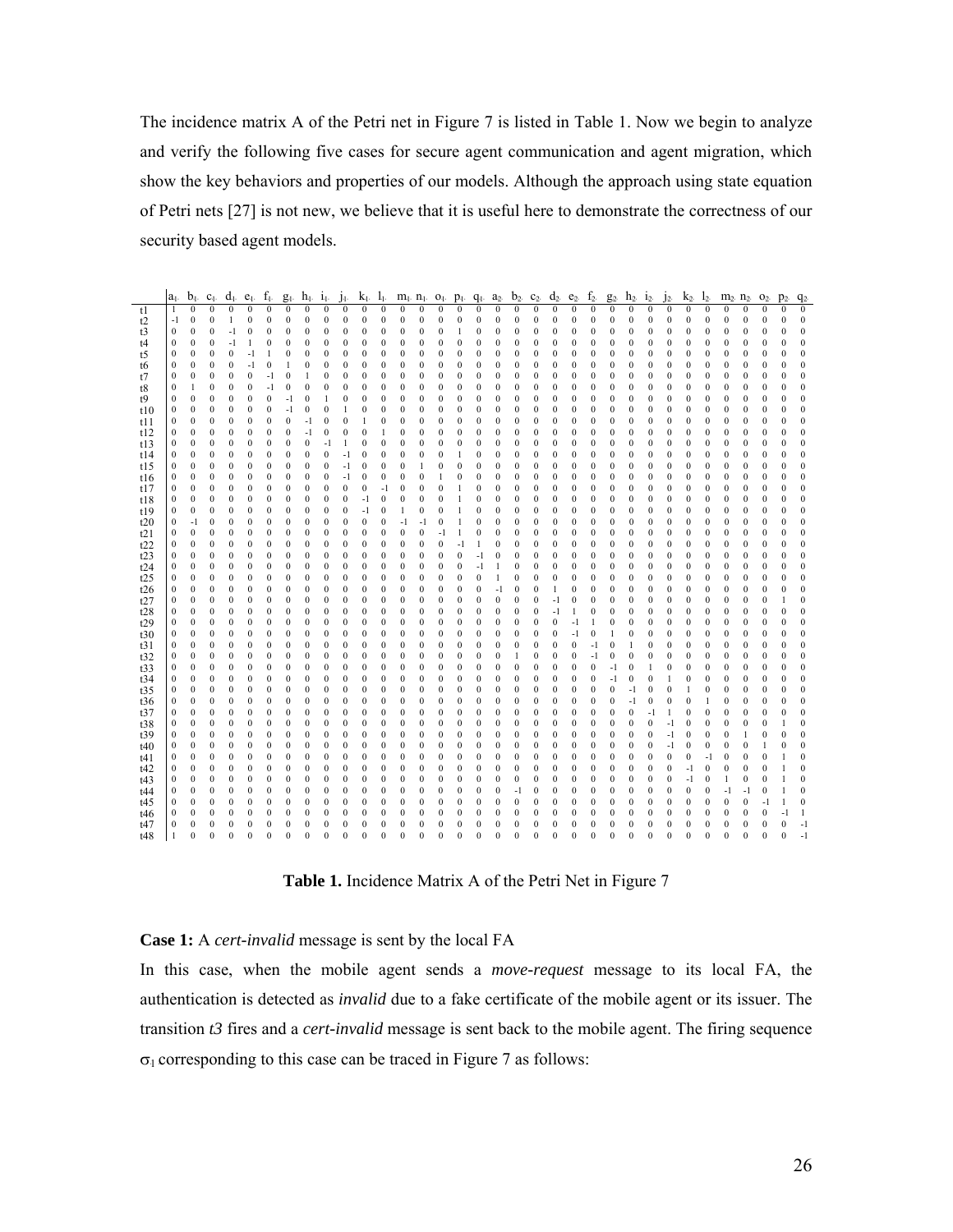$\sigma_1 =$  <t1, t2, t3, t22, t23>

From Definition 5.2, the firing count vector  $x_1$  for the above firing sequence  $\sigma_1$  can be calculated as follows:

## xB <sup>1</sup>B = [1 1 1 0 0 0 0 0 0 0 0 0 0 0 0 0 0 0 0 0 0 1 1 0 0 0 0 0 0 0 0 0 0 0 0 0 0 0 0 0 0 0 0 0 0 0 0 0]<sup>P</sup> T

Since we have  $A^{T} x_1 = 0$ , from Definition 5.3,  $x_1$  is a T-invariant of the Petri net in Figure 7. From Theorem 5.1, for any T-invariant  $x$  of a Petri net, there exists a marking  $M_0$  and a firing sequence  $\sigma$ , which reproduces the marking M<sub>0</sub>, and *x* defines the firing count vector for  $\sigma$ . Obviously, the firing sequence  $\sigma_1$  reproduce the initial marking  $M_0$ . This is desirable because the *cert-invalid* message ends the conversation (as shown in Figure 3), and the Petri net should return to its initial state.

**Case 2:** A *move-request* message is forwarded to the remote FA by the local FA

If the mobile agent passes the authentication test, the *move-request* message shall be forwarded to the remote FA by its local FA. In this case, the transition *t17* fires, and the message token shall finally reach the *GSP* place of the remote FA, i.e., place  $a_2$ . The firing sequence  $\sigma_2$  corresponding to this case can be traced in Figure 7 as follows:

 $\sigma_2$  = <t1, t2, t4, t6, t9, t13, t14, t22, t24>

The firing count vector  $x_2$  for the above firing sequence  $\sigma_2$  can be calculated as follows:

xB <sup>2</sup>B= [1 1 0 1 0 1 0 0 1 0 0 0 1 1 0 0 0 0 0 0 0 1 0 1 0 0 0 0 0 0 0 0 0 0 0 0 0 0 0 0 0 0 0 0 0 0 0 0]<sup>P</sup> T

Based on the state equation for the Petri net in Figure 7, if we assume that the firing sequence  $\sigma_2$ is valid, we can calculate the destination marking  $M_1$  as follows:

MB <sup>1</sup>B = A<sup>P</sup> T P xB <sup>2</sup>B + M<sup>B</sup> <sup>0</sup>B = [0 1 1 0 0 0 0 0 0 0 0 0 0 0 0 0 0 1 0 1 0 0 0 0 0 0 0 0 0 0 0 0 0 0]<sup>P</sup> TPB

We find that the place marking  $M_1(a_2) = 1$ . This is desirable because it implies that the message token can be successfully forwarded to the *GSP* place of the remote FA. Notice that Theorem 5. 2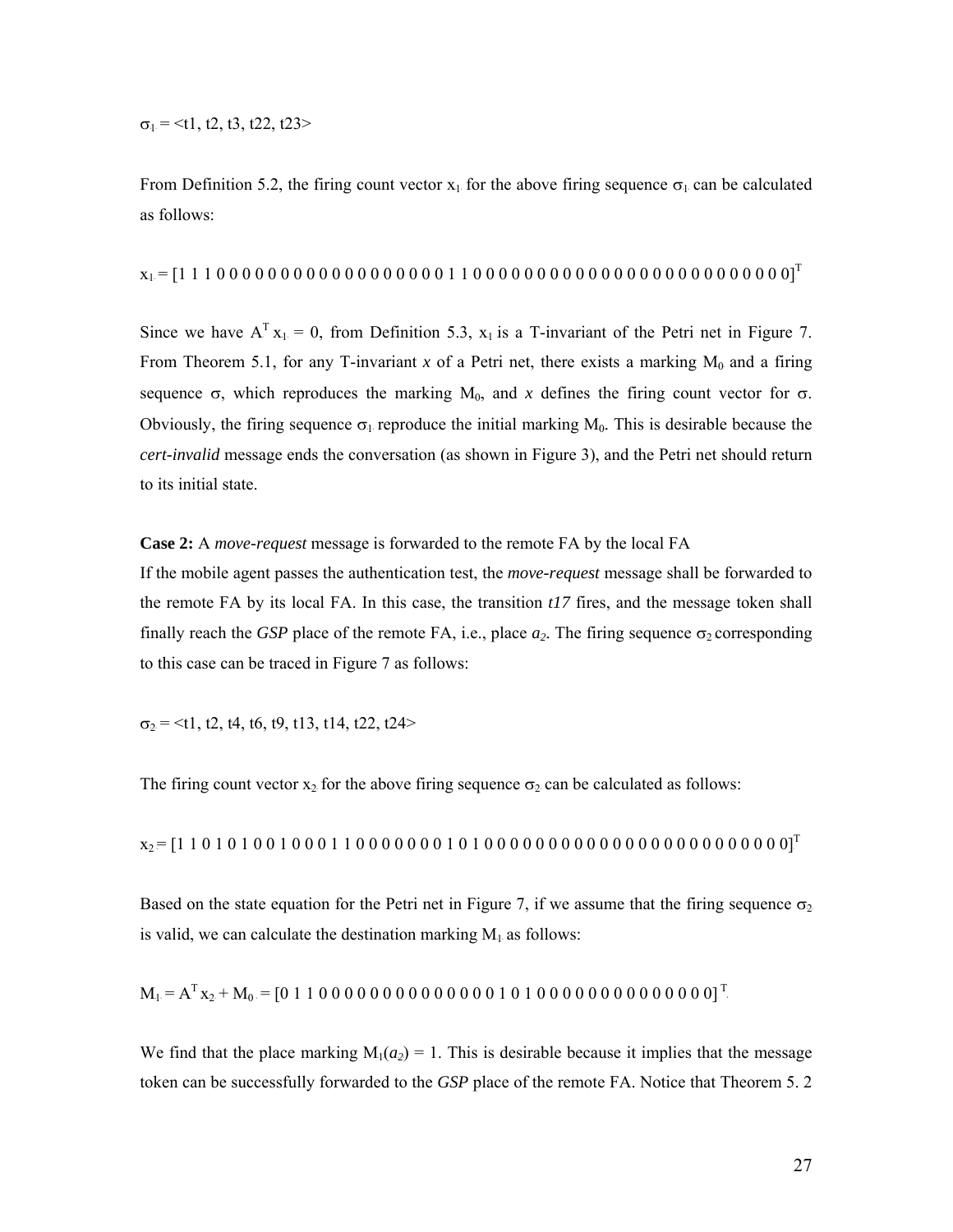only states a necessary condition for the validity of a firing sequence, so we cannot use this theorem to prove that  $\sigma_2$  is valid; however, the validity of  $\sigma_2$  can be verified by simulating the firing sequence using an existing Petri net tool, e.g., INA (Integrated Net Analyzer) tool [36].

**Case 3:** A *move-refuse* message is forwarded to the mobile agent by the local FA

In this case, upon receiving a *move-request* message from a mobile agent, the transition *t42* of the remote FA fires and a *move-refuse* message is sent to the local FA for forwarding. The corresponding firing sequence  $\sigma_3$  and the firing count vector x<sub>3</sub> for  $\sigma_3$  are listed as follows:

# $\sigma_3 = \sigma_2 \bullet \leq t26, t27, t46, t48, t2, t4, t5, t7, t12, t17, t22, t23>$ xB <sup>3</sup>B= [1 2 0 2 1 1 1 0 1 0 0 1 1 1 0 0 1 0 0 0 0 2 1 1 0 1 1 0 0 0 0 0 0 0 0 0 0 0 0 0 0 0 0 0 0 1 0 1]<sup>P</sup> T P

Notice that  $\sigma_3$  is defined as the concatenation of sequence  $\sigma_2$  and the sequence <t26, t27, t46, t48, *t2, t4, t5, t7, t12, t17, t22, t23>*, where the operator " $\bullet$ " is the concatenation operator of two firing sequences.

Similar to Case 1, we have  $A^{T}x_3 = 0$ . This implies that if  $\sigma_3$  is a valid firing sequence, it may reproduce the initial marking  $M_0$ . Obviously, this is true in Figure 7, which is desirable because when the *move-refuse* message is forwarded to the mobile agent, the conversation ends, and thus the Petri net should return to its initial state.

#### **Case 4:** An attempt to migrate without a visa

In this case, a mobile agent attempts to migrate to a remote AVM without a visa issued by a remote FA. The mobile agent sends a *move* message to its local FA, and the local FA removes the mobile agent from its *Agent* place, serializes it and sends it with a *register* message to a remote FA for registration. Upon receiving the *register* message from the local FA, the remote FA resumes the execution of the serialized mobile agent and deposits the mobile agent into its *Agent* place. In this case, the corresponding firing sequence  $\sigma_4$  and the firing count vector  $x_4$  for  $\sigma_4$  are listed as follows:

 $\sigma_4$  = <t1, t2, t4, t6, t10, t15, t20, t22, t24, t26, t28, t29, t32> xB <sup>4</sup>B = [1 1 0 1 0 1 0 0 0 1 0 0 0 0 1 0 0 0 0 1 0 1 0 1 0 1 0 1 1 0 0 1 0 0 0 0 0 0 0 0 0 0 0 0 0 0 0 0]<sup>P</sup> T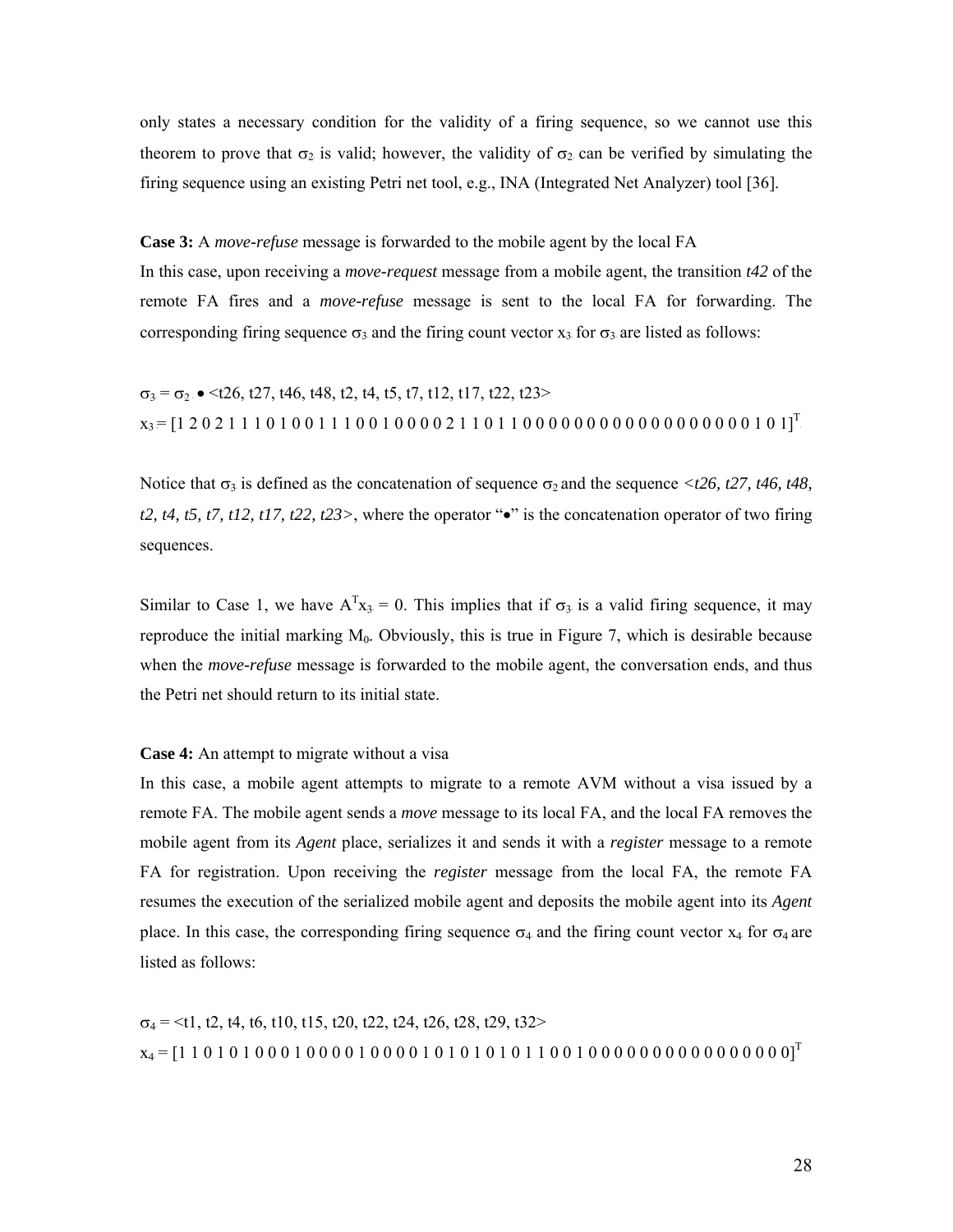Similar to Case 2, if we assume the firing sequence  $\sigma_4$  is valid, we can calculate the destination marking  $M_2$  as follows:

## MB <sup>2</sup>B = A<sup>P</sup> T P xB <sup>4</sup>B + M<sup>B</sup> <sup>0</sup>B = [0 0 1 0 0 0 0 0 0 0 0 0 -1 0 0 0 0 0 1 1 0 0 0 0 0 0 0 0 0 0 0 0 0 0]<sup>P</sup> TP

We find that the place marking  $M_2(m_l) = -1$ . From Theorem 5.2, we know that if  $M_2$  is not a nonnegative integer vector, the firing sequence  $\sigma_4$  is *not* valid. This contradicts with our assumption that the firing sequence  $\sigma_4$  is valid. Therefore, the firing sequence  $\sigma_4$  is *not* valid. The marking  $M_2$  also shows that some transition in the firing sequence  $\sigma_4$  cannot fire due to a lack of token in place  $m_l$ . This is reasonable because the place  $m_l$  is a synchronization place used to ensure that the actual migration cannot happen before a migration request is granted, i.e., a visa is issued by a remote FA.

**Case 5:** An attempt to migrate after a visa is issued by the remote FA

In this case, the process involves two steps. In step 1, upon receiving the *move-request* message from a mobile agent, the remote FA issues a visa, and sends a *move-grant* message with the visa as an attachment to the mobile agent, which is forwarded by the local FA. The corresponding firing sequence  $\sigma_5$  is listed as follows:

 $\sigma_5 = \sigma_2 \bullet \leq t26$ , t28, t29, t31, t35, t43, t46, t48, t2, t4, t5, t7, t12, t17, t22, t23>

Now, in step 2, when the mobile agent receives the issued visa, it sends a *move* message to its local FA. The local FA then sends the serialized mobile agent in a register message to the remote FA for registration. This step is exactly the same as the process in Case 4, so we have  $\sigma_6 = \sigma_4$ .

The firing sequence  $\sigma_7$  for the whole process (step1 and step 2) and its firing count vector  $x_7$  can be listed as follows:

# $\sigma_7 = \sigma_5 \bullet \sigma_6$  $\mathbf{x}_7 = [2 \ 3 \ 0 \ 3 \ 1 \ 2 \ 1 \ 0 \ 1 \ 1 \ 0 \ 1 \ 1 \ 1 \ 0 \ 1 \ 0 \ 0 \ 1 \ 0 \ 3 \ 1 \ 2 \ 0 \ 2 \ 0 \ 2 \ 2 \ 0 \ 1 \ 1 \ 0 \ 0 \ 1 \ 0 \ 0 \ 0 \ 0 \ 0 \ 0 \ 0 \ 1 \ 0 \ 0 \ 1 \ 0 \ 1]^\mathrm{T}$

It is expected that  $\sigma$ <sub>7</sub> is a valid firing sequence, and the token in place  $b<sub>I</sub>$  (the *Agent* place of the local FA) will be moved to place  $b_2$  (the *Agent* place of the remote FA) after the firings. We now calculate the destination marking as follows: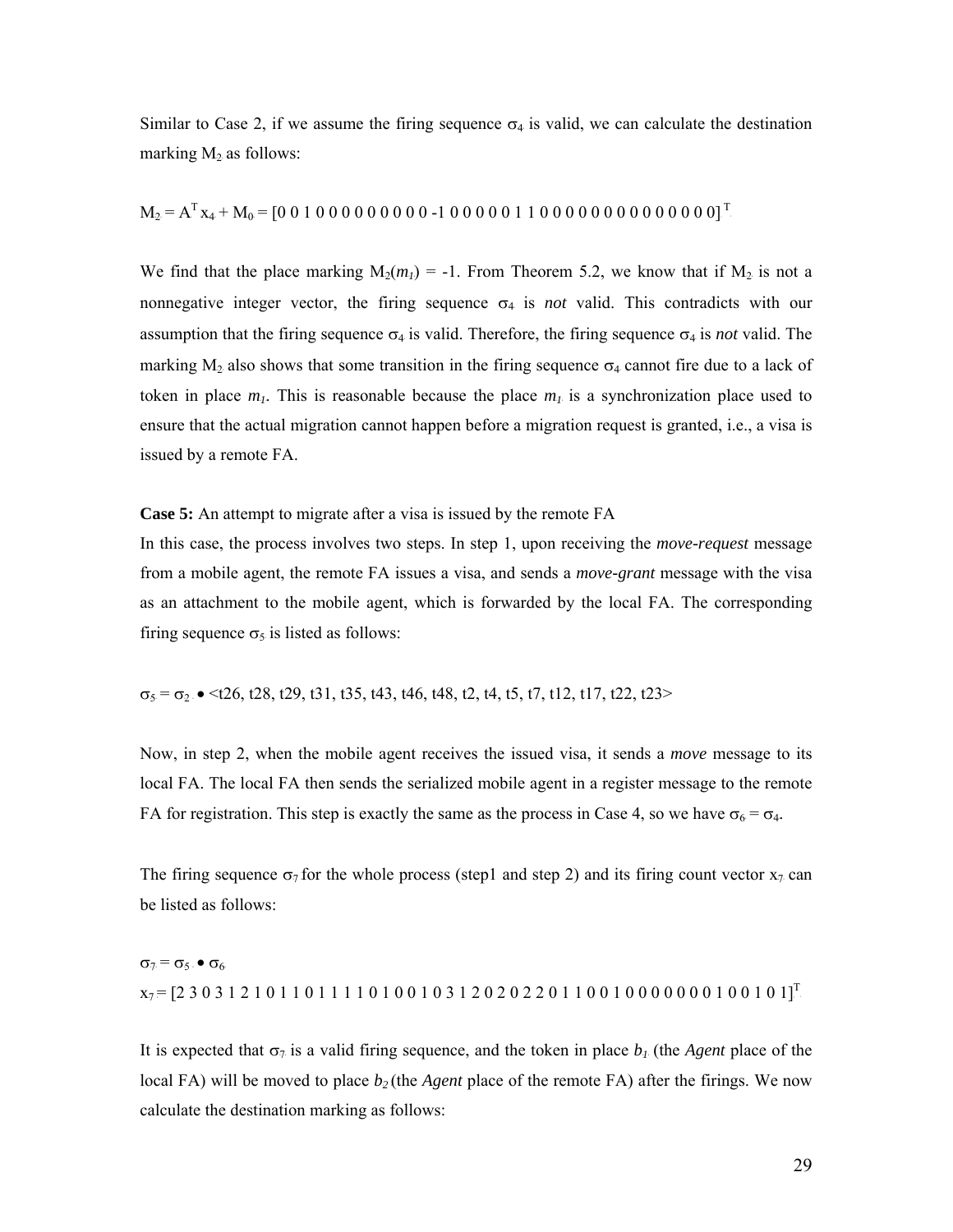## $\mathbf{M}_3 = \mathbf{A}^{\mathrm{T}} \mathbf{x}_7 + \mathbf{M}_0 = [0\ 0\ 1\ 0\ 0\ 0\ 0\ 0\ 0\ 0\ 0\ 1\ 0\ 0\ 0\ 0\ 0\ 1\ 1\ 0\ 0\ 0\ 0\ 0\ 0\ 0\ 0\ 0\ 0\ 0\ 1\ 0\ 0\ 0\ 0]^{\mathrm{T}}$

We find that the place marking  $M_3(m_1) = -1$ . From Theorem 5.2, we conclude that  $\sigma_7$  is *not* a valid firing sequence. This result indicates that there are some design errors in our agent model. The place marking  $M_3(m_l) = -1$  shows that the synchronization token has not been successfully deposited into place  $m_l$  after step 1. Looking into the destination marking  $M_3$  again, we find that  $M_3(m_2) = 1$ . This is not desirable because in our example the remote FA does not need any synchronization for agent migration. This shows that after step 1, the synchronization token has been deposited into a wrong place, i.e., place  $m_2$  instead of place  $m_1$ . To correct this design error, we need to revise the planner module of the facilitator agents in Figure 6 as follows: 1) modify the label of transition *forward\_message* from "forward message" to "direct forwarding"; 2) delete the arc from the transition *issue\_visa* to the place *syn*; 3) add a new transition *new\_visa* to check if a new visa issued by a remote FA has been attached in a forwarding message; 4) add a new arc from the place *message\_to\_MA* to the transition *new\_visa*; 5) add a new arc from the transition *new\_visa* to the place *dispatching\_outgoing\_message*; and 6) add a new arc from the transition *new\_visa* to the place *syn*. After the revision, when a local FA receives a message from a remote FA, which is to be forwarded to a local mobile agent, the message is first checked to see if a new visa issued by the remote FA is enclosed. If the new visa is enclosed, a synchronization token is deposited into the *syn* place of the local FA before the message is forwarded to the mobile agent; otherwise, the message is forwarded to the mobile agent directly.

Accordingly, we revise Figure 7 by deleting two arcs:  $t/9$  to  $m_1$ , and  $t/43$  to  $m_2$ ; adding two new transitions: t49 and t50; and adding six new arcs:  $l_1$  to t49, t49 to  $m_1$ , t49 to  $p_1$ ,  $l_2$  to t50, t50 to  $m_2$ , and *t50* to *p2*. The incidence matrix *A* of the Petri net model (shown in Table 1) is revised into *A'* by updating the rows for transitions *t19* and *t43*, and adding two new rows for transitions *t49* and *t50*. The revisions to incidence matrix *A* are summarized in Table 2.

|  |  |  |  |  |  |  |  |  |  |  |  |  |  | a <sub>1</sub> , b <sub>1</sub> , c <sub>1</sub> , d <sub>1</sub> , e <sub>1</sub> , f <sub>1</sub> , g <sub>1</sub> , h <sub>1</sub> , i <sub>1</sub> , i <sub>1</sub> , k <sub>1</sub> , l <sub>1</sub> , m <sub>1</sub> , n <sub>1</sub> , o <sub>1</sub> , p <sub>1</sub> , q <sub>1</sub> , a <sub>2</sub> , b <sub>2</sub> , c <sub>2</sub> , d <sub>2</sub> , e <sub>2</sub> , f <sub>2</sub> , g <sub>2</sub> , h <sub>2</sub> , i <sub>2</sub> , i <sub>2</sub> , k <sub>2</sub> , l <sub>2</sub> , m <sub>2</sub> , n <sub>2</sub> , o <sub>2</sub> , p <sub>2</sub> , q <sub>2</sub> |  |  |  |
|--|--|--|--|--|--|--|--|--|--|--|--|--|--|-------------------------------------------------------------------------------------------------------------------------------------------------------------------------------------------------------------------------------------------------------------------------------------------------------------------------------------------------------------------------------------------------------------------------------------------------------------------------------------------------------------------------------------------------------------------------------------------------|--|--|--|
|  |  |  |  |  |  |  |  |  |  |  |  |  |  |                                                                                                                                                                                                                                                                                                                                                                                                                                                                                                                                                                                                 |  |  |  |
|  |  |  |  |  |  |  |  |  |  |  |  |  |  |                                                                                                                                                                                                                                                                                                                                                                                                                                                                                                                                                                                                 |  |  |  |
|  |  |  |  |  |  |  |  |  |  |  |  |  |  |                                                                                                                                                                                                                                                                                                                                                                                                                                                                                                                                                                                                 |  |  |  |
|  |  |  |  |  |  |  |  |  |  |  |  |  |  |                                                                                                                                                                                                                                                                                                                                                                                                                                                                                                                                                                                                 |  |  |  |

**Table 2.** Revisions to incidence matrix A for the revised Petri net model in Figure 7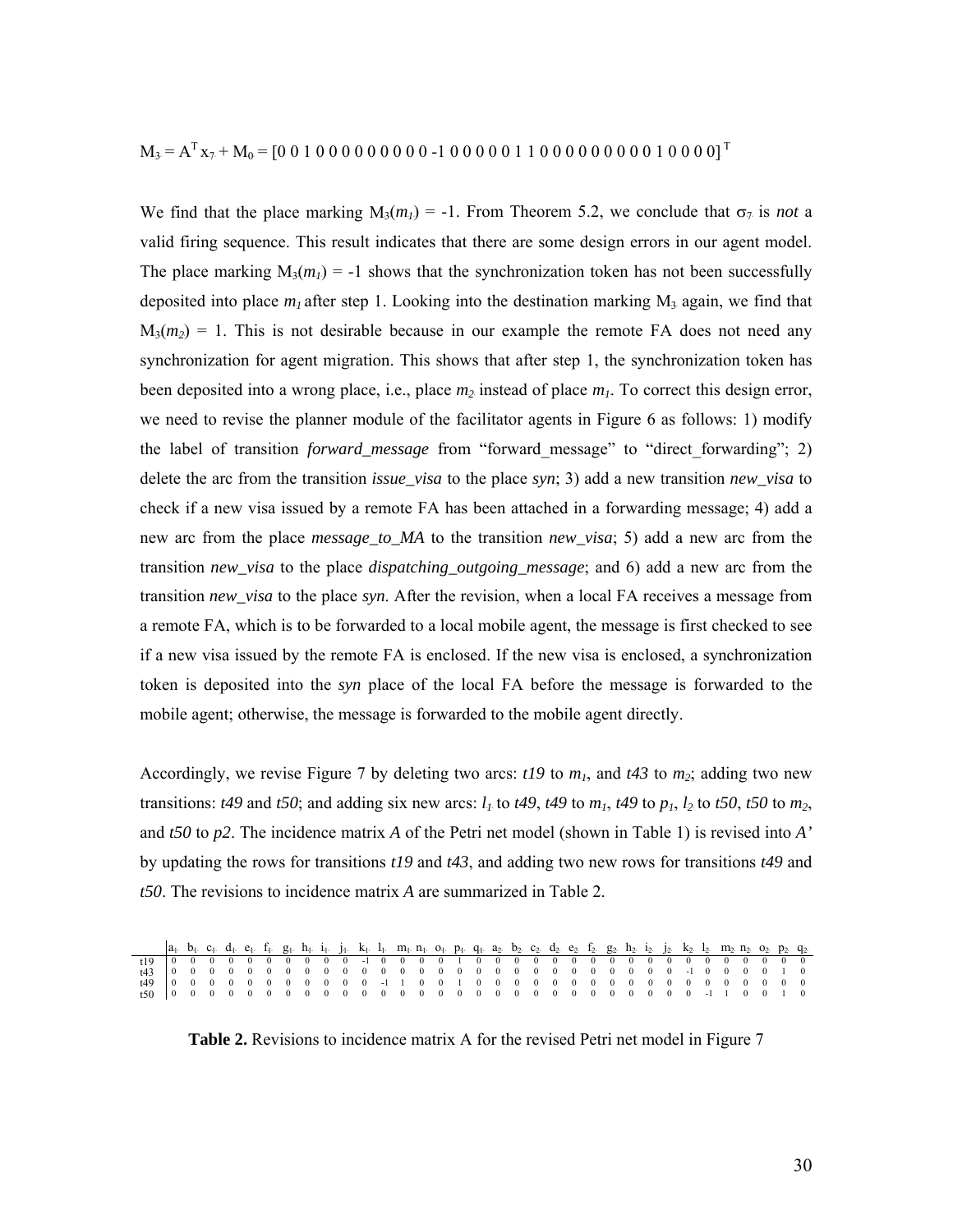After the revisions, we may verify Cases 1-5 again. Cases 1-4 can be verified in the same way and we get the same expected results. For Case 5, the firing sequence in step 1 is revised into  $\sigma_5$ ' as follows:

 $\sigma_5' = \sigma_2 \bullet \leq t26$ , t28, t29, t31, t35, t43, t46, t48, t2, t4, t5, t7, t12, t49, t22, t23>

The firing sequence in step 2 remains the same, i.e.,  $\sigma_6' = \sigma_6$ . Therefore, the firing sequence  $\sigma_7$ ' for the whole process (step1 and step 2) and its firing count vector  $x_7$ ' can be listed as follows:

$$
\sigma_7 = \sigma_5 \cdot \bullet \sigma_6
$$
\n
$$
x_7 = [2\ 3\ 0\ 3\ 1\ 2\ 1\ 0\ 1\ 1\ 0\ 1\ 1\ 1\ 1\ 0\ 0\ 0\ 0\ 1\ 0\ 3\ 1\ 2\ 0\ 2\ 0\ 2\ 2\ 0\ 1\ 1\ 0\ 0\ 1\ 0\ 0\ 0\ 0\ 0\ 0\ 1\ 0\ 0\ 1\ 0\ 1\ 1\ 0]^T
$$

Now, we calculate the destination marking for Case 5 again:

MB <sup>3</sup>B' = A'<sup>P</sup> T xB <sup>7</sup>B' + M<sup>B</sup> <sup>0</sup>B = [0 0 1 0 0 0 0 0 0 0 0 0 0 0 0 0 0 0 1 1 0 0 0 0 0 0 0 0 0 0 0 0 0 0]<sup>P</sup> T

In this case, we find that both place markings  $M_3'(m_1)$  and  $M_3'(m_2)$  are equal to zero, and the token in place  $b<sub>I</sub>$  (the *Agent* place of the local FA) is moved to place  $b<sub>2</sub>$  (the *Agent* place of the remote FA). By simulating the net with the firing sequence  $\sigma$ <sup>7</sup>, we find that the firing sequence σ<sub>7</sub>' is valid. This shows that the mobile agent in the *Agent* place of the local FA can be successfully moved to the *Agent* place of the remote FA.

## **6. Conclusion and Future Work**

Agent-oriented software provides a new software engineering paradigm and the opportunities for development of new domain-specific software models. With the continuing improvement of agent technology, and the rapid growth of software system complexity, especially for Internet applications, there is a pressing need for general models of mobile agent systems. Such models can allow a structured approach for design of agent software systems and facilitate the application of formal methods techniques for design analysis and implementation synthesis.

We presented the design models of intelligent mobile agents and intelligent facilitator agents in a framework for agent-oriented software. Unlike previous work, which only models a particular feature of mobile agents, our agent models can serve as a general security based agent model that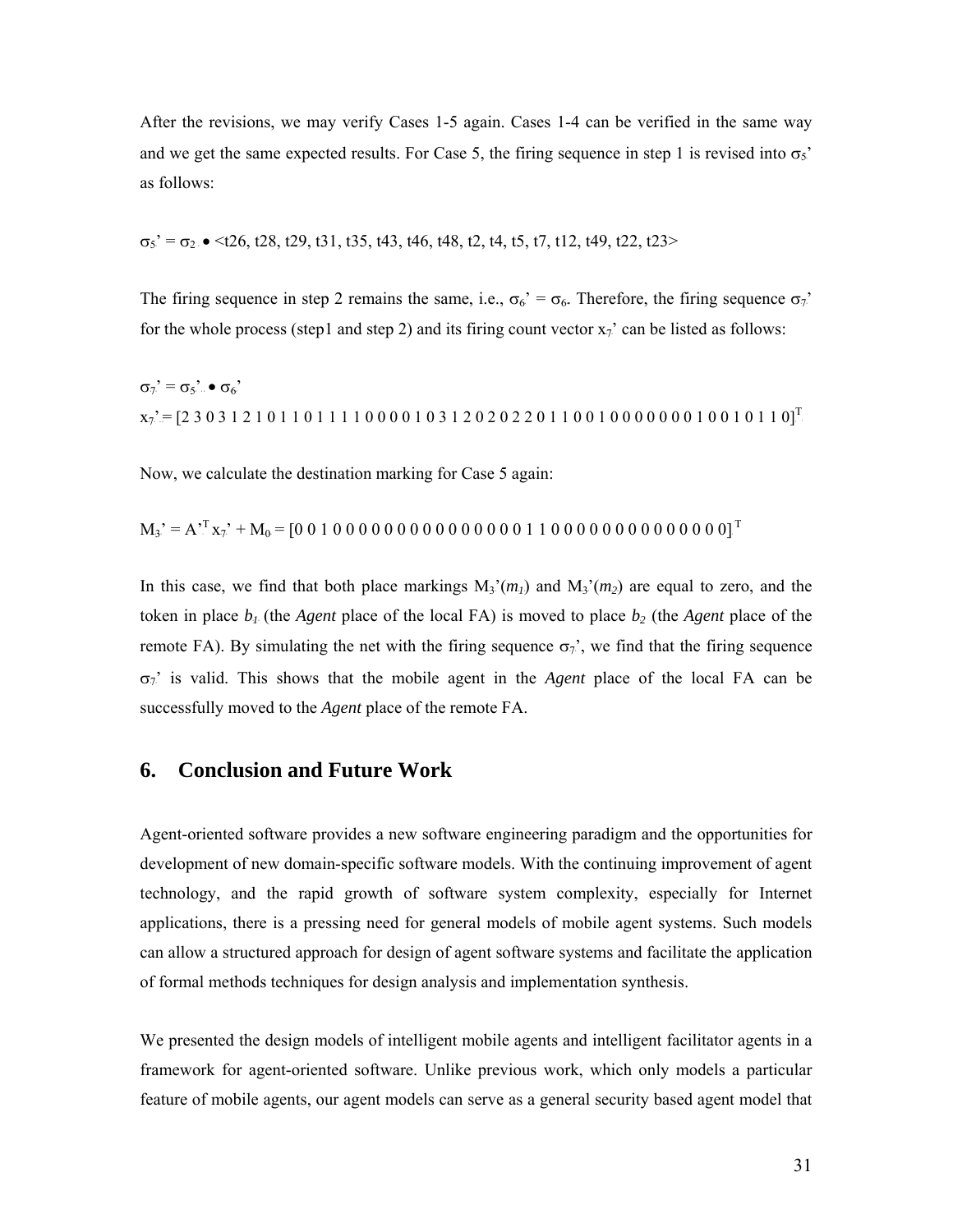has the capabilities of mobility, corporative behavior, and intelligence. Furthermore, our agent models are based on the agent-oriented G-net formalism, which can be translated into a standard form of Petri net (Predicate-Transition net, Pr/T net) [25]. Because the Petri net formalism is theoretically mature and supported by robust tools, our approach supports formal analysis and verification.

For future research work, we plan to implement a prototype following our formal design, by which we can show our approach supports rapid development of mobile agent systems. Finally, we need to explore various security issues in mobile agent design, and verify security mechanism in our models.

**Acknowledgments:** This material is based upon work supported by the U.S. Army Research Office under grant number DAAD19-01-1-0672, and the U.S. National Science Foundation under grant number CCR-9988168. We thank all anonymous referees for the careful review of this paper and the many suggestions for improvements they provided.

## **References**

- [1] K. Rothermel and M. Schwehm, "Mobile Agents," In: A. Kent and J. G. Williams (Eds.): *Encyclopedia for Computer Science and Technology*, Volume 40 - Supplement 25, New York: M. Dekker Inc., 1999, pp. 155-176.
- [2] D. Kinny, M. P. Georgeff, "Modeling and Design of Multi-Agent Systems," *Proceedings of the 4th Int'l Workshop on Agent Theories, Architectures, and Language (ATAL-97)*, 1997, pp. 1-20.
- [3] N. R. Jennings, K. Sycara and M. Wooldridge, "A Roadmap of Agent Research and Development," *International Journal of Autonomous Agents and Multi-Agent Systems*, 1(1), 1998, pp. 7-38.
- [4] G.-C. Roman, P. J. McCann, and J. Y. Plun, "Mobile UNITY: Reasoning and Specification in Mobile Computing," *ACM Transactions on Software Engineering and Methodology*, Vol. 6, No. 3, July 1997, pp. 250-282.
- [5] C. Mascolo, "MobiS: A Specification Language for Mobile Systems," In *Third Int. Conference on Coordination Models and Languages*, Amsterdam, Netherlands, P.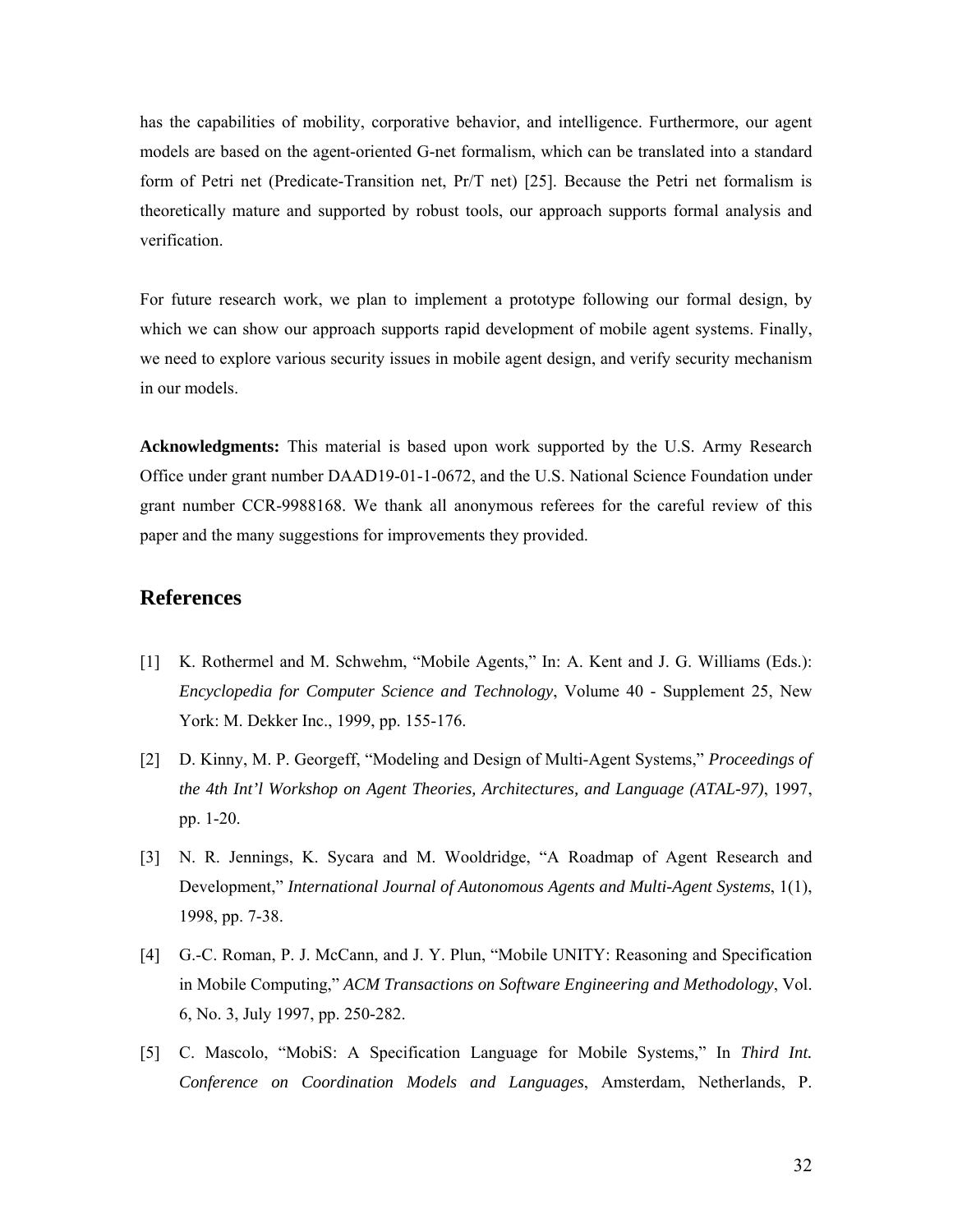Ciancarini and A. Wolf (eds.). Lecture Notes in Computer Science, Springer-Verlag, No.1594, April 1999, pp. 37-52.

- [6] G. Cabri, L. Leonardi, F. Zambonelli , "Engineering Mobile Agent Applications via Context-Dependent Coordination," *IEEE Transactions on Software Engineering*, Vol. 28, No. 11, November 2002, pp. 1040-1056.
- [7] A. R. Silva, A. Romao, D. Deugo, and M. M. da Silva, "Towards a Reference Model for Surveying Mobile Agent Systems," *Autonomous Agents and Multi-Agent Systems*, Vol. 4, No. 3, Sept. 2001, pp.187-231.
- [8] H. Xu and S. M. Shatz, "A Framework for Modeling Agent-Oriented Software," In *Proceedings of the 21st International Conference on Distributed Computing Systems (ICDCS-21)*, April 2001, Phoenix, Arizona, USA, pp.57-64.
- [9] H. Xu and S. M. Shatz, "A Framework for Model-Based Design of Agent-Oriented Software," *IEEE Transactions on Software Engineering (IEEE TSE)*, January 2003, Vol. 29, No. 1, pp. 15-30.
- [10] C. Argel Iglesias, M. Garrijo, José Centeno-González, "A Survey of Agent-Oriented Methodologies," In *Proceedings of the Fifth International Workshop on Agent Theories, Architectures, and Language (ATAL-98)*, 1998, pp. 317-330.
- [11] F. Zambonelli, N. R. Jennings, and M. Wooldridge, "Developing Multiagent Systems: The Gaia Methodology," *ACM Transactions on Software Engineering and Methodology*, Vol. 12, No. 3, July 2003, pp. 317-370.
- [12] D. Kinny, M. Georgeff, and A. Rao, "A Methodology and Modeling Technique for Systems of BDI Agents," In W. Van de Velde and J. W. Perram (eds.), *Agents Breaking Away: Proceedings of the Seventh European Workshop on Modeling Autonomous Agents in a Multi-Agent World*, LNAI 1038, Springer-Verlag, Germany, 1996, pp. 56-71.
- [13] H. Xu and S. M. Shatz, "ADK: An Agent Development Kit Based on a Formal Model for Multi-Agent Systems," *Journal of Automated Software Engineering (AUSE)*, October 2003, Vol. 10, No. 4, pp. 337-365.
- [14] C. Fournet, G. Gonthier, J. Lévy, L. Maranget, and D. Rémy, "A Calculus of Mobile Agents," In *Proceedings of the 7th International Conference on Concurrency Theory (CONCUR'96)*, Springer-Verlag, LNCS 1119, August 1996, pp. 406-421.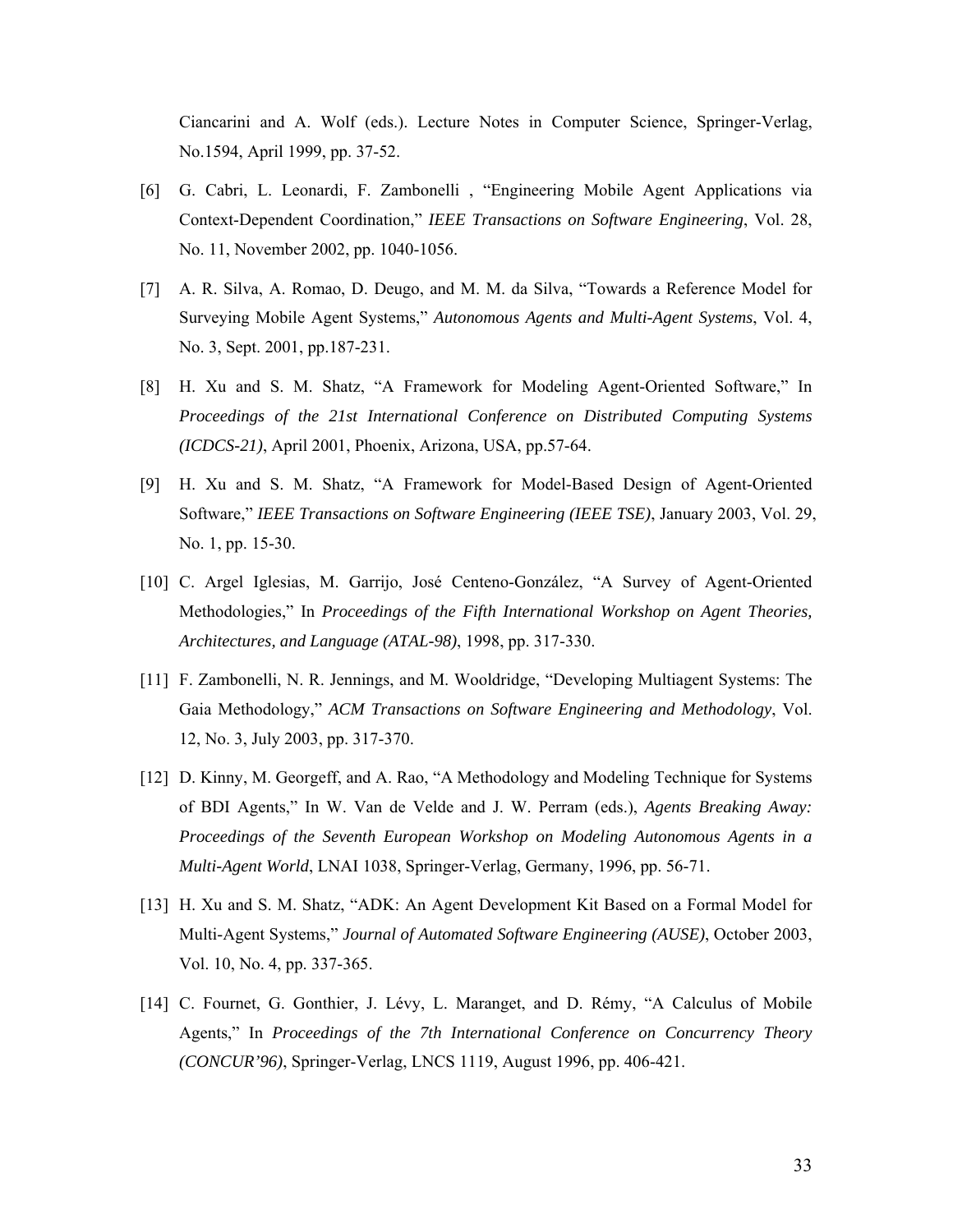- [15] M. Wermelinger and J. L. Fiadeiro, "Connectors for Mobile Programs," *IEEE Transactions on Software Engineering*, Vol. 24, No. 5, May 1998, pp. 331-341.
- [16] J. Baumann, F. Hohl, N. Radouniklis, K. Rothermel and M. Strasser, "Communication Concepts for Mobile Agent Systems," In *Proceedings of the 1<sup>st</sup> International Workshop on Mobile Agents (MA'97)*, Springer Verlag, 1997, pp.123-135.
- [17] T. Finin, Y. Labrou, and Y. Peng, "Mobile Agents can Benefit from Standards Efforts in Inter-agent Communication," *IEEE Communications Magazine*, Vol. 36, No. 7, July 1998, pp. 50-56.
- [18] T. Sander and C. Tschudin, "Protecting Mobile Agents against Malicious Hosts," In G. Vigna, editor, *Mobile Agent Security*, Springer-Verlag, 1998, pp. 44-60.
- [19] W. M. Farmer, J. D. Guttman, and V. Swarup, "Security for Mobile Agents: Authentication and State Appraisal," In: E. Bertino et al., eds., *Computer Security - ESORICS 96, LNCS* 1146, 1996, pp.118-130.
- [20] R. S. Gray, D. Kotz, G. Cybenko and D. Rus, "D'Agents: Security in a Multiple-Language, Mobile-Agent System," In G. Vigna, editor, *Mobile Agent Security*, Lecture Notes in Computer Science, Springer-Verlag, 1998, pp.154-187.
- [21] S. T. Vuong and P. Fu, "A Security Architecture and Design for Mobile Intelligent Agent Systems," *ACM SIGAPP Applied Computing Review*, Vol. 9, No. 3, 2001, pp. 21-30.
- [22] H. Lee, J. Alves-Foss, and S. Harrison, "The Use of Encrypted Functions for Mobile Agent Security," In *Proceedings of the 37th Annual Hawaii International Conference on System Sciences (HICSS'04)*, Big Island, Hawaii, 2004.
- [23] H. Ku, G. W. Luderer and B. Subbiah, "An Intelligent Mobile Agent Framework for Distributed Network Management," In *Proceedings of the IEEE Global Telecommunications Conference (GLOBECOM'97)*, Phoenix, USA, November 1997.
- [24] D. Xu, J. Yin, Y. Deng, and J. Ding, "A Formal Architectural Model for Logical Agent Mobility," *IEEE Transaction on Software Engineering*, Vol. 29, No.1, January, 2003, pp. 31-45.
- [25] Y. Deng, S. K. Chang, A. Perkusich, and J. de Figueredo, "Integrating Software Engineering Methods and Petri Nets for the Specification and Analysis of Complex Information Systems," In *Proceedings of The 14th Int'l Conf. on Application and Theory of Petri Nets*, Chicago, June 21-25, 1993, pp. 206-223.